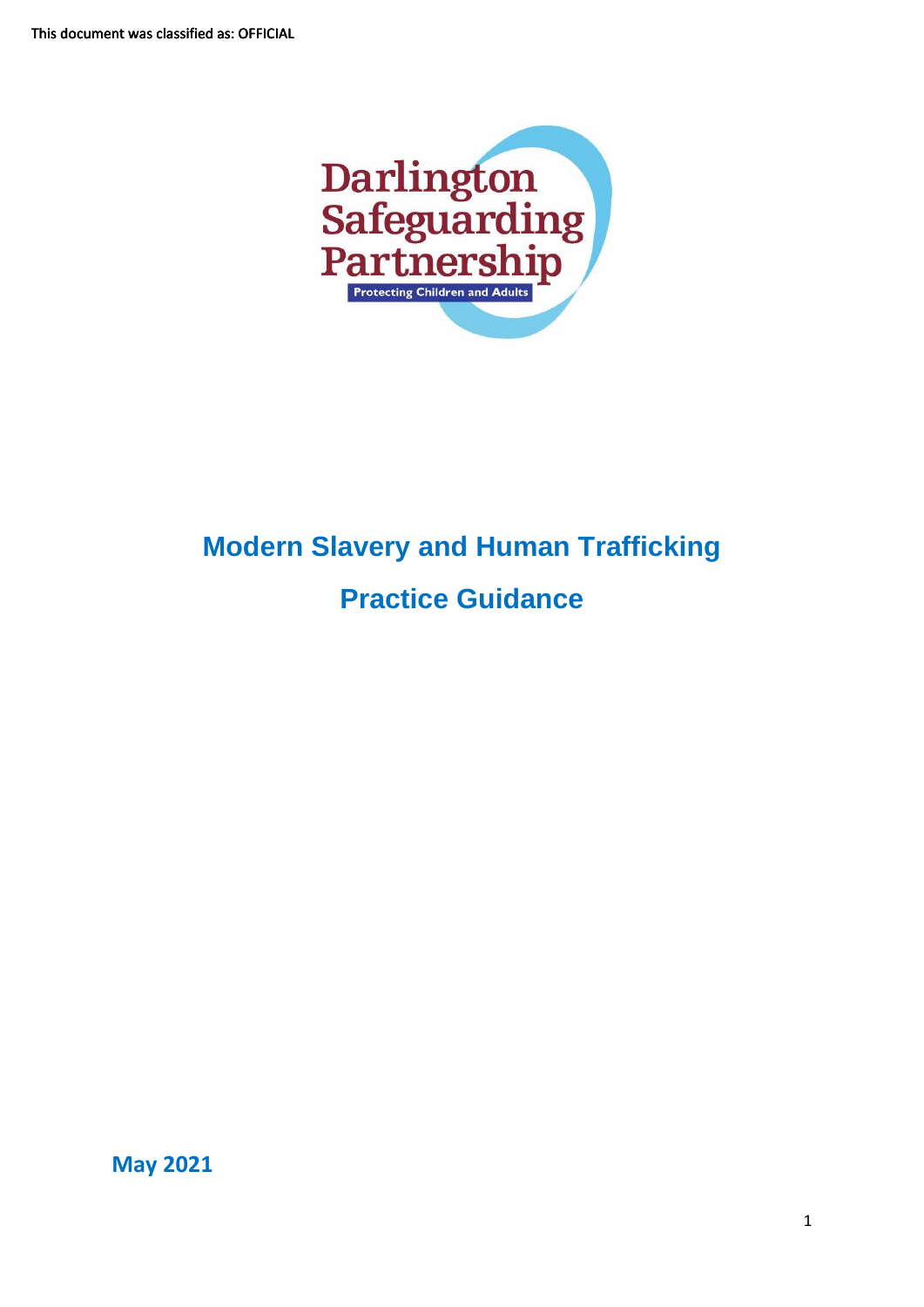# **Version Control**

| <b>Title</b>   | <b>Modern Slavery and Human Trafficking Practice Guidance</b> |
|----------------|---------------------------------------------------------------|
| <b>Version</b> | DSP1 (Nov 2018 V 1.3)                                         |
| <b>Date</b>    | May 2021                                                      |
| Author         | Safeguarding Partnership Business Unit                        |

| <b>Update and Approval Process</b> |                                                                       |                  |                                                                                             |
|------------------------------------|-----------------------------------------------------------------------|------------------|---------------------------------------------------------------------------------------------|
| <b>Version</b>                     | Group/Person                                                          | <b>Date</b>      | <b>Comments</b>                                                                             |
| DSP1                               | <b>Business Unit</b>                                                  | <b>July 2019</b> | Rebranded<br>under new<br>Safeguarding<br>arrangements to<br>reflect Statutory<br>Guidance. |
| <b>DSP1.1</b>                      | <b>Business Unit</b>                                                  | August 2020      | Minor<br>amendment.<br>Revised to<br>reflect changes<br>to Front Door<br>Service            |
| DSP <sub>2</sub>                   | <b>Business Unit and</b><br>Learning and<br>Development sub-<br>group | May 2021         | Joint referral<br>pathway and<br><b>MOU Durham</b>                                          |

| <b>Issue Date</b>        | May 2021 |
|--------------------------|----------|
| <b>Review Date</b>       | May 2023 |
| <b>Reviewing Officer</b> |          |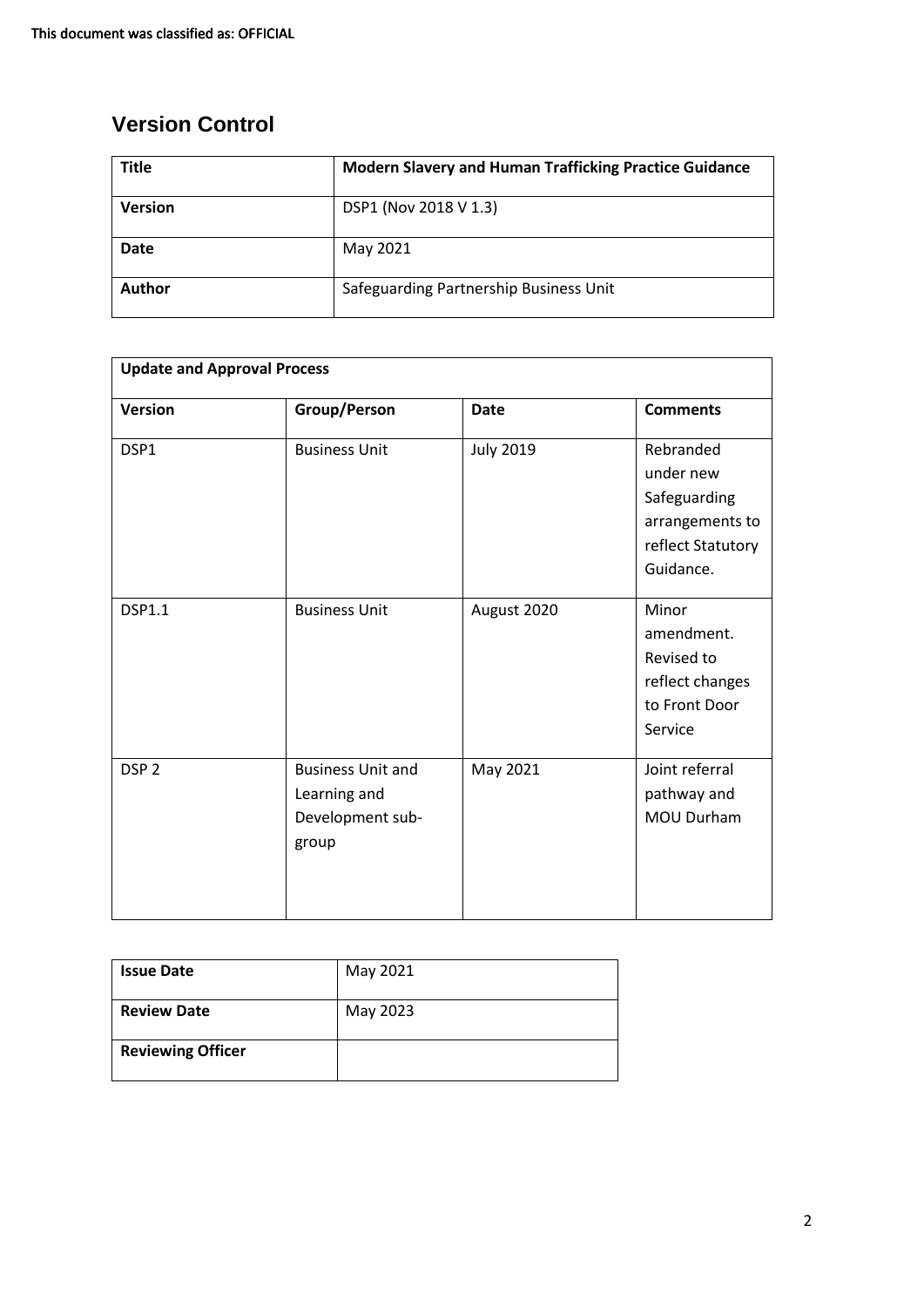# **Contents**

| <b>Number</b>           | <b>Section Title</b>                                                | Page(s)         |
|-------------------------|---------------------------------------------------------------------|-----------------|
| 1                       | <b>Introduction</b>                                                 | 5               |
| $\overline{2}$          | <b>Legislative Framework</b>                                        | 5               |
| 2.1                     | Council of Europe Convention on Action against trafficking human    | 5               |
|                         | beings                                                              |                 |
| 2.2                     | Internationally agreed frameworks                                   | 6               |
| 2.3                     | Modern Slavery Act 2015 and relevant legislation                    | 6               |
| $\mathbf{3}$            | <b>What is Modern Slavery?</b>                                      | 6               |
| 3.1                     | <b>Categories of Modern Slavery</b>                                 | $6\phantom{1}6$ |
| 3.2                     | Human Trafficking                                                   | $6\phantom{1}6$ |
| 3.2.1                   | Adults and Human Trafficking<br>$\bullet$                           | 6               |
| 3.2.2                   | Children and Human Trafficking<br>$\bullet$                         | $\overline{7}$  |
| 3.3                     | Examples of the 'means'                                             | $\overline{7}$  |
| 3.4                     | Exploitation                                                        | 8               |
| 3.5                     | Human Smuggling is not Human Trafficking                            | 8               |
| 3.6                     | Human Smuggling is not a form of Modern Slavery                     | 8               |
| 3.7                     | Illegal Adoption is not always exploitation                         | 9               |
| $\overline{\mathbf{4}}$ | <b>Categories of Modern Slavery</b>                                 | 9               |
| 4.1                     | <b>Sexual Exploitation</b>                                          | 9               |
| 4.2                     | <b>Forced Labour</b>                                                | 10              |
| 4.3                     | Debt Bondage                                                        | 10              |
| 4.4                     | <b>Domestic Servitude</b>                                           | 11              |
| 4.5                     | Removal of Organs (organ harvesting)                                | 11              |
| 4.6                     | <b>Forced Criminality and County Lines</b>                          | 11              |
| 5                       | Indicators of Modern Slavery: How to identify a potential victim    | 12              |
| 5.1                     | <b>Indicators</b>                                                   | 12              |
| 5.2                     | Victims who are reluctant to self-identify and obstacles to victims | 13              |
|                         | coming forward                                                      |                 |
| $6\phantom{1}6$         | <b>Child Victims of Modern Slavery</b>                              | 13              |
| 6.1                     | The differences to adult Modern Slavery                             | 13              |
| 6.2                     | Trafficking children for financial exploitation                     | 14              |
| 6.3                     | Internally trafficked children                                      | 14              |
| 6.4                     | Identifying potential child victims of trafficking                  | 15              |
| 6.5                     | Consent of child victims is not required                            | 15              |
| 6.6                     | Internally trafficked children                                      | 15              |
| 6.7                     | Care of unaccompanied and trafficked children                       | 16              |
| 6.8                     | Further guidance on child victims                                   | 16              |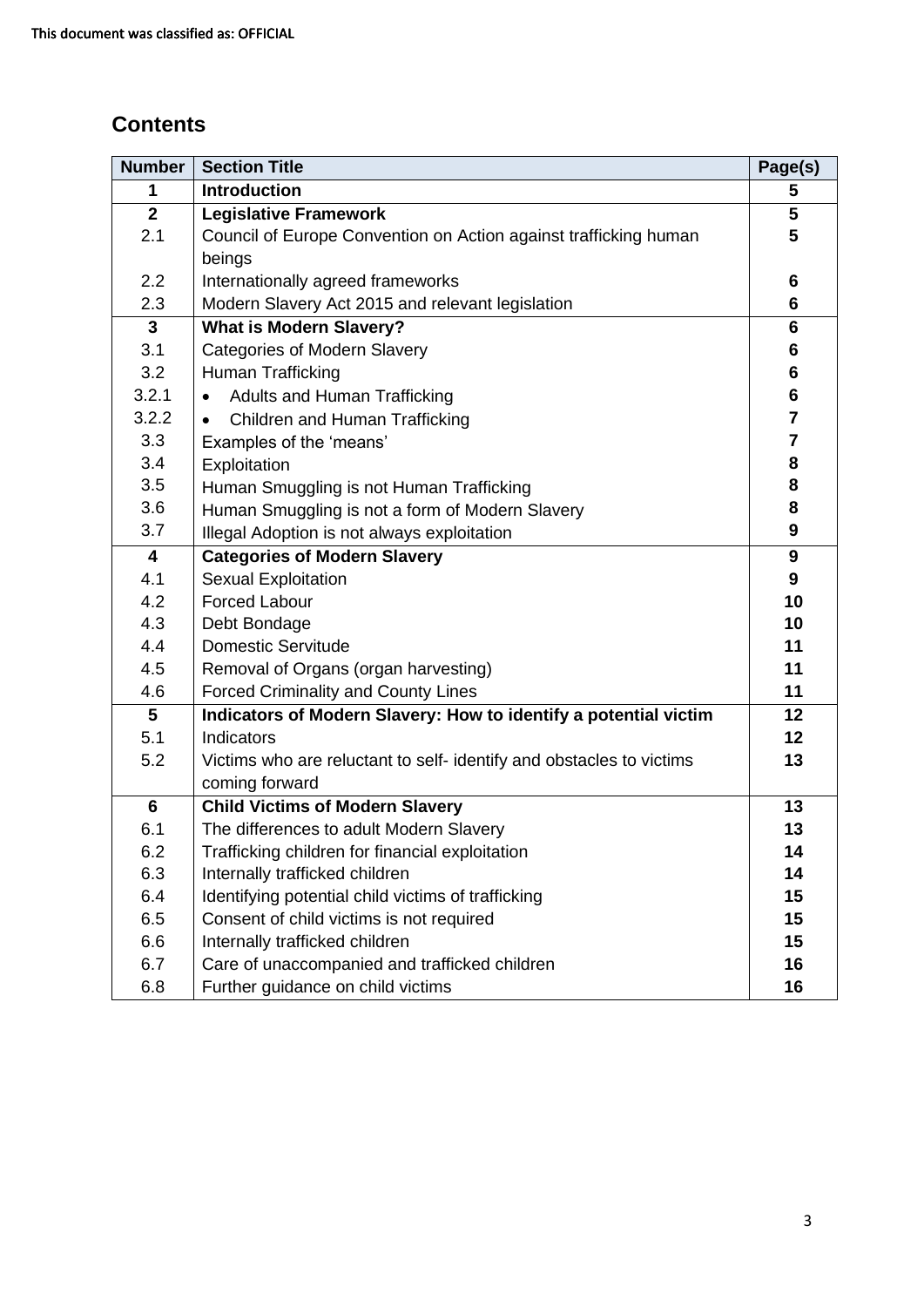| $\overline{7}$                                                | The 'Duty to Notify': The National Referral Mechanism (NRM)           | 16 |
|---------------------------------------------------------------|-----------------------------------------------------------------------|----|
| 7.1                                                           | The National Referral Mechanism (NRM)                                 | 16 |
| 7.2                                                           | The 'duty to notify': how to refer a case to the NRM                  | 17 |
| 7.3                                                           | Adult victims and consent                                             | 18 |
| 7.4                                                           | <b>Decision Making</b>                                                | 18 |
| 7.5                                                           | <b>Extensions</b>                                                     | 19 |
| 7.6                                                           | Positive conclusive grounds decision                                  | 19 |
| 7.7                                                           | Requests for discretionary leave to remain                            | 19 |
| 7.8                                                           | Negative conclusive grounds decision                                  | 20 |
| 7.9                                                           | Right of appeal                                                       | 20 |
| 7.10                                                          | Accommodating adult victims                                           | 20 |
| 7.11                                                          | Meeting urgent health needs                                           | 20 |
| 7.12                                                          | Children and the National Referral Mechanism (NRM)                    | 20 |
| 8                                                             | The role of the Local Authority and Housing                           | 21 |
| 9                                                             | What to do if Modern Slavery/Trafficking is suspected                 | 22 |
| 9.1                                                           | <b>Reporting to Durham Constabulary</b>                               | 22 |
| 9.2                                                           | Role of Children's Social Care                                        | 23 |
| 9.2.1                                                         | Referring a case to Children's Social Care                            | 23 |
| 9.2.2                                                         | <b>Assessments</b>                                                    | 23 |
| 9.2.3                                                         | When the age of the victim is uncertain                               | 24 |
| 9.2.4                                                         | Strategy meeting and S 47 Enquiries                                   | 24 |
| 9.2.5                                                         | Interpreters                                                          | 24 |
| 9.2.6                                                         | The 'Duty to Notify' and the role of Children's Social Care           | 24 |
| 9.2.7                                                         | Returning trafficked children to their country of origin              | 24 |
| 9.2.8                                                         | Trafficked children who are looked after                              | 25 |
| 9.2.9                                                         | Trafficked children who are missing                                   | 25 |
| 9.3                                                           | Role of Adult Social Care                                             | 25 |
| 9.3.1                                                         | Referring cases to Adult Social Care                                  | 26 |
| 9.3.2                                                         | Assessment of care and support needs                                  | 26 |
| 9.3.3                                                         | Mental Capacity and Advocacy considerations and 'undue influence'     | 27 |
| 9.3.4                                                         | When the age of the victim is uncertain                               | 27 |
| 9.3.5                                                         | Initial enquiries                                                     | 27 |
| 9.3.6                                                         | Risk Management Response/Safeguarding                                 | 27 |
| 9.3.7                                                         | The 'Duty to Notify' and the role of Adult Social Care                | 28 |
| 9.3.8                                                         | <b>Adults and Consent</b>                                             | 28 |
| 9.3.9                                                         | Repatriation considerations                                           | 29 |
| 10                                                            | <b>Police and CPS and Statutory Defence</b>                           | 29 |
| 11                                                            | <b>Memorandum of Understanding</b>                                    | 29 |
|                                                               | <b>Appendix 1 Memorandum of Understanding</b>                         | 30 |
|                                                               | Appendix 2 General Indicators of Modern Slavery (Adults and Children) | 47 |
|                                                               | <b>Appendix 3 Indicators of Sexual Exploitation</b>                   | 48 |
| Appendix 4 Indicators in relation to children                 |                                                                       | 50 |
|                                                               | Appendix 5 (Separate Document - MSHT Referral Pathway DSP1)           | 52 |
| Appendix 6 National Referral Mechanism (NRM) Referral Pathway |                                                                       | 53 |
| <b>References</b>                                             |                                                                       | 54 |
| <b>Useful links and contacts</b>                              |                                                                       | 55 |
| <b>Glossary</b>                                               |                                                                       | 56 |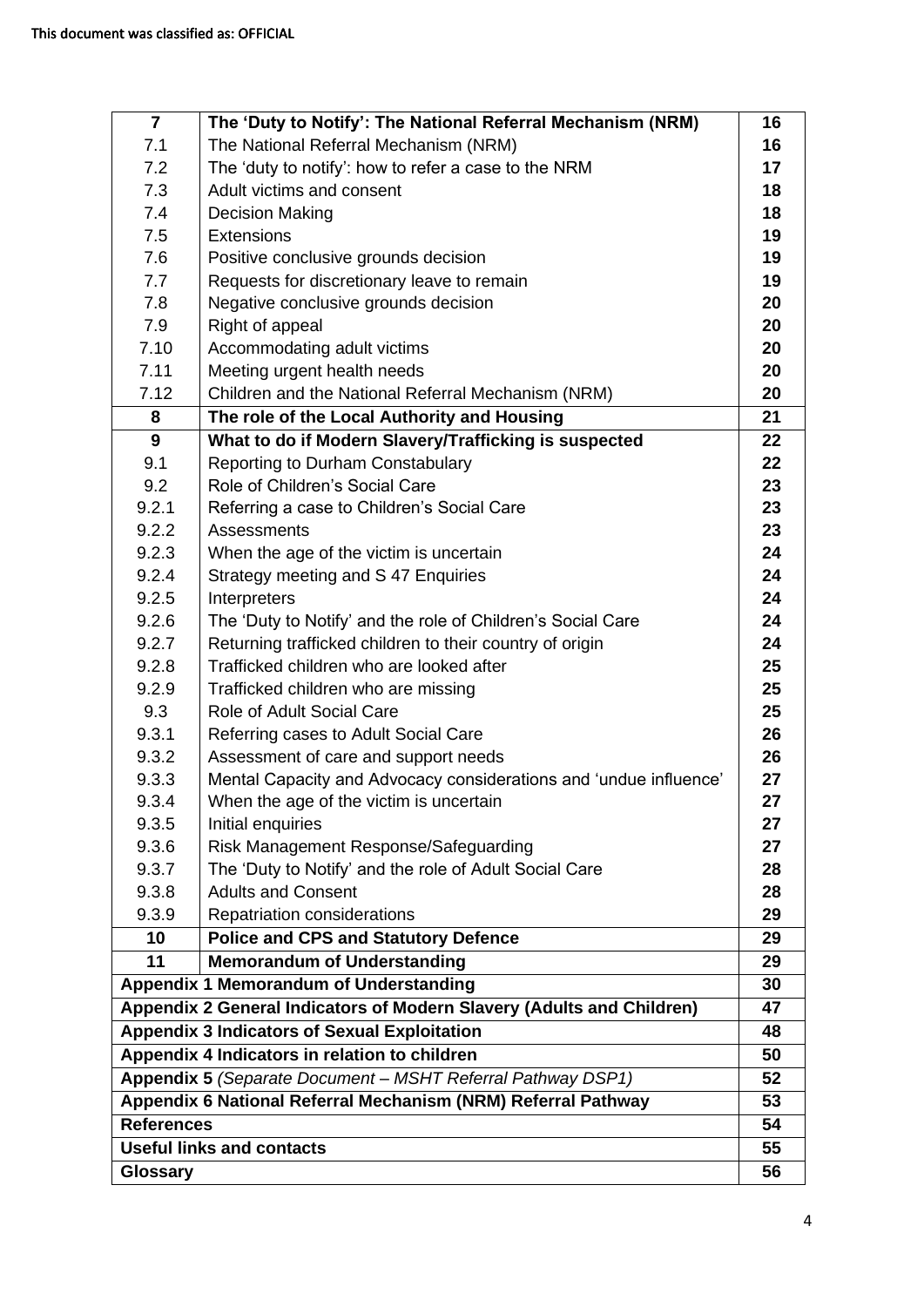## **1. INTRODUCTION**

The term 'Modern Slavery' encompasses a wide range of criminal offences involving exploitation; it is an illicit trade in which human beings are turned into commodities to be bought, sold and exploited for vast profits. The Modern Slavery Act 2015 places a duty on specified public authorities to report details of suspected cases of Modern Slavery to the National Crime Agency. This is achieved through the National Referral Mechanism (NRM).

Modern Slavery is a complex crime and may involve multiple forms of exploitation. Victims may not be aware that they are being trafficked or exploited and may have consented to elements of their exploitation or accepted their situation. For this reason, victims of Modern Slavery are often 'held in plain sight'.

Slavery is a safeguarding issue and practitioners within the multi-agency partnership have an important role to play. Practitioners within teams wider than safeguarding, such as environmental health or trading standards who have access to premises, may be in a position to identify suspicious activity. It is therefore imperative that practitioners are equipped with the knowledge to recognise the signs of Modern Slavery and understand the procedures which should be followed if it is suspected that an individual is being trafficked, enslaved or exploited. This document provides guidance for professionals in Darlington who work with children and adults who are at risk of Modern Slavery.

This guidance should be read in conjunction with [Darlington Safeguarding Partnership](https://www.darlington-safeguarding-partnership.co.uk/professionals/safeguarding-adult-procedures/)  [Multi-Agency Policy and Procedures and Practice Guidance to Safeguard Adults at](https://www.darlington-safeguarding-partnership.co.uk/professionals/safeguarding-adult-procedures/)  [Risk of Abuse and Neglect](https://www.darlington-safeguarding-partnership.co.uk/professionals/safeguarding-adult-procedures/) and [Darlington Safeguarding Partnership Multi-Agency](https://www.darlington-safeguarding-partnership.co.uk/professionals/multi-agency-safeguarding-child-protection-procedures/)  [Child Protection Procedures.](https://www.darlington-safeguarding-partnership.co.uk/professionals/multi-agency-safeguarding-child-protection-procedures/) There must be a clear interface with adult or child safeguarding procedures and all action taken in respect of cases of Modern Slavery must be in accordance with the Darlington Safeguarding Partnership Multi-Agency Safeguarding Adults Policy and Procedures and/or Darlington Safeguarding Partnership Multi-Agency Child Protection Procedures.

For useful information about tackling Modern Slavery in partnership and case studies of Modern Slavery, see the [Local Government Association publication: Modern](https://www.local.gov.uk/sites/default/files/documents/22.12_Modern_slavery_WEB%202.pdf)  [Slavery: A Council Guide](https://www.local.gov.uk/sites/default/files/documents/22.12_Modern_slavery_WEB%202.pdf)

A potential victim of Modern Slavery is a potential victim of crime. All instances where an individual in Darlington may be a victim of Modern Slavery must be reported to Durham Constabulary (see Para 9 for the reporting process).

## **2. LEGISLATIVE FRAMEWORK**

2.1 The UK government signed the Council of Europe Convention on Action against Trafficking Human Beings in March 2007. The Convention was ratified by the UK in December 2008 and came into force in April 2009. This led to the creation of the UK's National Referral Mechanism (NRM) in 2009.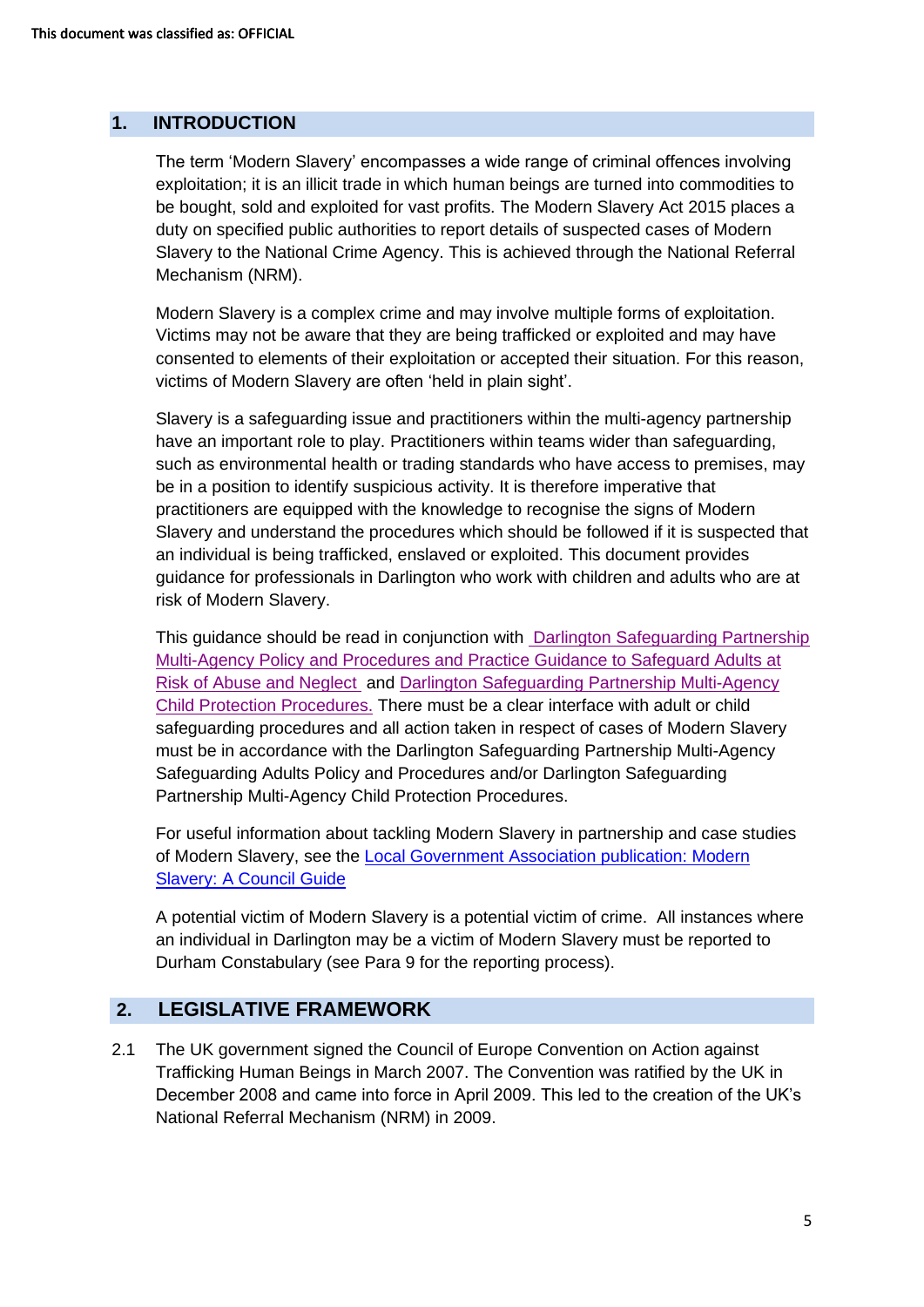- 2.2 There are a number of internationally agreed legal frameworks and protocols which encompass human trafficking and Modern Slavery, all of which are encompassed in the [Modern Slavery](http://www.legislation.gov.uk/ukpga/2015/30/contents/enacted) Act 2015
	- [European Convention on Human Rights](http://www.echr.coe.int/Documents/Convention_ENG.pdf)
	- [The Palermo Protocol 2000](http://www.ohchr.org/EN/ProfessionalInterest/Pages/ProtocolTraffickingInPersons.aspx)
	- [Council of Europe Convention on Action Against Trafficking Human Beings](https://www.coe.int/en/web/conventions/full-list/-/conventions/treaty/197) [International Labour Organisation Forced Labour Convention \(No. 29\)](http://www.ilo.org/dyn/normlex/en/f?p=NORMLEXPUB:12100:0::NO::P12100_ILO_CODE:C029)
	- [European Directive on preventing and combatting trafficking](https://ec.europa.eu/anti-trafficking/legislation-and-case-law-eu-legislation-criminal-law/directive-201136eu_en)
- 2.3 The Modern Slavery Act 2015 is based around the '4 Ps' framework:
	- **Pursue** prosecute and disrupt individuals and groups responsible for Modern Slavery
	- **Prevent -** prevent people from engaging in Modern Slavery
	- **Protect -** strengthen safeguards against Modern Slavery by protecting vulnerable people from exploitation
	- **Prepare -** reduce the harm caused by Modern Slavery through improved victim identification and enforcement support

As well as the Modern Slavery Act 2015 there are a number of other pieces of legislation which have an impact on the role of the local authority in tackling Modern Slavery and supporting victims including:

- [Crime and Disorder Act 1998](https://www.legislation.gov.uk/ukpga/1998/37/contents)
- [Housing Act 1996](https://www.legislation.gov.uk/ukpga/1996/52/contents)
- [Care Act 2014](http://www.legislation.gov.uk/ukpga/2014/23/contents/enacted)
- [Children Act 1989](https://www.legislation.gov.uk/ukpga/1989/41/contents)
- [Children Act 2004](https://www.legislation.gov.uk/ukpga/2004/31/contents) (as amended by the [Children and Social Work Act 2017\)](http://www.legislation.gov.uk/ukpga/2017/16/contents/enacted)
- [Immigration Act 2016](http://www.legislation.gov.uk/ukpga/2016/19/contents/enacted)

## **3. WHAT IS MODERN SLAVERY?**

- 3.1 Modern Slavery is an umbrella term encompassing human trafficking, slavery, servitude and forced labour. All categories of Modern Slavery involve the violation of an individual's human rights involving the restriction of their freedom and exploitation. In the UK the following activities are accepted as amounting to Modern Slavery:
- 3.2 **Human Trafficking:** is when men, women and children are moved and forced into exploitation. The movement could be international but also within the country from one city to another or even just a few streets. A person can be a victim of human trafficking even if they have not yet been exploited but have been moved for the purposes of exploitation. It is important to note that UK citizens can be trafficked and that no one can consent to being trafficked.
- 3.2.1 **Adults:** Human Trafficking in relation to adults consists of three basic components, all of which must be present in adult trafficking: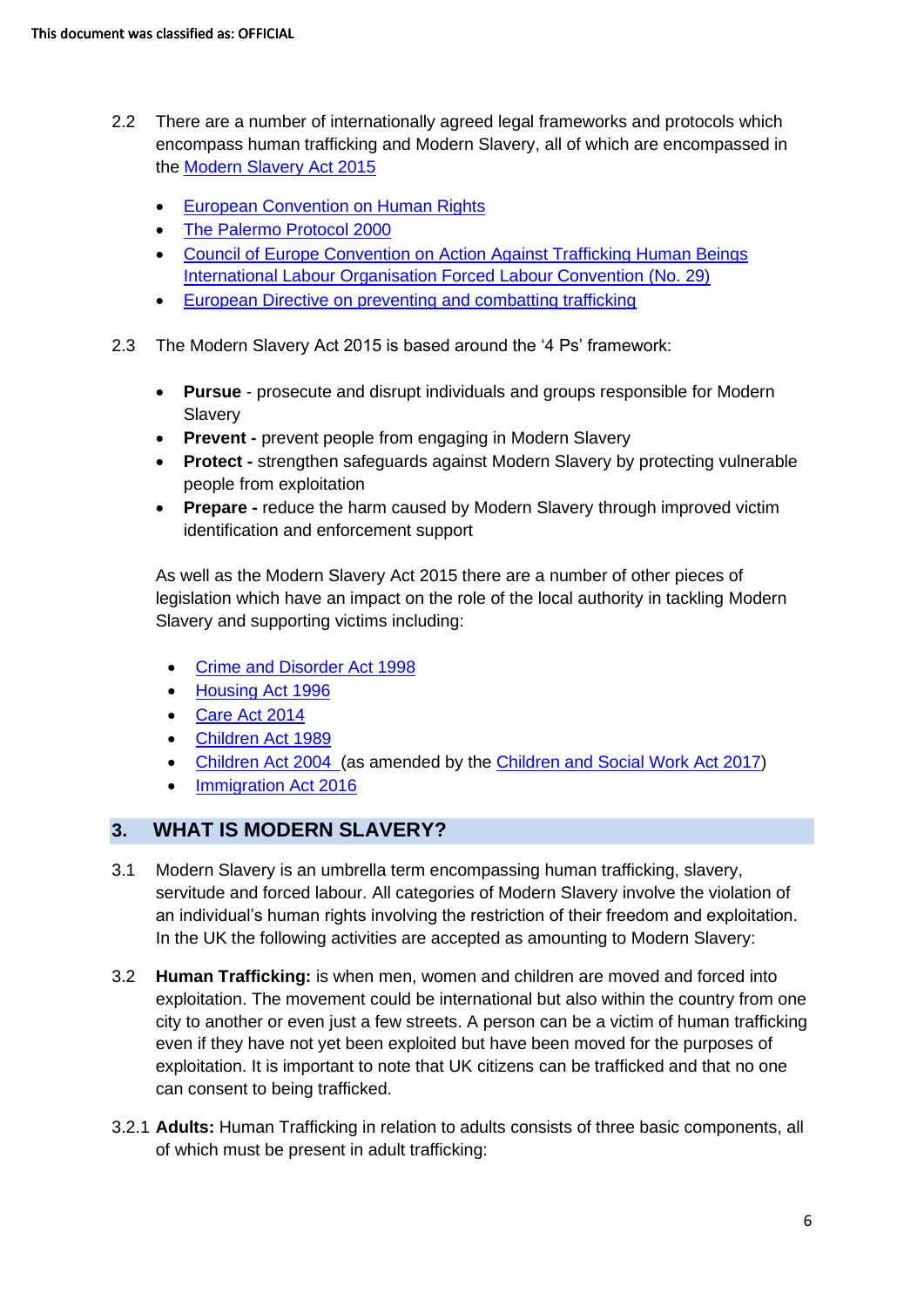- **Action:** the recruitment, transportation, transfer, harbouring on receipt, which includes an element of movement whether national or cross border.
- **Means:** the threat or use of force, coercion, abduction, fraud, deception, abuse of power or vulnerability
- **Exploitation:** for example, sexual exploitation, forced labour or domestic servitude, slavery, financial exploitation, unlawful adoption or removal of organs.

See here for a [brief guide to Modern Slavery](https://www.darlington-safeguarding-partnership.co.uk/professionals/multi-agency-practice-guidance/) and Human Trafficking

- 3.2.2 **Children:** In respect of trafficking children the 'means' component is not required as a child is unable to give informed consent. Therefore, child human trafficking consists of two basic components both of which must be present:
	- **Action:** the recruitment, transportation, transfer, harbouring on receipt of the child, which includes an element of movement whether national or cross border.
	- **Exploitation:** for example, sexual exploitation, forced labour or domestic servitude, slavery, financial exploitation, unlawful adoption, removal of organs of the child

Any child who is recruited, transported or transferred for the purposes of human trafficking, is considered to be a potential victim whether or not they have been forced, coerced or deceived.

#### 3.3 **Examples of the 'means'**

**Deception:** An example of deception may be that the recruiter or the employer has provided the worker with maliciously false, inaccurate or misleading information. For example, an individual who is exploited as a sex worker may have been given the impression that there were legitimate education or employment opportunities. There are also less straightforward cases, where people have been aware that they would be working consensually in the sex industry in the UK but were misled regarding the working conditions and environment in particular, the degree of control over freedom and earnings. Where such a situation is encountered, and individuals are being exploited, this may amount to Modern Slavery.

**Physical coercion:** This refers to the threat or use of force including abduction against the victim or their family members. More subtle measures of control could be used such as, withholding a passport or immigration documents.

**Psychological coercion:** This refers to the threat or perceived threat to the victim's relationship with other people. Examples of psychological coercion include:

- blackmail
- forcing someone to pay an excessive amount of money for sub-standard accommodation
- making significant deductions from the victim's 'salary'
- threats of rejection or disapproval from a peer group or family
- ritual oaths; there is evidence that witchcraft or ritual oaths are used to make children fearful and compliant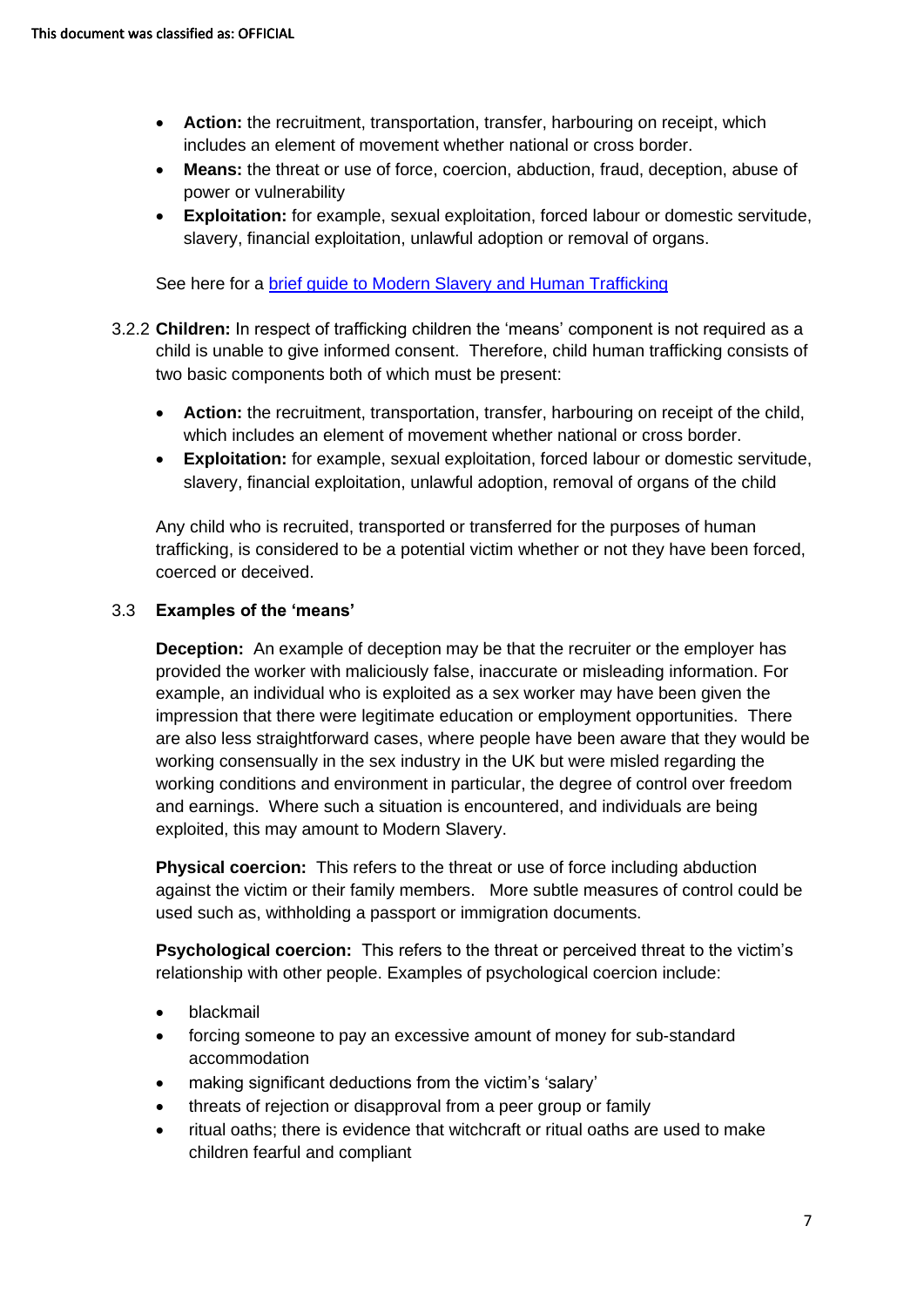- grooming; this occurs when vulnerable individuals are enticed over time to take part in an activity in which they are not entirely willing participants; for example, a trafficker may present to a victim as a 'boyfriend' in a sexual exploitation case. Individuals can often appear to be 'willing participants' and children are especially vulnerable.
- Stockholm Syndrome; this describes instances where because of an inequality of power, victims create a false emotional or psychological attachment to their controller.

There does not have to be a direct personal relationship in psychological coercion. It can relate to wider issues, for example, social stigma. This is particularly relevant in cases involving sexual exploitation or other forms of sexual violence.

**Complex cases:** There are also complex cases where victims have been trafficked and subject to exploitation in their own country and after escaping the situation, travel to the UK as an adult to work in the sex industry. At first it may appear that the individual is a willing participant, but it is possible that their situation is a progression of control and coercion.

- 3.4 **Exploitation:** To be a victim an individual must have been trafficked for the purpose of exploitation which may take the form of:
	- sexual exploitation
	- forced labour or services
	- slavery or practices similar to slavery
	- domestic servitude
	- forced criminality
	- removal of organs (organ harvesting including egg harvesting)

**There is no requirement for the purpose (exploitation) to be achieved:** Under the Convention an individual who has been trafficked is a 'victim' even if the exploitation has not occurred, for example if a police operation takes place or the victim escapes before the exploitation has taken place. Under the legal definition trafficking occurs once certain acts are carried out for the purpose of exploitation. So, *purpose* is the key element, rather than whether the exploitation has taken place.

- 3.5 **Human Smuggling is not Human Trafficking**: Practitioners must not confuse human trafficking with human smuggling (also known as people smuggling). Human smuggling occurs when an individual seeks the help of a facilitator to enter the UK illegally; the relationship between both parties ends once the transaction is completed. Many people who enter the UK illegally do so by this method.
- 3.6 **Human Smuggling is not a form of Modern Slavery:** The purpose of human smuggling is to move an individual across a border illegally and it is regarded as a violation of state sovereignty. The purpose of Modern Slavery is to exploit the victim for gain or other benefit and is regarded as a violation of the individual's freedom and integrity.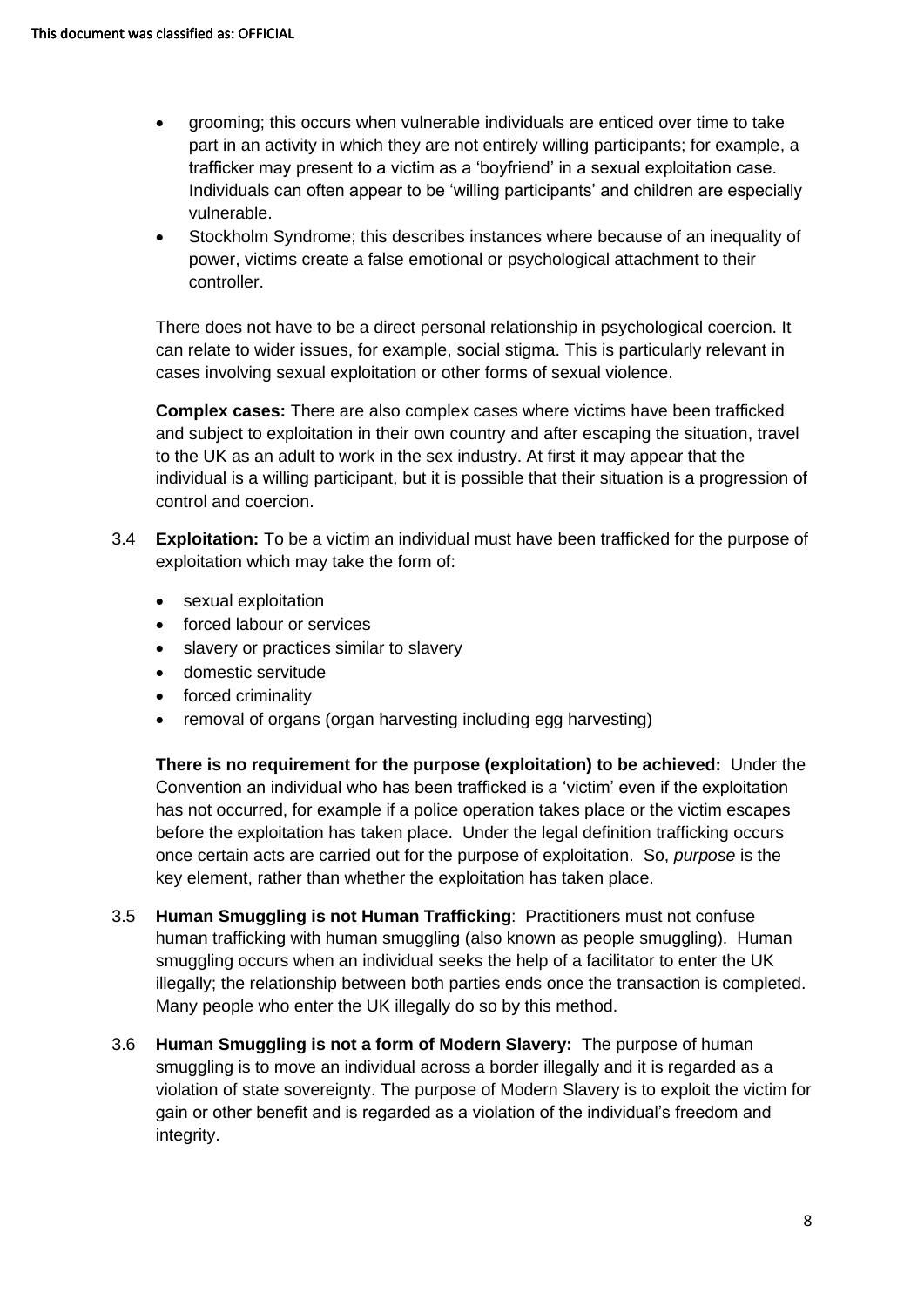There are several factors which help distinguish smuggling and Modern Slavery (trafficking):

- When an individual is trafficked, the victim's entry into a state can be either legal or illegal, but smuggling is categorised by illegal entry
- Trafficking can take place within and across national borders, but international travel is required for smuggling
- In the case of adults, trafficking is carried out with the use of force and/or deception. Smuggling is not characterised by these factors indicating that it is a voluntary act on the part of those being smuggled
- Trafficking involves the intended exploitation of people on arrival, while the services of smugglers usually end when people reach the destination and the transaction ends.

Practitioners must appreciate that in some cases the distinction between smuggling and trafficking is blurred. Some trafficking victims may start out believing that they are being smuggled and will have control over how the debt is paid and will be free to go about their business once the agreed fee is settled. However, some will find themselves in a potentially exploitative situation where they are 'debt bonded' and forced to work to pay their debt and controlled by a 'trafficker'.

3.7 **Illegal Adoption:** Not every case of illegal adoption should be considered as exploitation. A child may be sold or adopted illegally but not exploited. Illegally selling a child for adoption would not constitute trafficking where the child is not exploited. If, however an adopted child is subjected to coerced labour or sexual exploitation, this will meet the exploitation element of human trafficking or Modern Slavery. Where a child is given to 'parents' who intend to exploit the child, this may fall under an exploitation purpose which would be considered as an element of trafficking or Modern Slavery.

#### **4. CATEGORIES OF MODERN SLAVERY**

In the UK, the following activities are accepted as amounting to Modern Slavery:

4.1 **Sexual Exploitation:** In most cases involving human trafficking for the purposes of sexual exploitation, the victims are female. However, it is important to be aware that there are male victims of sexual exploitation and that men may face additional barriers to disclosure. There is currently a limited research base to assess the full extent of adult male sexual exploitation.

The majority of female victims of trafficking identified in the UK are exploited through the sex work industry. Many victims are beaten, raped and abused. They travel to the UK based on false promises of a better job and economic opportunities, often out of a desire to earn money and create a better life for their children or family.

There is no typical experience of people who have been trafficked for sexual exploitation. Some are held captive, assaulted and violated. Others do not experience physical abuse but are psychologically abused and live in fear of harm to themselves and their family members. Individuals will rarely self-identify as victims of sexual exploitation in explicit or obvious ways.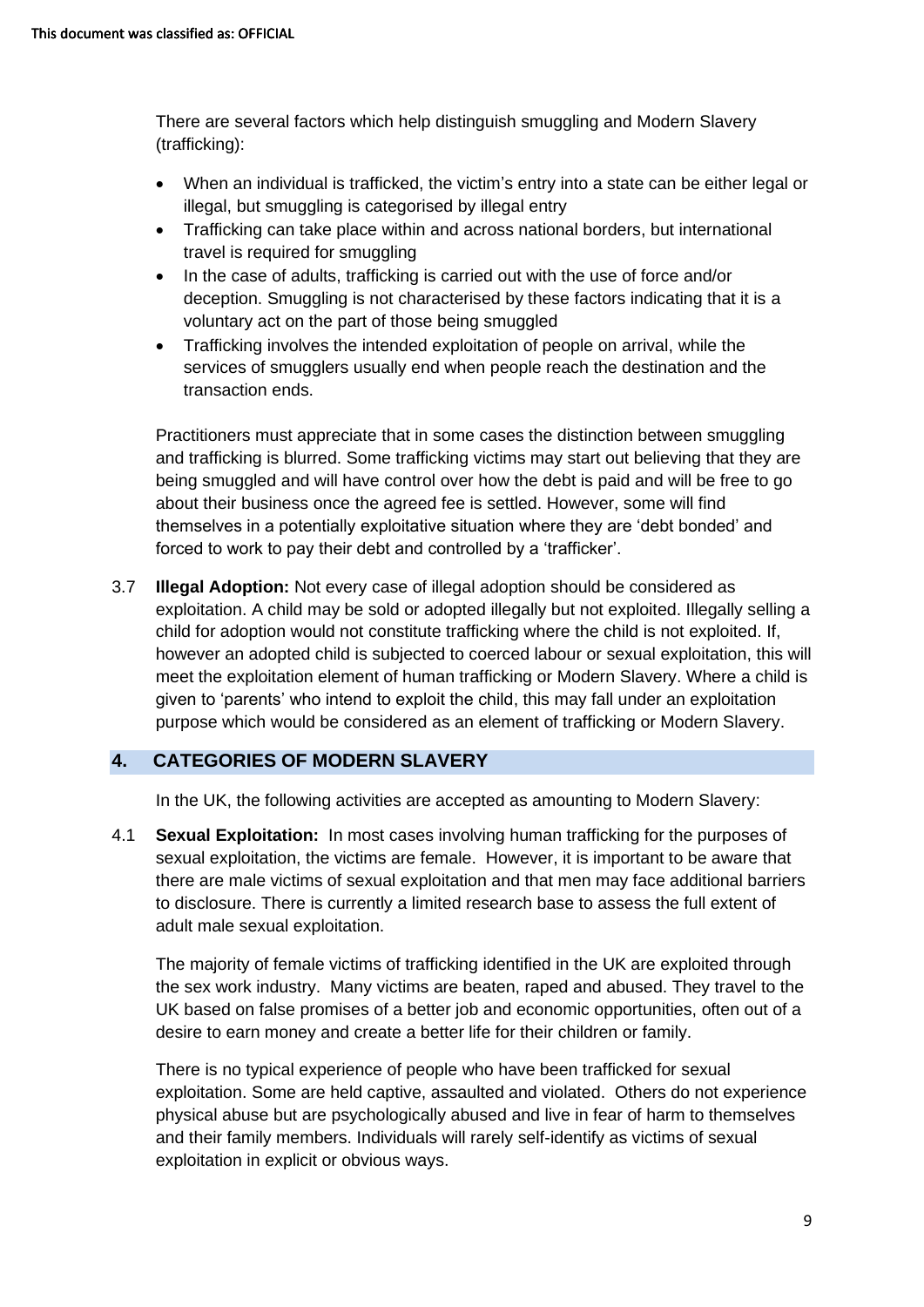It should be noted that sexual exploitation can also occur outside of the context of Modern Slavery and that it may occur within other categories of abuse for example, domestic abuse or sexual abuse.

For further guidance see [Darlington Safeguarding Partnership Sexual Exploitation](https://www.darlington-safeguarding-partnership.co.uk/professionals/multi-agency-practice-guidance/)  [Referral Pathway.](https://www.darlington-safeguarding-partnership.co.uk/professionals/multi-agency-practice-guidance/) 

Where sexual exploitation coexists with Modern Slavery the procedures outlined in this document should be followed.

All instances of children who are identified as experiencing sexual exploitation must be dealt with in accordance with the [Darlington Safeguarding Partnership Multi Agency](https://www.darlington-safeguarding-partnership.co.uk/professionals/multi-agency-safeguarding-child-protection-procedures/)  [Child Protection Procedures](https://www.darlington-safeguarding-partnership.co.uk/professionals/multi-agency-safeguarding-child-protection-procedures/) and [Darlington Safeguarding Partnership Child Sexual](https://www.darlington-safeguarding-partnership.co.uk/professionals/multi-agency-practice-guidance/)  [Exploitation Procedure and Practice Guidance.](https://www.darlington-safeguarding-partnership.co.uk/professionals/multi-agency-practice-guidance/) 

For potential indicators of sexual exploitation see **Appendix 3.** 

- 4.2 **Forced Labour:** Forced labour is not restricted to a particular sector of the labour market, but cases have been identified in the following sectors;
	- manufacturing
	- food processing
	- agriculture
	- hospitality
	- construction
	- nail bars
	- care homes
	- domestic work
	- car washes
	- sex industry
	- takeaways

It should be noted that forced labour cannot be equated with either:

- working for low wages and/or in poor working conditions
- situations of economic necessity when a worker feels unable to leave a job because of real or perceived absence of employment alternatives.

See [Gangmaster and Labour Abuse Authority: The Nature and Scale of Labour](https://www.gla.gov.uk/whats-new/the-nature-and-scale-of-labour-exploitation-across-all-sectors-within-the-united-kingdom/)  [Exploitation across all Sectors in the United Kingdom](https://www.gla.gov.uk/whats-new/the-nature-and-scale-of-labour-exploitation-across-all-sectors-within-the-united-kingdom/) (2018) for more information about the nature and scale of labour exploitation across all sectors within the United Kingdom.

For a list of potential indicators of Forced Labour see **Appendix 3.**

4.3 **Debt Bondage:** Debt bondage often accompanies other categories of Modern Slavery. Also known as bonded labour or debt slavery, internationally it is the most common form of Modern Slavery, but it is the least understood. Debt bondage occurs when an individual is forced to work to pay off a debt. They are coerced or deceived into working for little or no financial remuneration with no control over their debt. Most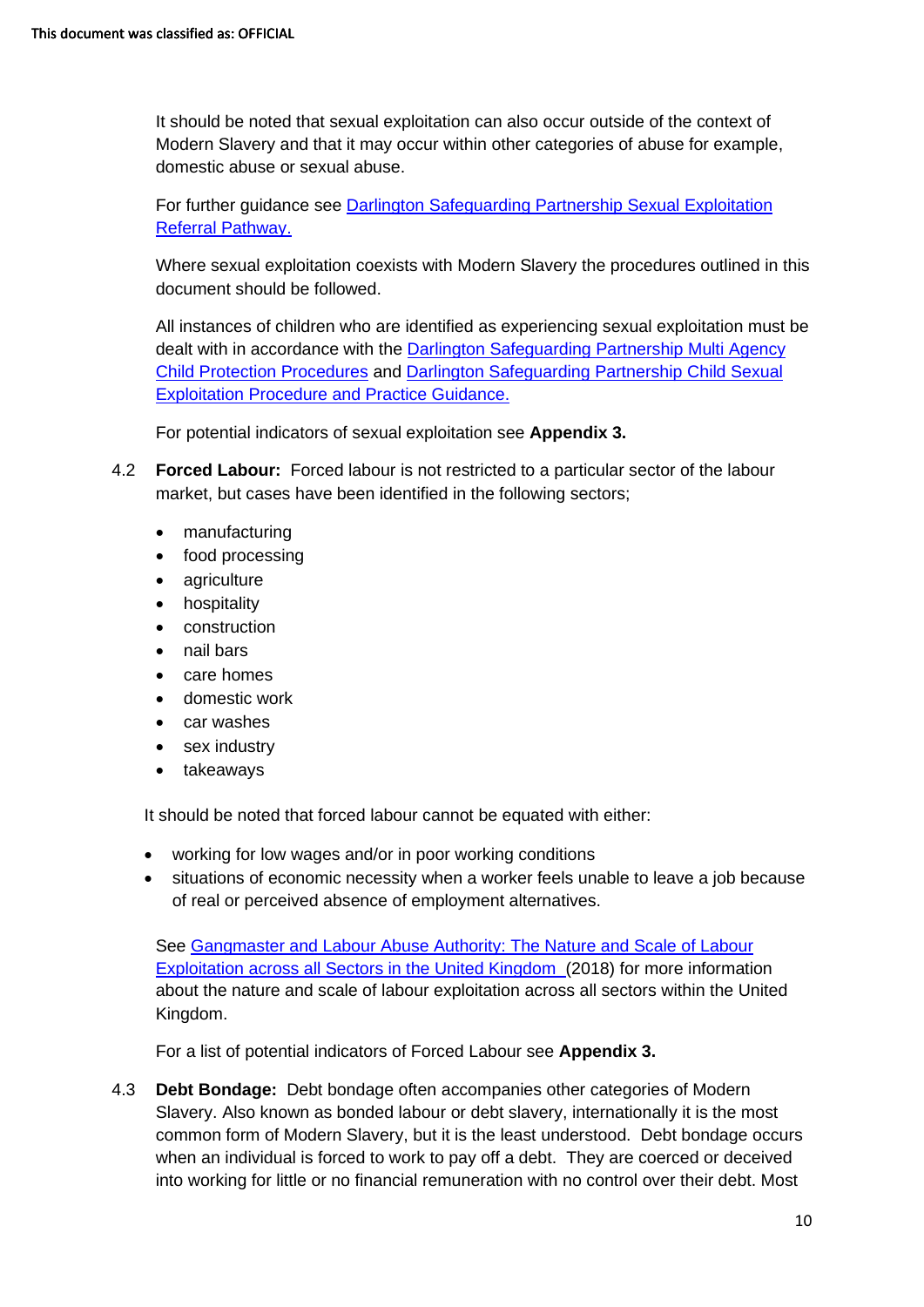or all of the money they earn goes to pay the debt, but the value of their work becomes greater than the original sum of money owed. The victims face coercion, threats and intimidation if they try to leave their employment, leaving them trapped in a cycle of exploitation with very few avenues of escape.

4.4 **Domestic Servitude:** Servitude means an obligation to provide a service which is imposed by the use of coercion. It is an 'aggravated' form of forced or compulsory labour. The fundamental distinguishing feature between servitude and forced or compulsory labour, is in the victim feeling that their condition is permanent, and the situation is unlikely to change.

For a list of potential indicators of Domestic Servitude see **Appendix 3.** 

The problems of domestic workers held in servitude are exacerbated by the fact that it is often difficult for them to leave the employer's household to seek help. Abusive employers create physical and psychological obstacles, for example, by instilling fear by threatening them with further abuse, or to harm their families or by threatening deportation, or withholding their passport.

Children living in domestic servitude may not see the situation as exploitative if they have been used for domestic servitude in their home country. Some children have been groomed and see domestic servitude as work which they must do in return for food and accommodation. There is evidence to suggest that if children are kept in domestic servitude by powerful members of the community or family members, they are unable to report the abuse due to psychological coercion and control.

For a list of potential indicators of Domestic Servitude see **Appendix 3.** 

- 4.5 **Removal of Organs (organ harvesting):** This type of trafficking involves exploiting people by removing their internal organs which are used for transplant. In these circumstances, traffickers force or deceive the victim into giving up an organ. Organs commonly traded are the kidneys and the liver, but it can apply to any organ and includes 'egg harvesting' whereby women who are vulnerable through poverty, are exploited in circumstances which pose a high medical risk to the life and health of the **victim.**
- 4.6 **Forced Criminality and County Lines:** Forced criminality is understood as the exploitation of a person to commit crime such as:
	- pickpocketing
	- shop lifting
	- drug cultivation
	- drug trafficking and 'county lines'
	- other activities which are subject to penalties and imply financial gain

Thousands of children and vulnerable adults are being groomed to work as 'drug mules' within the UK, by dealers exploiting vulnerable people to expand across the country in a criminal enterprise known as 'county lines', whereby a criminal group establishes a network between an urban hub and county location to where drugs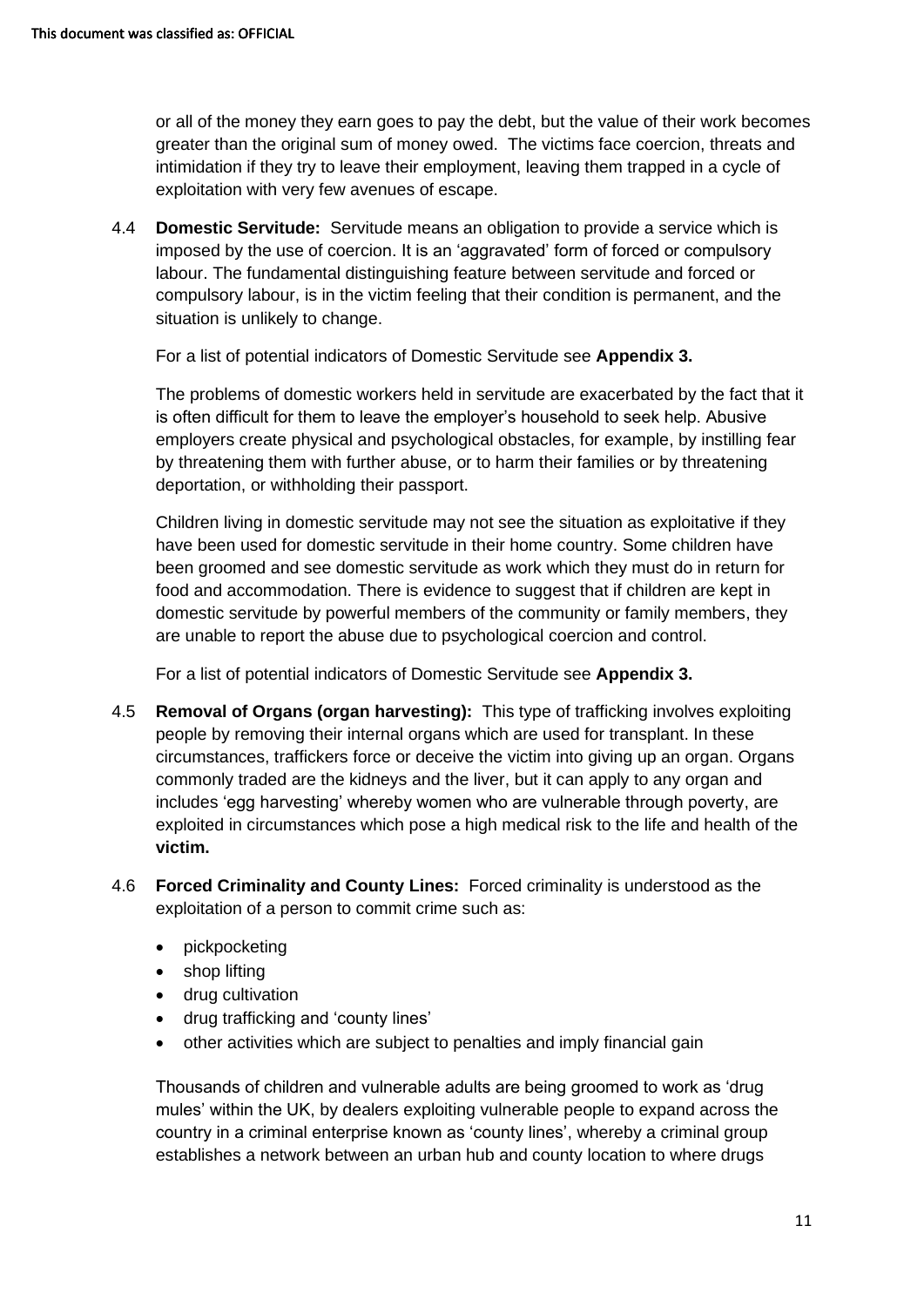(primarily heroin and crack cocaine) are supplied. For in depth guidance see [GOV.UK](https://assets.publishing.service.gov.uk/government/uploads/system/uploads/attachment_data/file/741194/HOCountyLinesGuidanceSept2018.pdf)  [Criminal Exploitation of Children and Vulnerable Adults: County Lines.](https://assets.publishing.service.gov.uk/government/uploads/system/uploads/attachment_data/file/741194/HOCountyLinesGuidanceSept2018.pdf) 

In all criminal investigations Police and the CPS should consider whether the suspect is a victim of trafficking and whether modern slavery is a factor in the offending and whether the [statutory defence](https://www.legislation.gov.uk/ukpga/2015/30/section/45/enacted) (Modern Slavery Act 2015) may apply. The statutory defence must be raised at the earliest possible stage in the criminal justice process.

## **5. INDICATORS OF MODERN SLAVERY – HOW TO IDENTIFY A POTENTIAL VICTIM**

5.1 Practitioners need to know and understand the signs which may indicate that a person is the victim of Modern Slavery, in order to decide whether to refer a case to Safeguarding and the National Referral Mechanism (NRM). Modern Slavery has been described as a 'shape shifter' which crosses boundaries and merges with other categories of abuse. The victims are often 'hidden in plain sight' and it is easy to miss the signs of abuse, often described as the 'invisible shackles' of Modern Slavery or the 'invisible handcuffs of psychological imprisonment'.

For further guidance on how to identify potential victims of Modern Slavery see [Home](https://www.gov.uk/government/uploads/system/uploads/attachment_data/file/509326/victims-of-modern-slavery-frontline-staff-guidance-v3.pdf)  Office: Victims of Modern Slavery [frontline staff guidance \(identifying victims of Modern](https://www.gov.uk/government/uploads/system/uploads/attachment_data/file/509326/victims-of-modern-slavery-frontline-staff-guidance-v3.pdf)  [Slavery\)](https://www.gov.uk/government/uploads/system/uploads/attachment_data/file/509326/victims-of-modern-slavery-frontline-staff-guidance-v3.pdf) 

It can be difficult to identify victims of Modern Slavery which often coexists with other categories of abuse, such as domestic abuse or sexual exploitation. This can lead a practitioner to believe that they are dealing with domestic violence, child sexual exploitation, a labour dispute or other forms of coercion or control, meaning that they fail to identify the signs of Modern Slavery allowing the victims to remain 'hidden in plain sight'.

It is common for traffickers or modern-day slavery facilitators to provide stories for victims to tell if approached by the authorities. Errors or lack of reality may be as a result of their initial accounts being composed by others and learned.

In circumstances where a victim's trafficker or Modern Slavery facilitator is present when the victim is questioned, practitioners should look out for non-verbal communication and body language between the victim and trafficker or Modern Slavery facilitator.

Child victims may find it additionally hard to disclose, as the traffickers may have given them inaccurate information about the role of the authorities, and they may have had bad experiences with corrupt authorities in their home country or during their journey.

For general indicators of Modern Slavery see **Appendix 2** For potential indicators of Sexual Exploitation see **Appendix 3** For potential indicators of Domestic Servitude see **Appendix 3** For potential indicators of Forced or Compulsory Labour see **Appendix 3** For potential indicators in relation to Trafficked Children see **Appendix 4**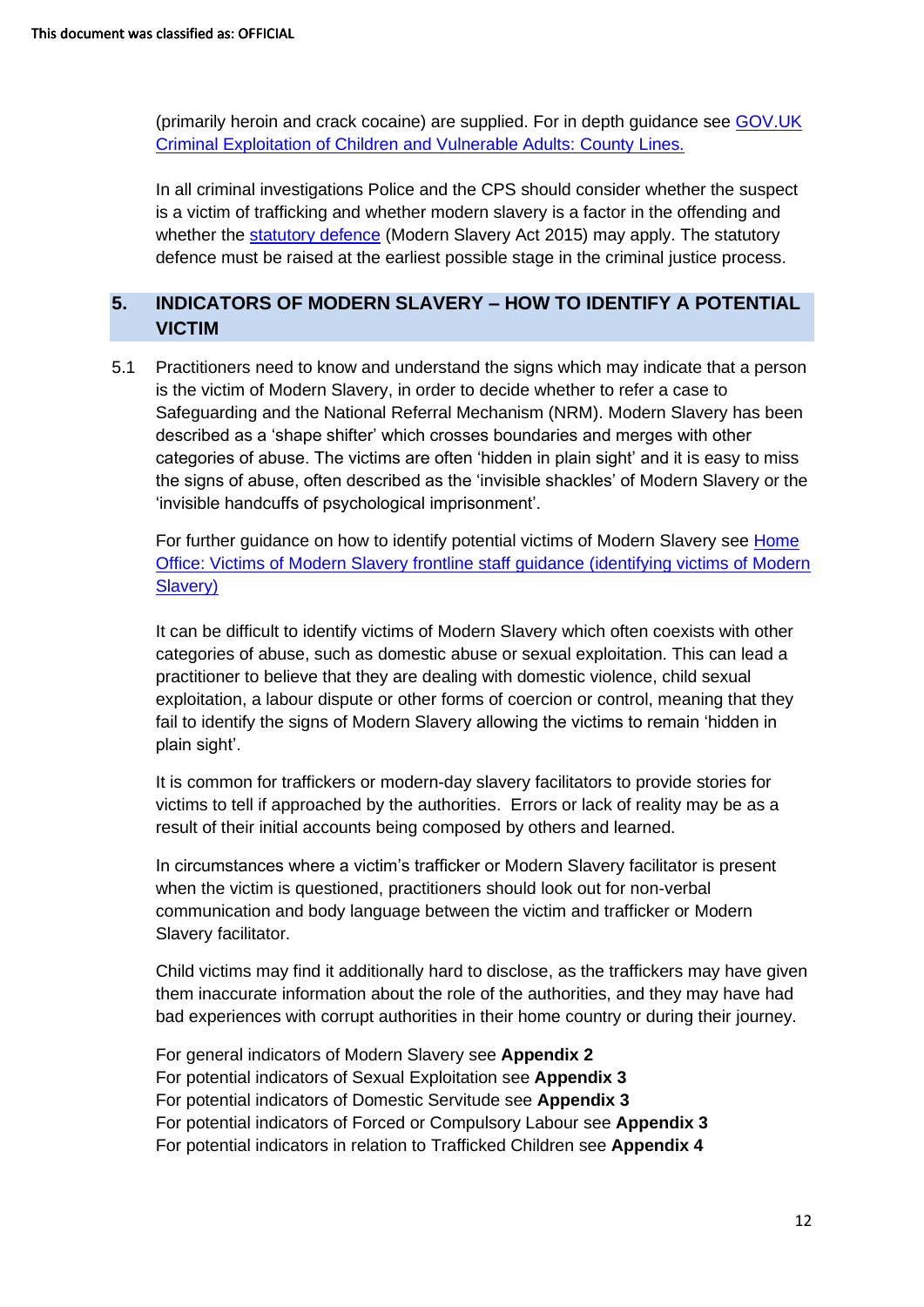- 5.2 **Victims who are reluctant to self-identify and obstacles to victims coming forward;** Practitioners need to understand why people may not recognise themselves as a victim of Modern Slavery or trafficking or may be reluctant to be identified as such. Victims of Modern Slavery may initially be unwilling to disclose details of their experience, or identify as a victim because of a fear of the following:
	- punishment by traffickers
	- punishment by the authorities
	- deportation
	- juju (a spiritual belief system) or witchcraft rituals
	- discrimination by their community or family
	- threats against family and fears for the safety of family
	- many victims trafficked into the UK consider the appalling conditions of their servitude in this country to be preferable to the alternatives in their country of origin

Victims may also fear being accused of being complicit in their situation; some exploited people may be viewed as 'colluding' with their 'employer' by accepting the protection of the person exploiting them from immigration authorities.

To minimise the risk of being identified as offenders, traffickers or Modern Slavery facilitators may become less physically aggressive or in the case of trafficked women, may become 'romantically involved' or provide small sums of money. Such perceived 'relationships' can add to the confusion when identifying victims of Modern Slavery.

Fear of reprisals against them or their children or families may prevent victims coming forward. In most trafficking situations, the perpetrators know or will establish personal information about the victim and their family and friends. It is very common for the perpetrators to use threats against the victim's family and children to manipulate and control the victim. The threat and fear of reprisal has a huge impact in a victim's willingness to cooperate with the authorities.

#### **6. CHILD VICTIMS OF MODERN SLAVERY**

6.1 In order to determine whether a child is a potential victim of Modern Slavery, practitioners need to be aware that the issues and characteristics may differ to those of adult victims. The crucial difference is that it is not necessary to demonstrate the 'means' to show that the child has been trafficked or held in slavery. This is because children cannot give informed consent, so it is not necessary to show that they were forced, coerced or deceived. If they are exploited or held in slavery, that is sufficient evidence to demonstrate that a slavery or trafficking offence has been committed.

A child is defined according to the Children Acts 1989 and 2004 (as amended by the [Children and Social Work Act 2017\)](http://www.legislation.gov.uk/ukpga/2017/16/contents/enacted) as anyone who has not yet reached their 18th birthday.

Working Together to Safeguard Children 2018 states that Section 47 enquiries should be initiated where there are concerns about all forms of abuse and neglect and this includes extra familial threat including radicalisation and sexual or criminal exploitation.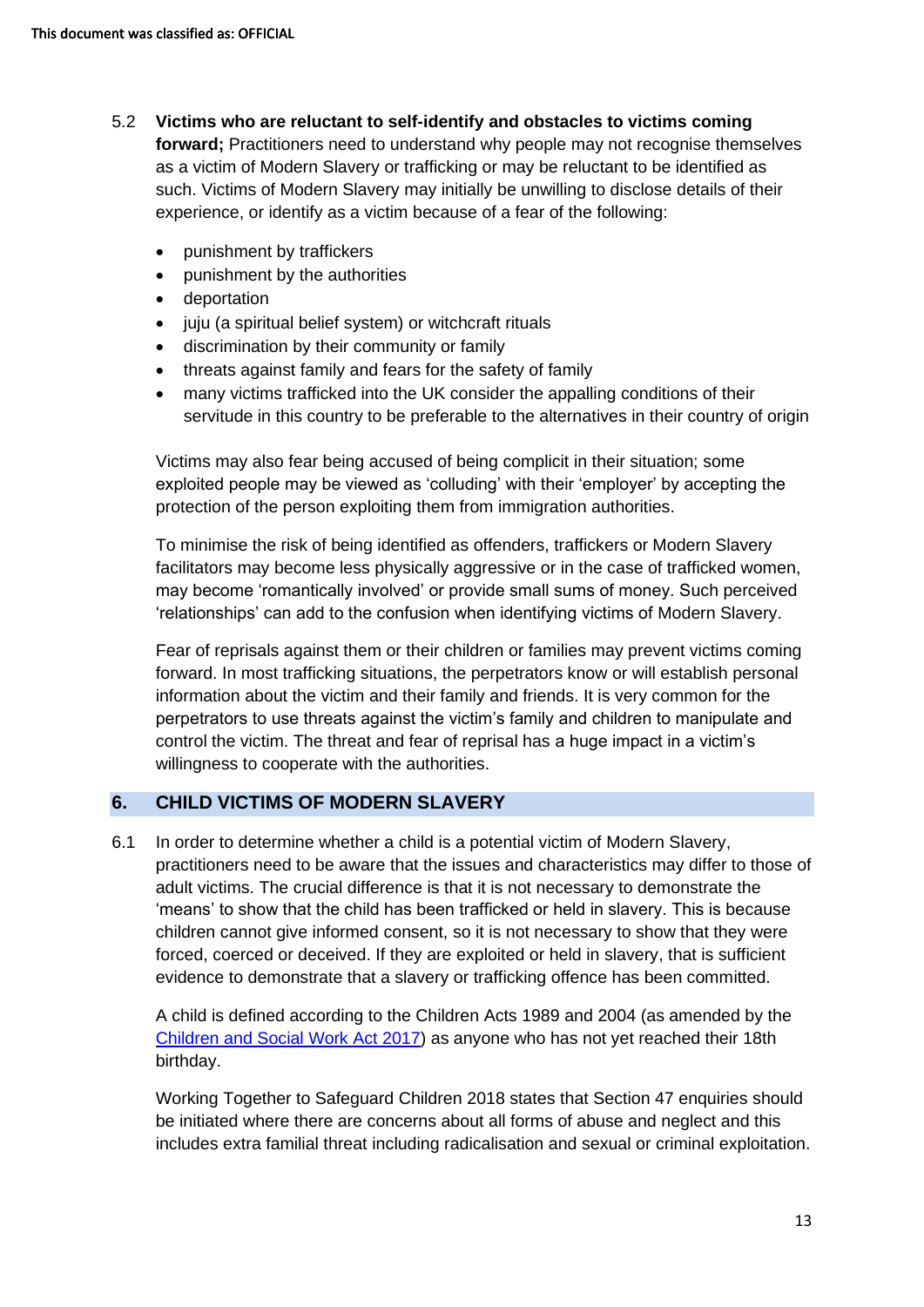Child trafficking is abuse and requires a child protection response and it encompasses children who are trafficked into the UK and those who are trafficked within the UK.

All instances where children are believed to be victims of Modern Slavery must be dealt with in accordance with [Darlington Safeguarding Partnership Multi Agency Child](https://www.darlington-safeguarding-partnership.co.uk/professionals/multi-agency-safeguarding-child-protection-procedures/)  [Protection Procedures](https://www.darlington-safeguarding-partnership.co.uk/professionals/multi-agency-safeguarding-child-protection-procedures/) and potential victims under the age of 18 years should immediately be referred to Darlington Borough Council Children's Services. In all such cases, referral to children's safeguarding will take precedence over a referral to the National Referral Mechanism (NRM) (see para 7). Any child (or anyone who may be a child) who is potentially a victim of Modern Slavery, regardless of their nationality or immigration status, must be appropriately safeguarded, supported and accommodated in accordance with the requirements of the Children Act 1989 and Working Together 2015. Every child within the NRM should be referred to the relevant Local Authority Children's Social Care and a strategy meeting/discussion should be convened under Section 47 Children act 1989. Child Trafficking should be considered in all cases of criminal exploitation.

- 6.2 **Trafficking children for financial gain:** Most children are trafficked for financial gain. This can include payment from or to the child's parents. In most cases, the trafficker also receives payment from those wanting to exploit the child once in the UK. Traffickers specifically target impoverished communities to exploit vulnerability. Poor and displaced families may hand over care of their children to traffickers who promise to provide a source of income, education or skills training, but ultimately exploit them. Trafficking is carried out by organised gangs and individual adults or agents. Trafficked children may be used for:
	- sexual exploitation
	- domestic servitude
	- credit card fraud
	- begging and other petty crime
	- restaurant and catering work
	- agricultural labour
	- illegal cannabis farms
	- benefit fraud
	- drug trafficking
	- illegal international adoption for the purpose of exploitation
- 6.3 **Internally trafficked children:** Trafficking within the UK for sexual exploitation (internal trafficking) is defined under S 58 Sexual Offences Act 2003.

The 'travel' needs only be from one location to another within a borough to constitute an offence. It is not necessary for an act of sexual abuse to take place - evidence of intent is sufficient to constitute an offence.

#### **For indicators of children who have been internally trafficked see Appendix 4.**

Internally trafficked children and young people can be coerced into recruiting their peers to accompany them when they are being moved from one location to another.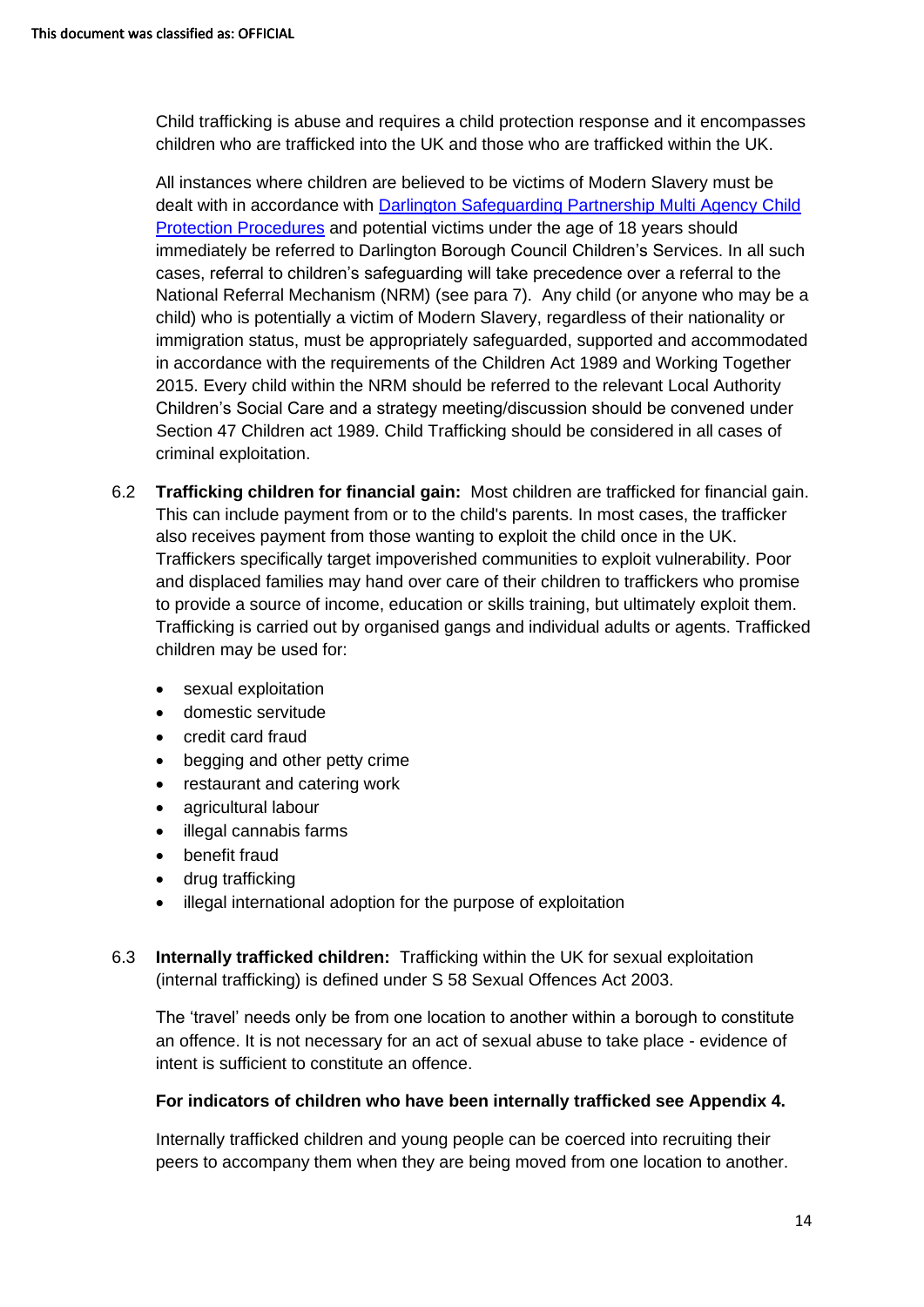The traffickers exert strong control over their victims and often entice them into committing criminal offences, such as theft or drug related crime.

Victims are commonly subjected to physical abuse (including drug and alcohol abuse) and psychological abuse, as the victims are coerced into maintaining secrecy surrounding their circumstances.

All children who are believed to be victims of sexual exploitation must be dealt with in accordance with [Darlington Safeguarding Partnership Child Sexual Exploitation](https://www.darlington-safeguarding-partnership.co.uk/professionals/multi-agency-practice-guidance/)  [Procedure and Practice Guidance](https://www.darlington-safeguarding-partnership.co.uk/professionals/multi-agency-practice-guidance/) 

6.4 **Identifying potential child victims of trafficking:** The identification of trafficked children may be difficult, as they may not show obvious signs of distress or abuse. Some children may be unaware that they are the victims of trafficking, while others may actively participate in hiding the fact that they have been trafficked.

For indicators of child trafficking see **Appendix 4.**

Children who are in a trafficking situation are often reluctant to give information and are often inconsistent as a result of the trafficker/facilitator fabricating a cover story for the child to recount if questioned.

On discovery, children who are victims of Modern Slavery may not show any obvious signs of distress or imminent harm. Even if the child understands what is happening, they may still appear to willingly submit to the will of the parent or accompanying adult. Even when a child appears to have submitted willingly to the will of their parents or the accompanying adult, it is not considered possible for a child to give informed consent.

For a list of indicators of Modern Slavery in relation to children see **Appendix 4.**

6.5 **Consent of child victims is not required:** It is not possible for a child to give informed consent. Therefore, any child who is recruited, transported, transferred, harboured or received for the purposes of exploitation or is directed to perform labour, is considered to be a potential victim of Modern Slavery, regardless as to whether they have been coerced or deceived. It is therefore not necessary to prove the 'means' component of the human trafficking legislation. In these circumstances, practitioners must consider any child as a victim of Modern Slavery.

Parents and relatives may also be involved in the exploitation of the child. The child may be loyal to the parent or carer and practitioners should not expect them to seek protection from the adult of their own initiative.

6.6 **Internally trafficked children:** Trafficking within the UK for sexual exploitation (internal trafficking) is defined under [S 58 Sexual Offences Act 2003.](https://www.legislation.gov.uk/ukpga/2003/42/section/58)

The 'travel' needs only be from one location to another within a borough to constitute an offence. It is not necessary for an act of sexual abuse to take place, evidence of intent is sufficient to constitute an offence.

Internally trafficked children and young people can be coerced into recruiting their peers to accompany them when they are being moved from one location to another.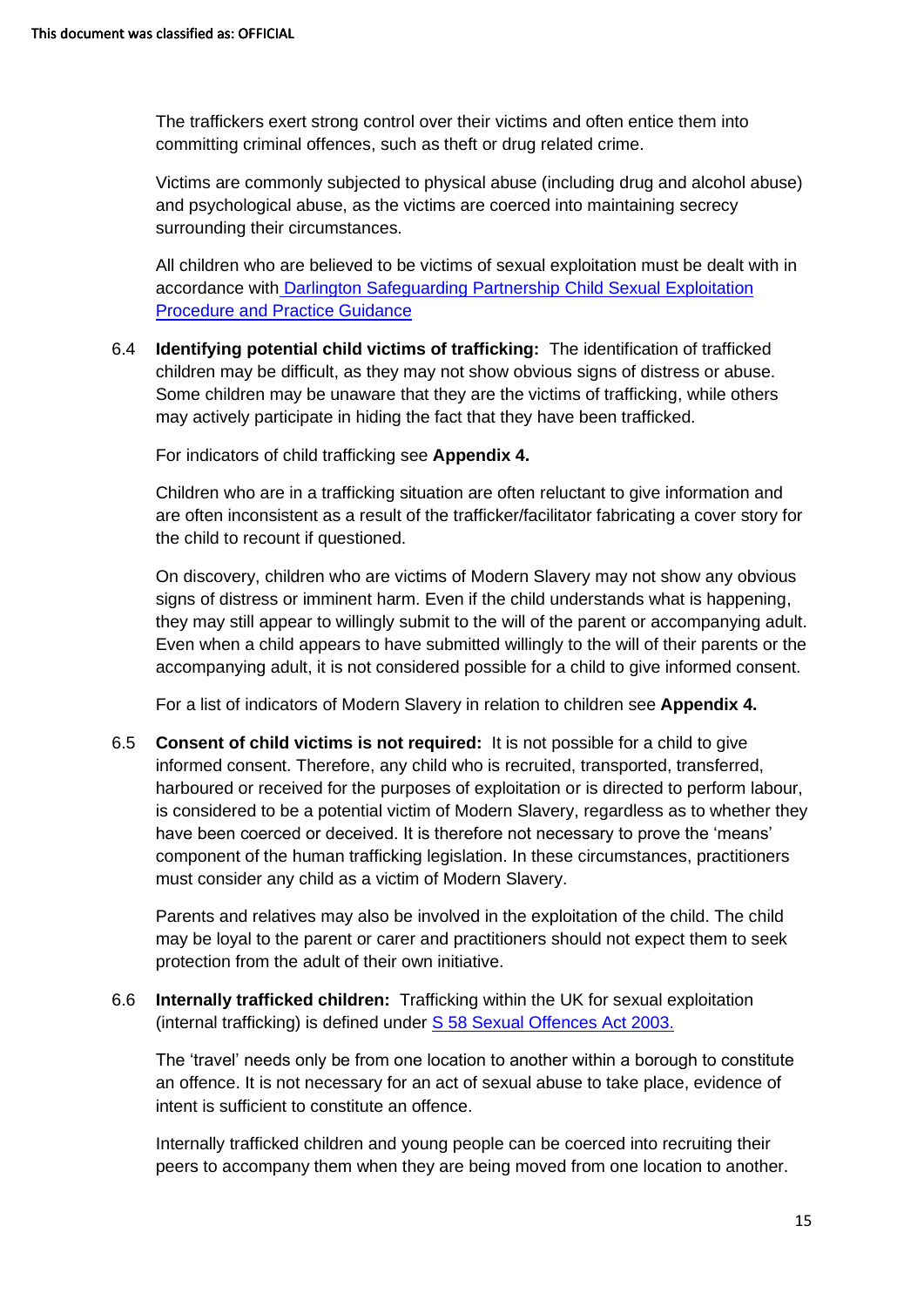The traffickers exert strong control over their victims and often entice them into committing criminal offences, such as theft or drug related crime.

Victims are commonly subjected to physical abuse (including drug and alcohol abuse) and psychological abuse as the victims are coerced into maintaining secrecy surrounding their circumstances.

6.7 **Care of unaccompanied and trafficked children:** [Statutory Guidance for Local](https://www.gov.uk/government/publications/care-of-unaccompanied-and-trafficked-children)  [Authorities on the care of unaccompanied asylum seeking and trafficked children \(DfE](https://www.gov.uk/government/publications/care-of-unaccompanied-and-trafficked-children)  [2014\)](https://www.gov.uk/government/publications/care-of-unaccompanied-and-trafficked-children) provides that where the age of a person is uncertain and there are reasons to believe that they are a child, they are presumed to be a child in order to receive immediate 3 access to assistance, support and protection, in accordance with Article 10(3) of the European Convention on Action Against Trafficking in Human Beings.

Age assessments should only be carried out where there is significant reason to doubt that the claimant is a child. Age assessments should not be a routine part of a Local Authority's assessment of unaccompanied or trafficked children. Any child transported for exploitative reasons is considered to be a trafficking victim, whether or not they have been forced or deceived. This is partly because it is not considered possible for children in this situation to give informed consent. Even when a child understands what has happened, they may still appear to submit willingly to what they believe to be the will of their parents or accompanying adults. It is important that:

6.8 **Further guidance on child victims:** The Child Trafficking Advice Centre (CTAC) which operates within the National Society for the Prevention of Cruelty to Children (NSPCC) operates a child trafficking advice and information line which offers direct assistance to professionals dealing with children who may have been trafficked. The CTAC has a national remit and is staffed by qualified social workers and a Police Liaison Officer. **The advice line number is 0808 800 5000.**

See Para 8.2 for the role of Children's Social Care in responding to child victims of Modern Slavery.

## **7. THE 'DUTY TO NOTIFY': THE NATIONAL REFERRAL MECHANISM (NRM)**

Section 52 of the Modern Slavery Act 2015 places a statutory duty on the specified public authorities to respond to suspected incidents of Modern Slavery and human trafficking. This is called the 'duty to notify'. The legislation allows a number of specified public authorities to undertake this task as outlined in Para 7.2. The following paragraphs outline the process of the National Referral Mechanism (NRM):

7.1 **The National Referral Mechanism (NRM):** The NRM has been established to identify victims of Modern Slavery and refer them to organisations which will offer support. It is the process by which people who may have been trafficked are identified, referred, assessed and supported by the UK government. In Modern Slavery cases, a number of organisations (such as police, the Home Office, UK Border Force, UK Visas and Immigration and Immigration Enforcement, the National Crime Agency, Local Authorities and non-government organisations), work together to safeguard potential victims and the NRM facilitates a coordinated multi-agency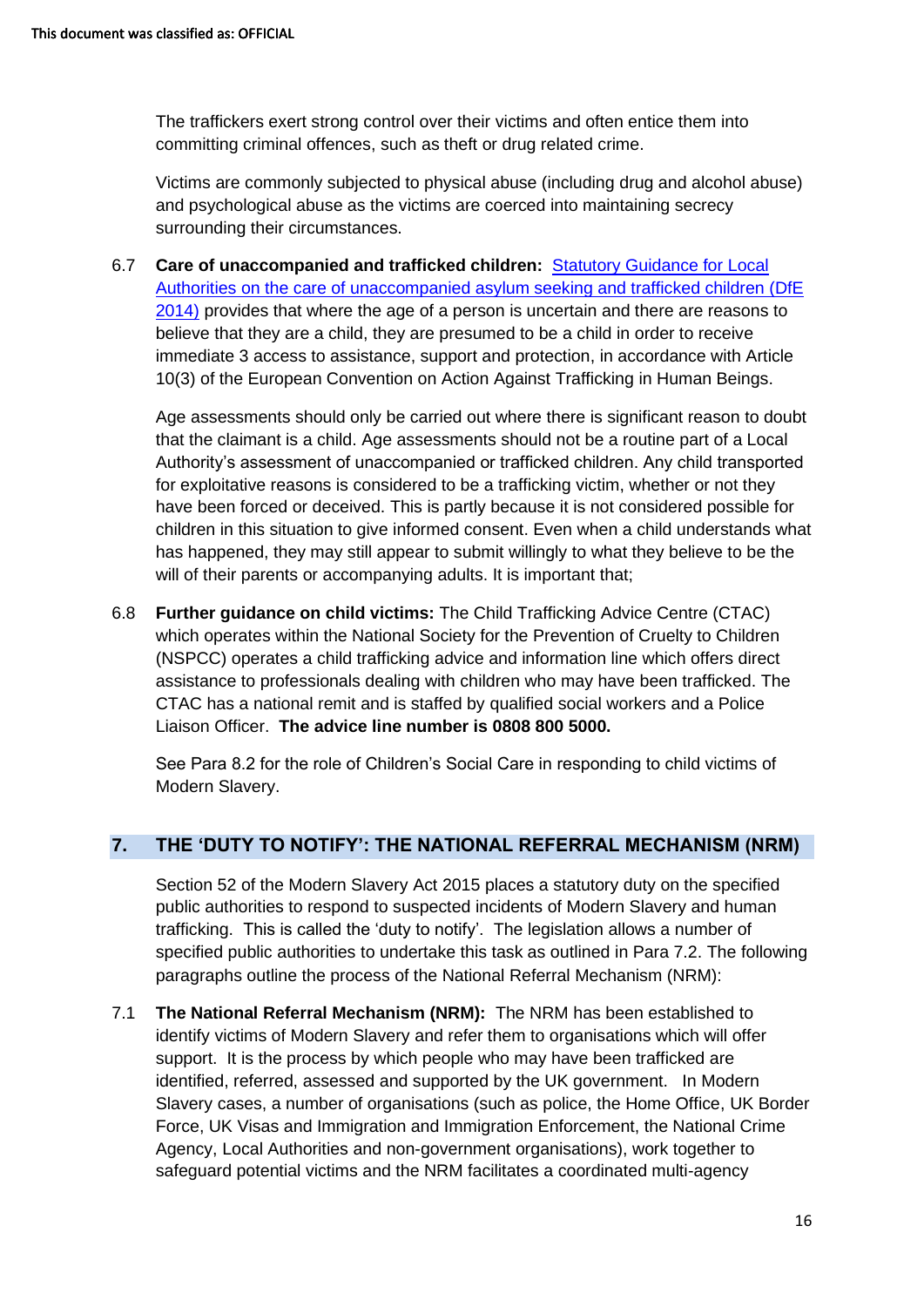response. The support available may include access to advice, accommodation, protection, emotional and practical help. The NRM applies to all victims of Modern Slavery. Individuals identified as potential victims of Modern Slavery are entitled to a minimum recovery and reflection period of 45 days.

## 7.2 **The 'duty to notify': how to refer a case to the National Referral Mechanism**

**(NRM):** Since 1 November 2015, Section 52 of the Modern Slavery Act 2015 has required that specified public authorities notify the Secretary of State of any individual identified as a potential victim of Modern Slavery in England and Wales. The 'duty to notify' applies to Police, Local Authorities, the National Crime Agency and the Gang Masters Licensing Authority. Other public bodies and non-government organisations are also being encouraged to make a voluntary notification, despite not being legally bound by this duty.

In England and Wales only designated First Responders can refer a case to the NRM for consideration by one of the UK's two Competent Authorities (CA). First responders are:

- Police
- Local Authorities
- Home Office (including UK Border Force)
- National Crime Agency
- specified non-governmental organisations for children: Barnardo's/NSPCC
- specified non-governmental organisations for children: The Salvation Army/Unseen/POPPY Project/Kalayaan/Medaille Trust

Trained specialists within the Competent Authorities determine whether those referred are victims of trafficking/Modern Slavery. The two Competent Authorities are:

- **The UK Human Trafficking Centre (UKHTC)** which deals with referrals from the police, local authorities, and NGO's
- **The Home Office Immigration and Visas (UKVI)** which deals with referrals identified as part of the immigration process, for example, where trafficking or Modern Slavery may be an issue as part of an asylum claim

If it is believed that Modern Slavery is taking place, the case should be referred to the National Referral Mechanism (NRM) so that a Competent Authority can fully consider the case. It is not necessary to be certain that someone is a victim to make a referral. As children do not need to consent to be referred to the NRM, this method must always be used in cases involving children.

**It should be noted that the 'Duty to Notify' and the submission of a referral to the NRM should not be used as a means of safeguarding a victim. Safeguarding procedures must be invoked at the outset and must operate in tandem with the NRM notification. Every child within the NRM should be referred to the relevant Local Authority Children's Social Care team at the outset and a strategy meeting should be convened under S 47 Children Act 1989.**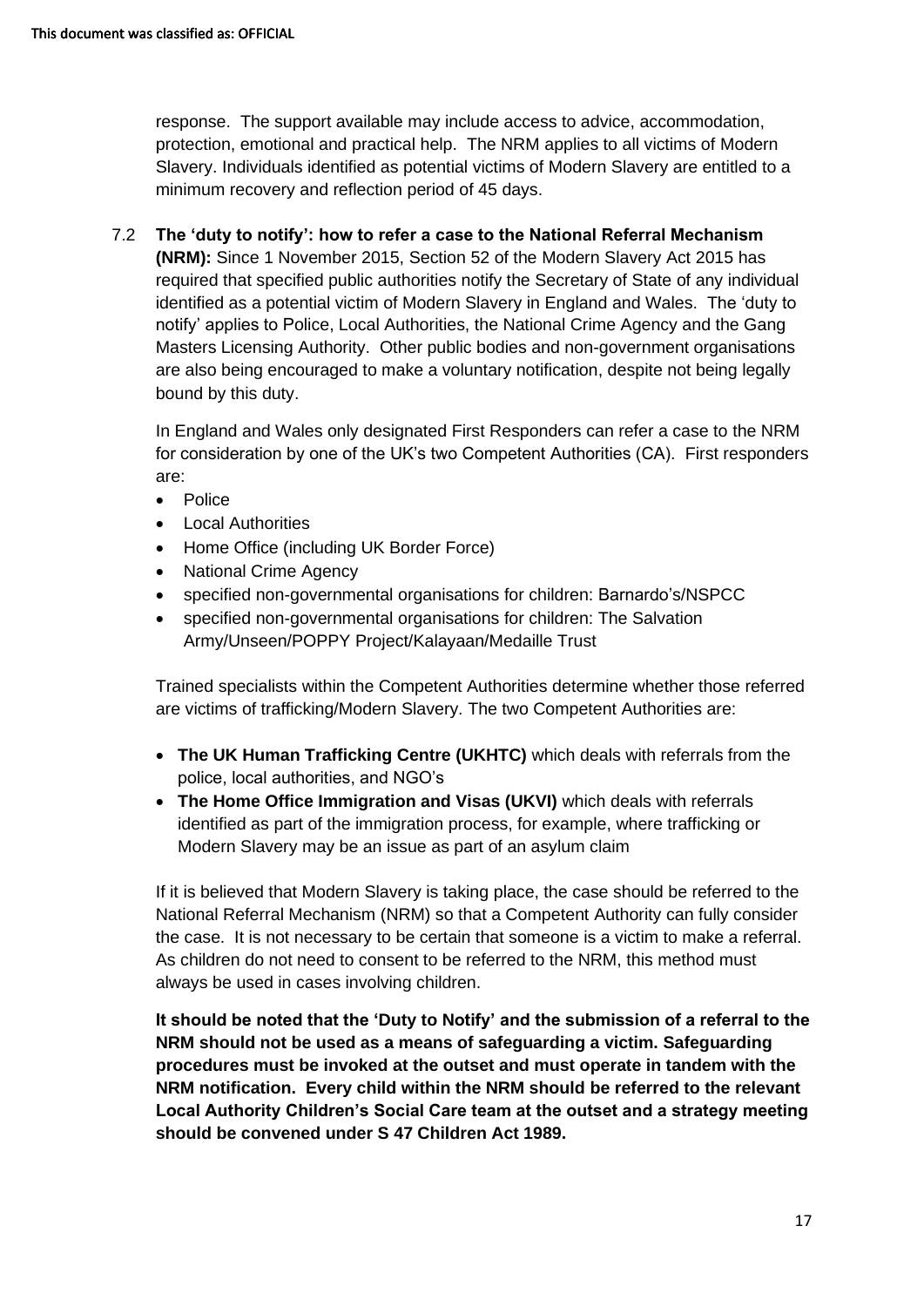See GOV.UK - [Modern Slavery Referral](https://www.gov.uk/government/publications/human-trafficking-victims-referral-and-assessment-forms) for guidance on the submission of the [referral](https://www.modernslavery.gov.uk/start)  [form](https://www.modernslavery.gov.uk/start) to the NRM.

7.3 **Adult victims and consent:** Adults will only be accepted into the NRM if the consent section of the form has been completed and signed by the victim. Informed consent requires that the NRM, the referral process and the potential outcome be clearly explained to the victim.

The National Referral Mechanism (NRM) is a multi-agency process and when a potential victim consents to enter the NRM, they must be made aware that information will be referred in order to access the NRM.

When completing the NRM form, the victim should be informed that the case will be referred to the Police (either by the first responder or by a competent authority), as it is possible that criminal offences have been committed by the traffickers/facilitators. If the adult does not consent to the referral to the Police, then the referral should still be made, omitting the personal details of the victim.

If the potential victim does not wish to be referred to the NRM, a MS1 form should be completed and sent to [dutytonotify@homeoffice.gsi.gov.uk.](mailto:dutytonotify@homeoffice.gsi.gov.uk) The MS1 form can be anonymous. The MS1 form and associated guidance is available at [www.gov.uk/government/publications/duty-to-notify-the-home-office-of-potential](http://www.gov.uk/government/publications/duty-to-notify-the-home-office-of-potential-victims-of-modern-slavery)[victims-of-modern-slavery.](http://www.gov.uk/government/publications/duty-to-notify-the-home-office-of-potential-victims-of-modern-slavery)

The Home Office has produced a [leaflet](https://www.gov.uk/government/uploads/system/uploads/attachment_data/file/510593/6_1672_HO_VictimsModernSlavery_DL_FINAL_WEB_230316.pdf) for the information of those identified as a potential victim of Modern Slavery.

The Modern Slavery helpline number is **08000 121700.** 

The Salvation Army Human Trafficking helpline is **0300 303 8151.**

7.4 **Decision making: Stage 1 – 'Reasonable grounds':** The NRM team has a target date of **5 days** from receipt of the referral in which to decide whether there are reasonable grounds to believe the individual is a potential victim of human trafficking or Modern Slavery. This may involve seeking additional information from the first responder or from specialist Non-Government Organisations (NGOs).

**Stage 2 'Conclusive Decision':** If it is decided there are reasonable grounds to believe that the person is a potential victim of Modern Slavery, the person will be offered a reflection and recovery period of **45 calendar days** and in the case of adults, they can be provided with a place at a safe house, subsistence and access to relevant medical and legal services, and potential eligibility for discretionary leave if they are recognised as a victim. This can be extended if the victim needs this kind of support for a longer period, or if making the decision takes longer. During this time, further information is gathered relating to the referral from the first responder and other agencies.

They will then decide whether the person is a victim of Modern Slavery. The target for this decision is within the 45-day recovery period. During the minimum 45-day recovery and reflection period, the CA gathers additional information relating to the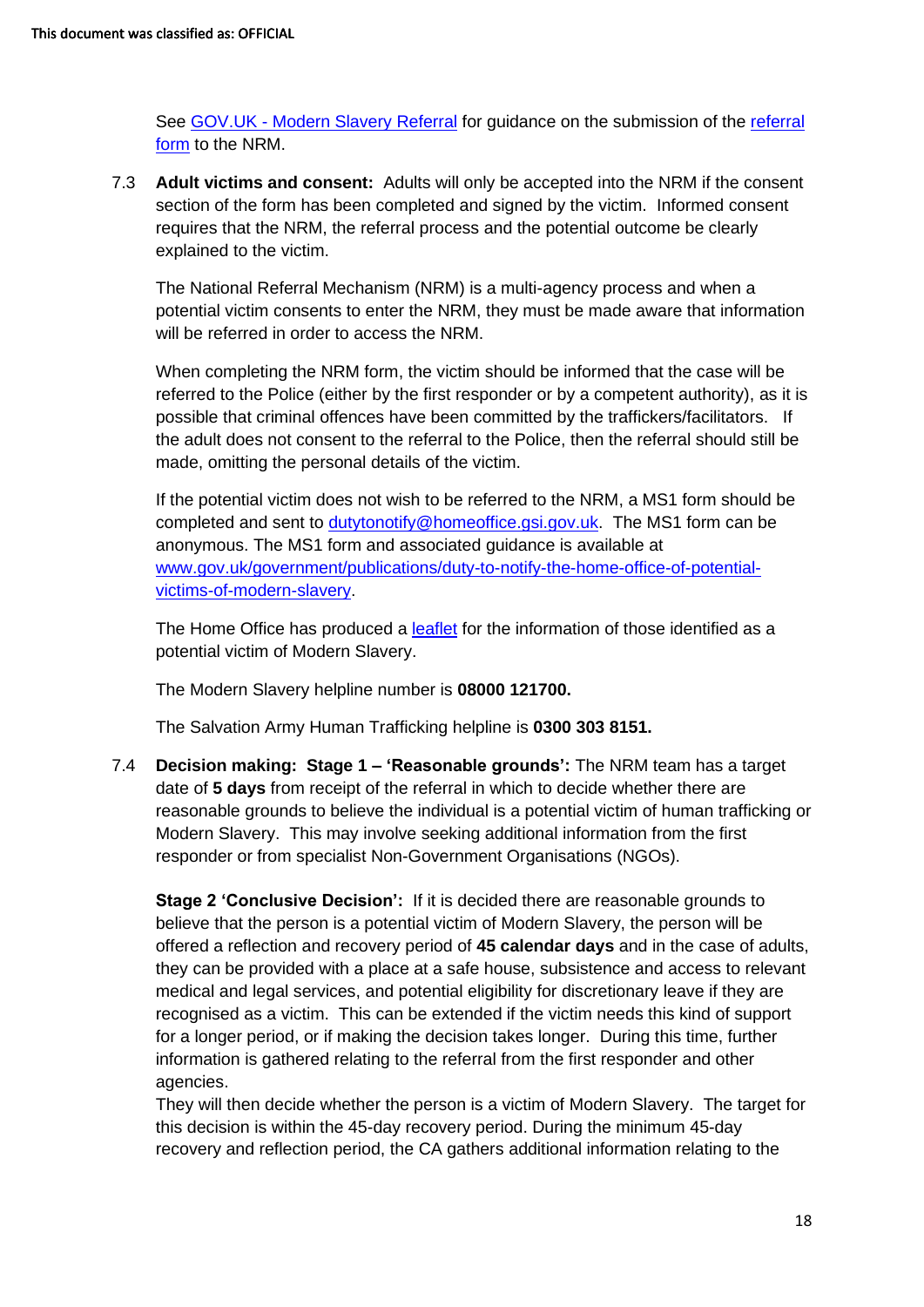referral from the first responder and other sources. Close collaboration between the Police and the CA is required.

This additional information is used to make a **conclusive grounds decision** on whether or not the referred person is a victim of Modern Slavery. The expectation is that a conclusive grounds decision will be made as soon as possible, following day 45 of the recovery and reflection period. There is no target to make a conclusive grounds decision within 45 days – the timescale will be based on all the circumstances of the case. The case manager works to the following conclusive grounds threshold; whether on the balance of probabilities it is more likely than not that the individual is a victim of Modern Slavery.

7.5 **Extensions:** Extensions to the 45 days can be granted where necessary. Reasons for an extension can include the victim suffering from serious health issues; severe mental health or psychological issues (including post-traumatic stress disorder) requiring a longer period of recovery and reflection; or high levels of victim intimidation. The length of the extension will be considered on a case by case basis, depending on the facts of the individual case.

If the 45-day recovery and reflection period has been extended, the CA, first responder and support provider must keep the extension under review. An extension review must occur every 28 calendar days, or when there is a change in the victim's circumstances.

- 7.6 **Positive conclusive grounds decision:** Both the first responder and the victim are notified of this decision. When a person is found conclusively to be a victim and has agreed to assist the Police with formal enquiries in the UK, the Police may make a formal request to the Home Office for them to be granted a period of discretionary leave to remain (DLR) on this basis. The period must not be less than 12 months and one day and no more than 30 months. This may be extended where necessary, for example, when a criminal prosecution takes longer than expected and the Police have confirmed or requested an extension. Both EEA and non-EEA nationals can apply.
- 7.7 **Requests for discretionary leave to remain:** Any requests for discretionary leave to remain (DLR) of a Modern Slavery victim should be sent to:
	- the NRM team in the Home Office (UK Visas and Immigration or Immigration Enforcement) who made the positive conclusive grounds decision, for non-EEA cases
	- [neyh.ukba.nrm@homeoffice.gsi.gov.uk](mailto:neyh.ukba.nrm@homeoffice.gsi.gov.uk) for Police requests in England, Scotland and Northern Ireland, for EEA cases

After the request is made, the CA may seek further information from the confirmed victim, such as asking them to complete an application form (FLR(O) or FLR(DL) as appropriate) and return it to the CA. No decision on whether to grant discretionary leave will be taken before a conclusive ground's decision is made. A victim cannot be prevented from leaving the UK if they so wish.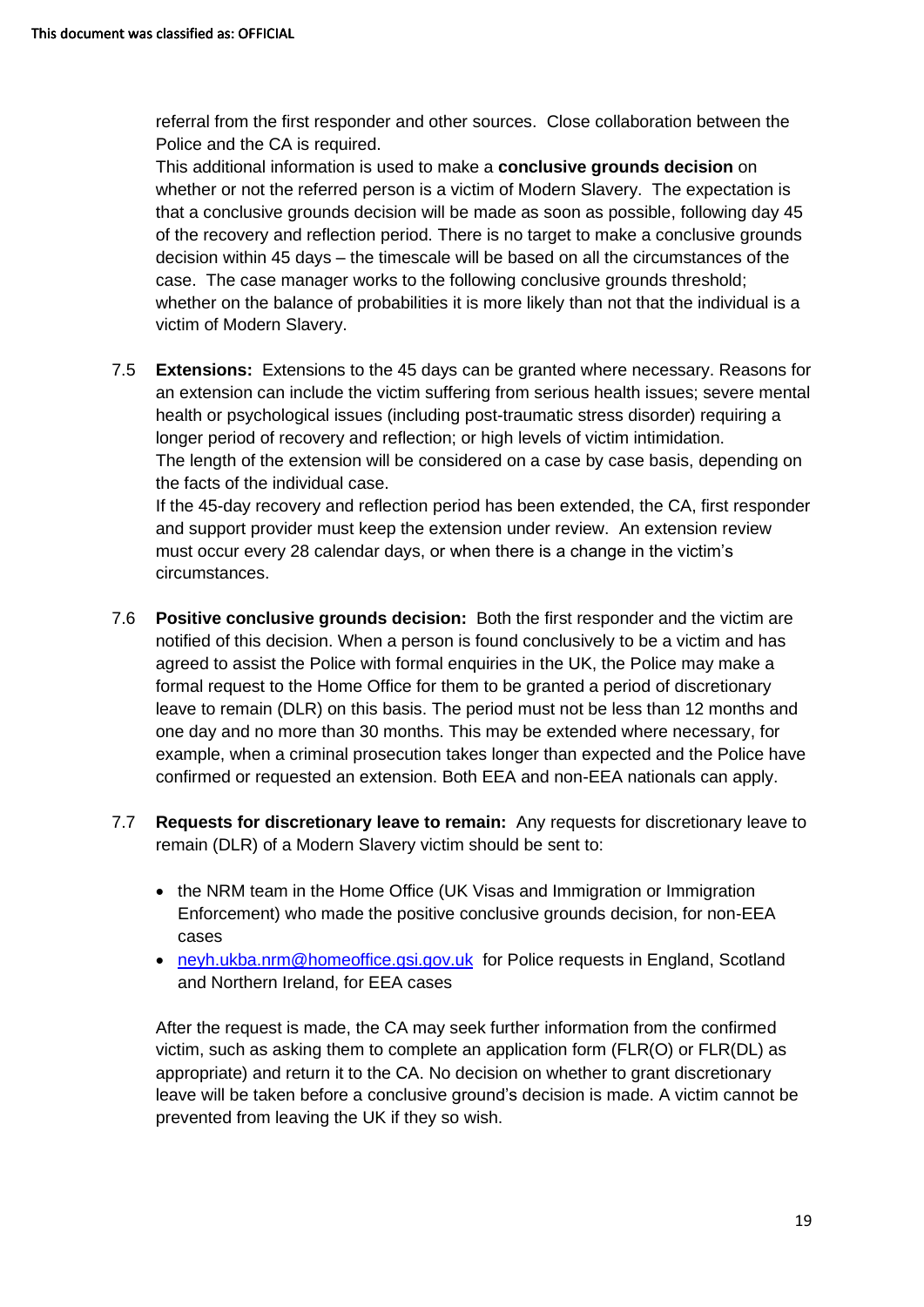7.8 **Negative conclusive grounds decision:** If the CA decides that the referred person was not enslaved, the criminal investigation should nevertheless continue. If there are no other circumstances that would allow the referred person the right to live in the UK, they are supported by the government to return voluntarily to their country of origin. Alternatively, a limited number of rescue and rehabilitation centres are provided by charities and non-governmental organisations, for those who fall outside the NRM or who refuse consent for referral. Those who initially refuse consent may change their decision following their stay and can then be referred to the UKHTC.

A victim claiming asylum may also be entitled to accommodation provided by the National Asylum Support Service (NASS).

- 7.9 **Right of Appeal:** There is no statutory right of appeal for potential victims against an NRM decision. However, if a person can provide further details in ongoing assessments, others can on their behalf, or new substantive evidence emerges, the Competent Authority can be requested to reconsider their decision. Decisions can only be challenged through judicial review.
- 7.10 **Accommodating Adult Victims:** In England and Wales, potential victims of Modern Slavery will have access to support and first responders must contact support providers to arrange accommodation. The safety of the victim is paramount, and the first responder must make provision for accommodation as soon as a potential victim is identified, as there will be a significant risk from the trafficker or Modern Slavery facilitator. If an adult victim requires support or safe accommodation, the first responder must contact the Salvation Army's 24-hour referral line **0300 303 8151.**
- 7.11 **Meeting urgent health needs:** A potential victim may suffer a wide range of health and mental health problems and if a victim requires urgent medical assistance, this must be provided. Some services or treatments are exempt from charges and are available on the National Health Service to all people regarding of immigration status including:
	- Accident and Emergency Services
	- Family Planning Services
	- treatment for most infectious diseases
	- treatment required for a physical or mental condition caused by torture, female genital mutilation and domestic or sexual violence (applies in England only and does not apply if the subject has travelled to the UK for the purpose of seeking the treatment).
- 7.12 **Children and the National Referral Mechanism:** All instances where children are believed to be victims of Modern Slavery, must be dealt with in accordance with [Darlington Safeguarding Partnership Multi Agency Child Protection Procedures](https://www.darlington-safeguarding-partnership.co.uk/professionals/multi-agency-safeguarding-child-protection-procedures/) and potential victims under the age of 18 years should immediately be referred to Darlington Borough Council Children's Services. In all such cases, referral to children's safeguarding will take precedence over a referral to the National Referral Mechanism (NRM). Any child (or anyone who may be a child) who is potentially a victim of Modern Slavery, regardless of their nationality or immigration status, must be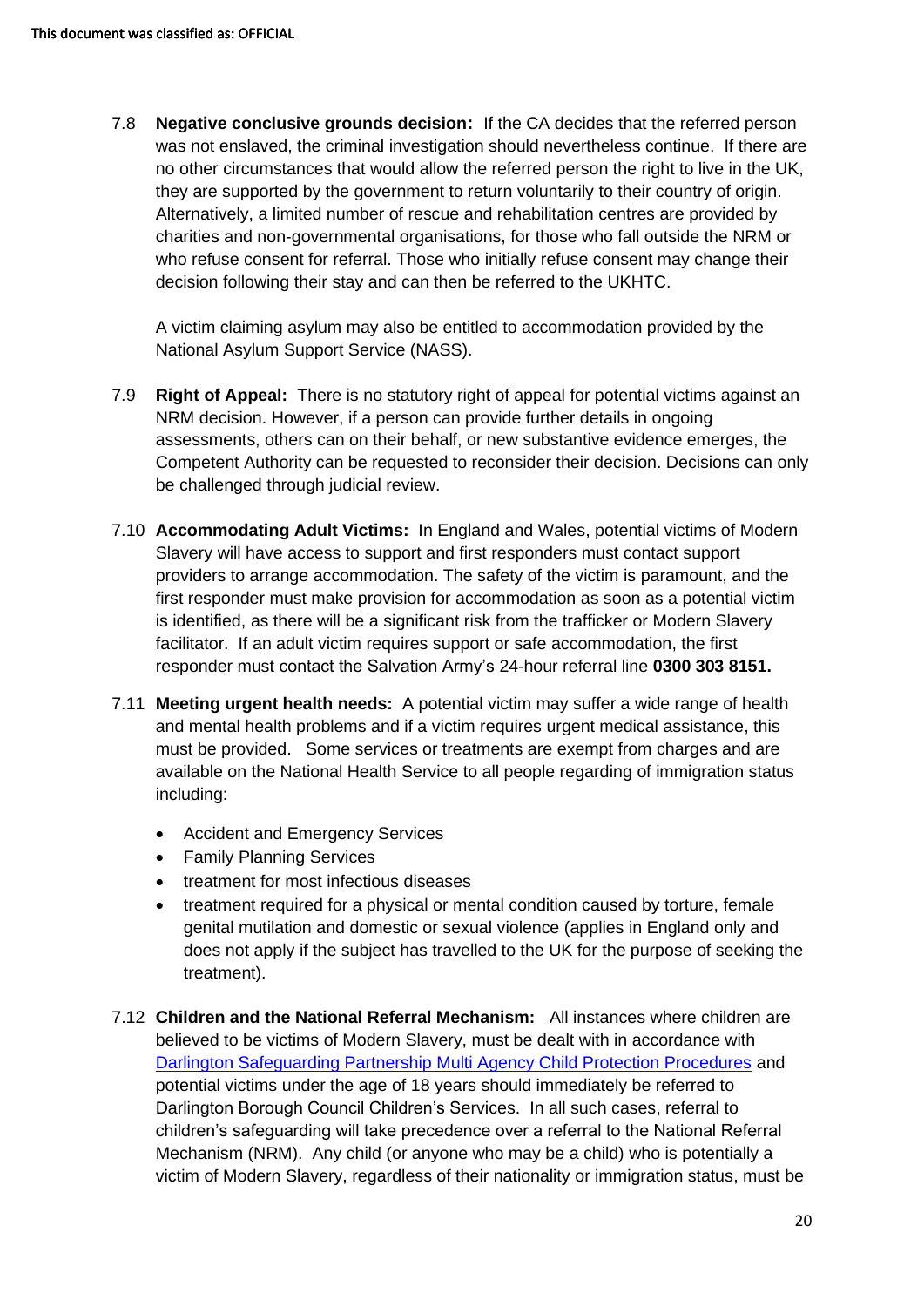appropriately safeguarded, supported and accommodated in accordance with the requirements of the Children Act 1989 and Working Together to Safeguard Children 2018.

**Every child within the NRM should be referred to the relevant Local Authority Children's Social Care team at the outset and a strategy meeting should be convened under S 47 Children Act 1989.** 

For a flowchart of the NRM process see **Appendix 6**

#### **8. THE ROLE OF THE LOCAL AUTHORITY AND HOUSING**

The Local Authority can play a key role in tackling Modern Slavery which intersects with many different areas that councils are involved with, and a number of different officers may come across potential victims whilst going about their everyday duties. The role of the Local Authority can be separated into four areas:

- identification and referral of victims
- supporting victims this can be through safeguarding children and adults with care and support needs and through housing/homelessness services
- community safety services and disruption activities
- ensuring that the supply chains Council's procure from, are free from Modern **Slavery**

Housing and homelessness services may see people who are at risk of trafficking through the provision of homelessness services, or through inspections of houses in multiple occupation (HMOs), they may come across Modern Slavery victims living in substandard accommodation.

After exiting the National Referral Mechanism, victims may approach the Local Authority for housing if they have decided to remain in the UK. Homelessness legislation provides a framework for the Local Authority to decide whether an individual has a statutory right to housing. Whilst the Local Authority must have regard to legislation and case law, it must also take into account the needs and individual circumstances of each person in making a decision about the legal obligation. Settling someone into accommodation is an opportunity to ensure that they are adequately supported and protected from further exploitation.

Community Safety Officers may encounter trafficking or Modern Slavery whilst working on issues around serious and organised crime, drugs or other local crimes such as begging or cannabis cultivation.

Similarly, Trading Standards, Licensing or Environmental Health and other regulatory services may encounter victims or perpetrators whilst inspecting premises, such as nail bars or regulating other businesses such as taxis and private hire firms.

Councillors may hear concerns from residents about particular businesses or houses in the area. Overview and scrutiny committees also play a vital role in seeking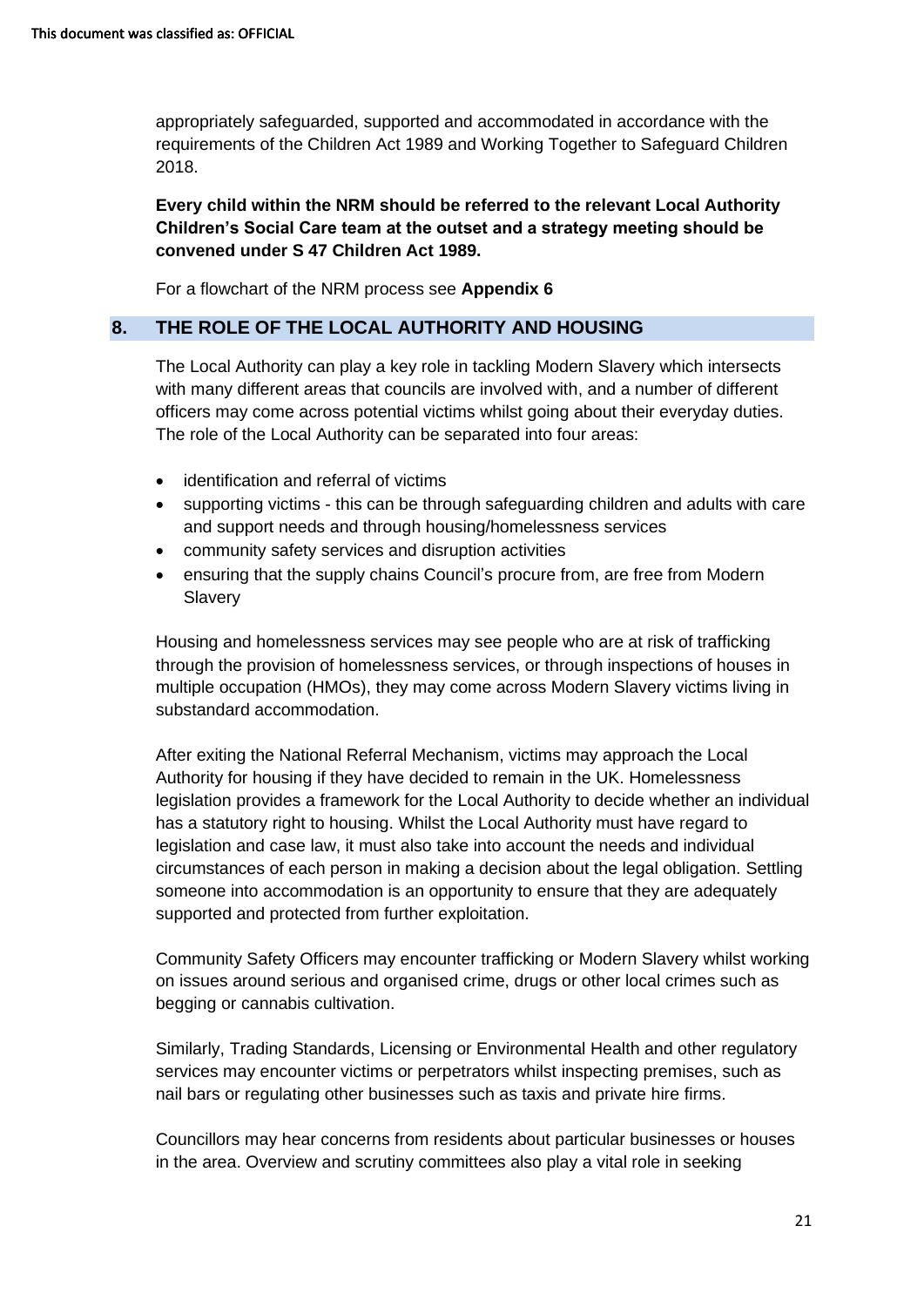assurance that clear governance processes are in place to respond to and provide support for victims of Modern Slavery.

Effective partnership working is key to tackling Modern Slavery. The Community Safety Partnership (CSP), Health and Wellbeing Boards (HWB) and Darlington Safeguarding Partnership (DSP) all have a role to play in identifying and supporting victims and tackling Modern Slavery.

For further guidance on the role of the Local Authority and partnership working and Modern Slavery with case studies, see the [Local Government Association Publication:](https://www.local.gov.uk/sites/default/files/documents/22.12_Modern_slavery_WEB%202.pdf)  [Modern Slavery: A Council Guide](https://www.local.gov.uk/sites/default/files/documents/22.12_Modern_slavery_WEB%202.pdf)

#### **9. WHAT TO DO IF MODERN SLAVERY/TRAFFICKING IS SUSPECTED**

9.1 **Reporting Modern Slavery:** Practitioners within the multi-agency partnership and wider authorities (for example housing officers, environmental health teams or trading standards teams) or members of the public, may be in a position to identify potential victims of Modern Slavery, especially those who enter premises as part of their duties and observe suspicious activity.

A potential victim of Modern Slavery is a potential victim of crime. Practitioners must ensure that their actions do not compromise a Police operation or criminal investigation. **All instances where an individual may be a victim of Modern Slavery, must be reported to Durham Constabulary.**

Safeguarding is everyone's responsibility, and anyone can report suspicions of Modern Slavery to **Durham Constabulary** on **101.**

If a member of the public wishes to remain anonymous, they can contact Crimestoppers on **0800 555 111.** 

**In the event of an emergency where a child or adult is at risk of immediate harm, such as serious injury or risk to life or may be imminently moved to a different location, contact the Police on 999.** 

For [the referral pathways](https://www.darlington-safeguarding-partnership.co.uk/professionals/multi-agency-practice-guidance-and-additional-information/) for Modern Slavery see **Appendix 5.** 

In cases involving child victims of Modern Slavery police should consider the use of Police Protection powers (Section 46 Children's Act 1989) should be considered to prevent further harm to the child and to prevent harm through lack of parental support/supervision until an assessment of need can be made by the Local Authority and an Interim Care Order sought if appropriate.

In some instances, adults may be trafficked or enslaved with their children. In such circumstances there must be close liaison and information sharing between Adult Social Care and Children's Social Care, in accordance with Safeguarding Policy and Procedures and the Children and Adults protocol.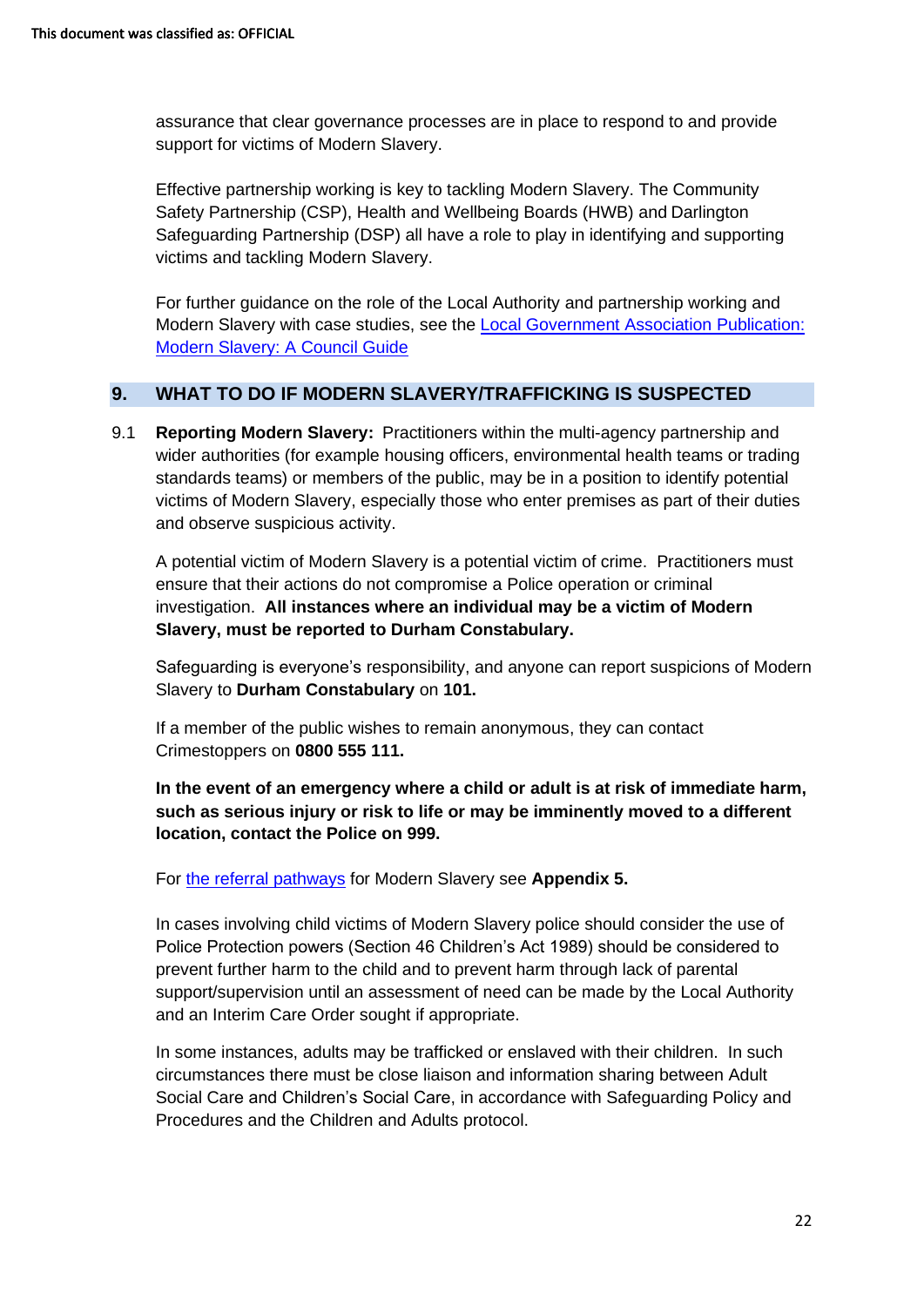For further guidance see [Darlington Safeguarding Partnership Practice Tool to Aid](https://www.darlington-safeguarding-partnership.co.uk/professionals/multi-agency-practice-guidance/)  [Decision Making](https://www.darlington-safeguarding-partnership.co.uk/professionals/multi-agency-practice-guidance/) and [Darlington Safeguarding Partnership Multi-Agency Threshold](https://www.darlington-safeguarding-partnership.co.uk/professionals/multi-agency-practice-guidance/) [Tool](https://www.darlington-safeguarding-partnership.co.uk/professionals/multi-agency-practice-guidance/) 

- 9.2 **Role of Children's Social Care:** In cases where a child (or someone who may be a child) has been rescued or is believed to be a potential victim of Modern Slavery and is not in imminent danger, a referral should be made in accordance with the multi-agency safeguarding procedures outlined in the [Darlington Safeguarding Partnership](https://www.darlington-safeguarding-partnership.co.uk/professionals/multi-agency-safeguarding-child-protection-procedures/) Multi-[Agency Child Protection Procedures](https://www.darlington-safeguarding-partnership.co.uk/professionals/multi-agency-safeguarding-child-protection-procedures/) and **Durham Constabulary** should be notified via the **101** telephone number. Safeguarding will always take precedence over the National Referral Mechanism.
- 9.2.1 **Referring a case to Children's Social Care:** In all instances where a child is suspected of being a victim of Modern Slavery/human trafficking must be referred to the Police and to Children's Social Care.

In some circumstances a rapid response is required to ensure the safety of the child. In the first instance, contact Durham Constabulary on **101** or if the child is at risk of immediate harm or in a situation where a child may be imminently moved to a different location, contact Durham Constabulary on **999.** 

The case must be referred by telephone to Children's Social Care via the Childrens Initial Advice Team **01325 406252** in accordance with the [DSP Multi-Agency](https://www.darlington-safeguarding-partnership.co.uk/about-us/concerned-about-a-child/)  [Safeguarding Children Procedures.](https://www.darlington-safeguarding-partnership.co.uk/about-us/concerned-about-a-child/) Out of hours, the Emergency Duty Team (EDT) can be contacted on **01642 524552.** 

Once Durham Constabulary and Children's Services have been notified by telephone, an Information Sharing Report which should be submitted to Durham Constabulary: [force.intelligence@durham.pnn.police.uk](mailto:force.intelligence@durham.pnn.police.uk)

- 9.2.2 **Assessments:** Prompt decisions are needed when the concerns relate to a child who may be trafficked, to avoid the risk of the child being moved again. Where a child has been trafficked, the assessment should be carried out immediately as the opportunity to intervene is very narrow. Children may not self-identify as a victim and may be loyal to their 'carers'. They are likely to be distrustful of the authorities. Many trafficked children go missing from care, often within the first 48 hours. Provision may need to be made for the child to be in a safe place before an assessment takes place and for the possibility that they may not be able to disclose full information about their circumstances immediately. Specific action during the [assessment](http://trixresources.proceduresonline.com/nat_key/keywords/assessment.html) of a child who is possibly trafficked should include:
	- considering the need for an urgent Strategy Discussion/Meeting
	- seeing and speaking with the child and family members as appropriate **-** the adult purporting to be the child's parent, sponsor or carer should not be present at interviews with the child, or at meetings to discuss future action
	- liaison with the Police
	- checking all documentation held by child, the family, the referrer and other agencies. Copies of all relevant documentation should be taken and together with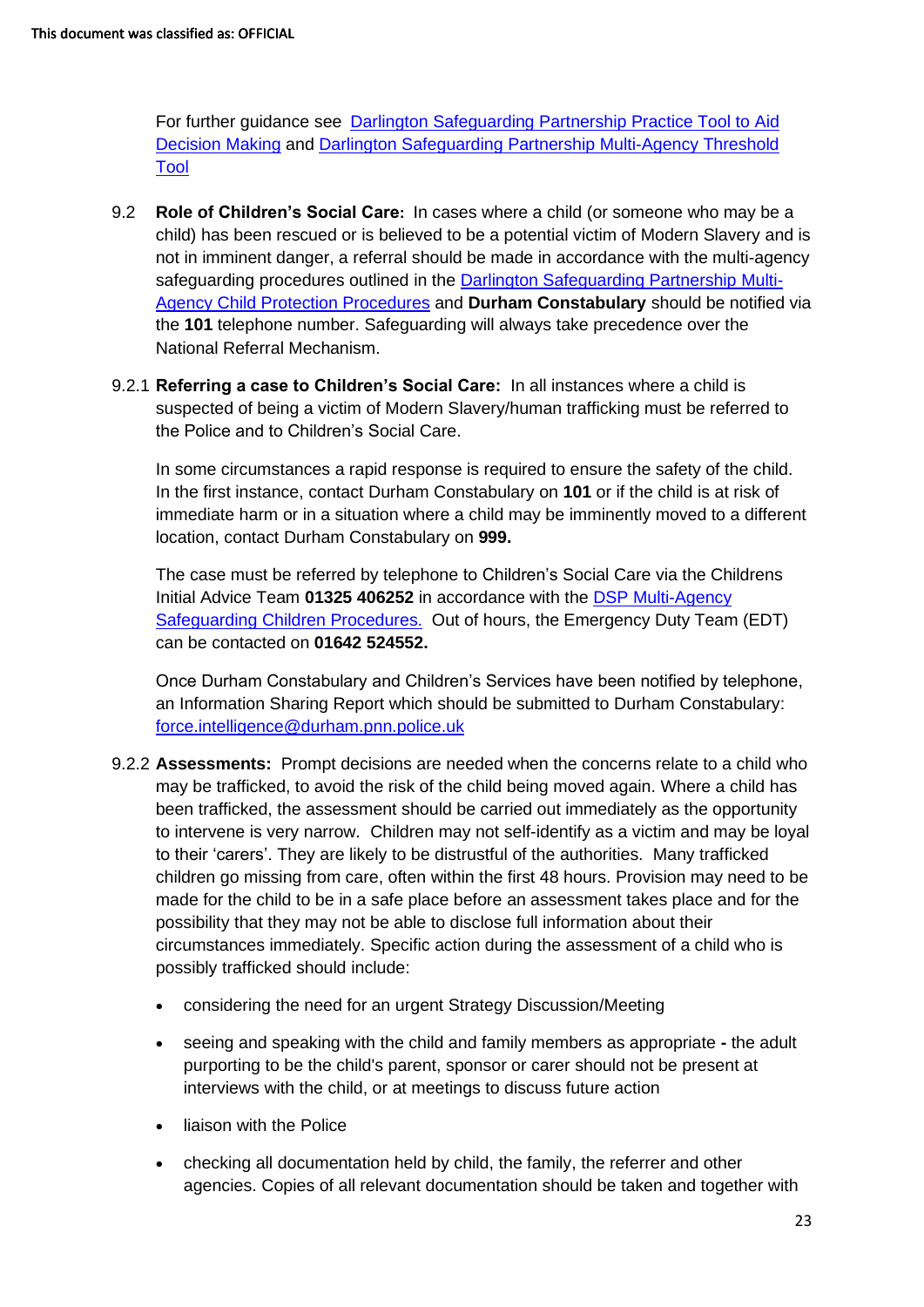a photograph of the child, be included in the social worker's file. It is necessary to liaise with the Police in respect of documentation, as original documents may need to be secured for evidential purposes.

- checking with the Local Authority for children missing from education
- 9.2.3 **When the age of the victim is uncertain:** If the age of the potential victim is uncertain and there are reasons to believe that the person is a child, the victim should be presumed to be a child and receive immediate access to protection, support and accommodation as outlined in S 51(2) Modern Slavery Act 2015. If there are concerns that the potential victim is not a child, an age assessment should be undertaken by Adult Social Care. During this time the child should be provided with support and accommodation.
- 9.2.4 **Strategy meeting and S 47 enquiries:** An early [Strategy Meeting/Discussion](http://www.proceduresonline.com/resources/keywords_online/nat_key/keywords/strategy_discussion.html) should take place to decide whether to conduct a joint interview with the child and, if necessary, with the family or carers. Under no circumstances should the child and their family members or carers be interviewed together.
- 9.2.5 **Interpreters:** In cases where English is not the child's first language, it may be necessary to use an interpreter. Family members or carers must not be allowed to act as an interpreter. An interpreter should be obtained from an approved list and must not be connected to the child.
- 9.2.6 **The 'Duty to Notify' the NRM and the role of Children's Social Care:** The Local Authority is a designated 'first responder' and if the Local Authority is in receipt of information about a child who is at risk of Modern Slavery, the Local Authority has a duty to notify the National Referral Mechanism (NRM). See GOV.UK - Modern Slavery [Referral](https://www.gov.uk/government/publications/human-trafficking-victims-referral-and-assessment-forms) for guidance on the submission of the [referral form](https://www.modernslavery.gov.uk/start) to the NRM.

See paragraph 7 for further information on the National Referral Mechanism (NRM) and the duty to notify.

**It should be noted that the 'Duty to Notify' and the submission of a referral to the NRM should not be used as a means of safeguarding a victim. Safeguarding procedures must be invoked at the outset and must operate in tandem with the NRM notification.** 

9.2.7 **Returning Trafficked Children to their Country of Origin:** In many cases, trafficked children apply to the UK Visas and Immigration (UKVI) for asylum or for humanitarian protection. For some, returning to their country of origin presents a high risk of being re-trafficked, further exploitation and abuse.

If a child does not qualify for asylum or humanitarian protection and adequate reception arrangements are in place in the country of origin, the child will usually have to return to the home country. It is important that this is handled sensitively and with assistance with reintegration, which is available through voluntary return schemes. There remains a duty of care towards any child who is in the process of being returned to their country of origin.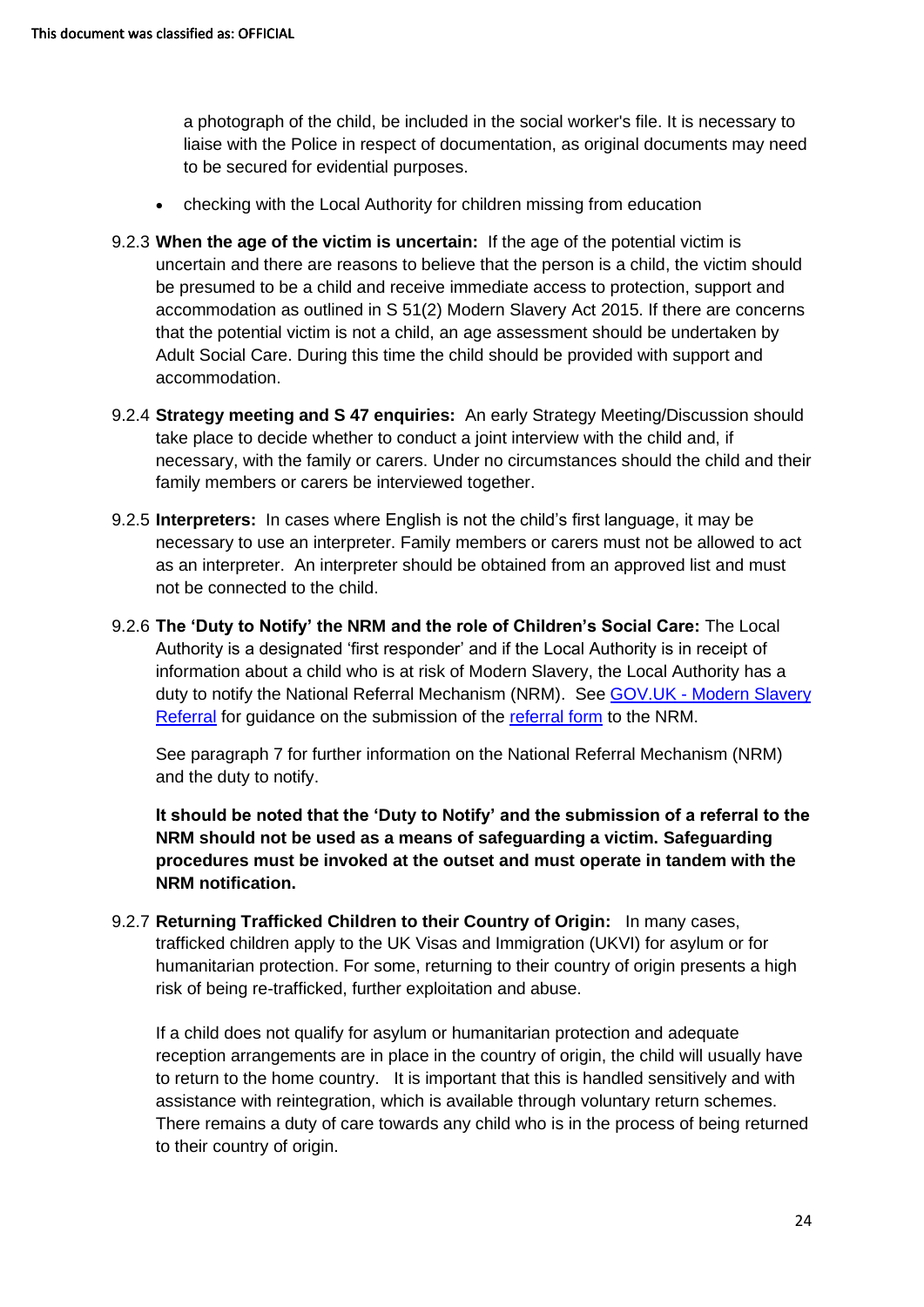A risk assessment needs to be undertaken into the potential risks a child may face if they were to return home. A safe reception arrangement needs to be in place with arrangements for education, health care. Different countries have varying arrangements to support repatriated children and the specific conditions of the relevant country should be investigated.

If repatriation is being considered for a child, the agency should work closely with the relevant Local Authority in the victim's country of origin, in order to ensure that the receiving authority has made provision for a continuous package of care. In order to facilitate this process, it is possible to contact [Children and Families Across Borders](http://cfab.org.uk/)  [\(CFAB\)](http://cfab.org.uk/) on **020 7735 8941.**

9.2.8 **Trafficked Children who are Looked After:** Trafficked children identified as Unaccompanied Asylum Seeking Children (UASC) may be [accommodated.](http://www.proceduresonline.com/resources/keywords_online/nat_key/keywords/accommodated.html)

The assessment of their needs to inform their [Care Plan,](http://www.proceduresonline.com/resources/keywords_online/nat_key/keywords/care_plan.html) should include a risk assessment of how the Local Authority intends to protect them from any trafficker being able to re-engage the child in further exploitative activities. This plan should include contingency plans to be followed if the child goes missing. Residential staff and foster carers should be vigilant and made aware of the the potential high risk to themselves and the child they are caring for. Trafficking is a serious offence often linked to organised and dangerous crime. Contingency plans, additional safety and security measures should be discussed with those involved and necessary action taken.

The Local Authority should continue to share with the regional UK Visas and Immigration office and the Police, any information which emerges during the placement of a child who may have been trafficked, concerning potential crimes against the child, risks to other children or relevant immigration matters.

- 9.2.9 **Trafficked Children who are missing:** Significant numbers of children who are categorised as UASC have also been trafficked. Some of these children go missing before they are properly identified as victims of trafficking. Such cases should be urgently reported to the UK Visas and Immigration and the Police. Local Authorities should consider seriously the risk that a trafficked child is likely to go missing.
- 9.3 **Role of Adult Social Care:** Social Care practitioners need to recognise and understand the signs which may indicate that an individual is a potential victim of Modern Slavery (see para 5). Adult social care practitioners may receive a referral from Health, a children's social worker, environmental health or asylum teams as a safeguarding concern, or a potential victim may have been referred to adult social care for another reason. It is the role of the social care practitioner to identify potential causes for concern and take appropriate action.

Prompt decisions are needed when the concerns relate to an adult who may be trafficked, to avoid the risk of the victim being moved again. Where an adult has been trafficked or enslaved, prompt action is required as the opportunity to intervene is very narrow.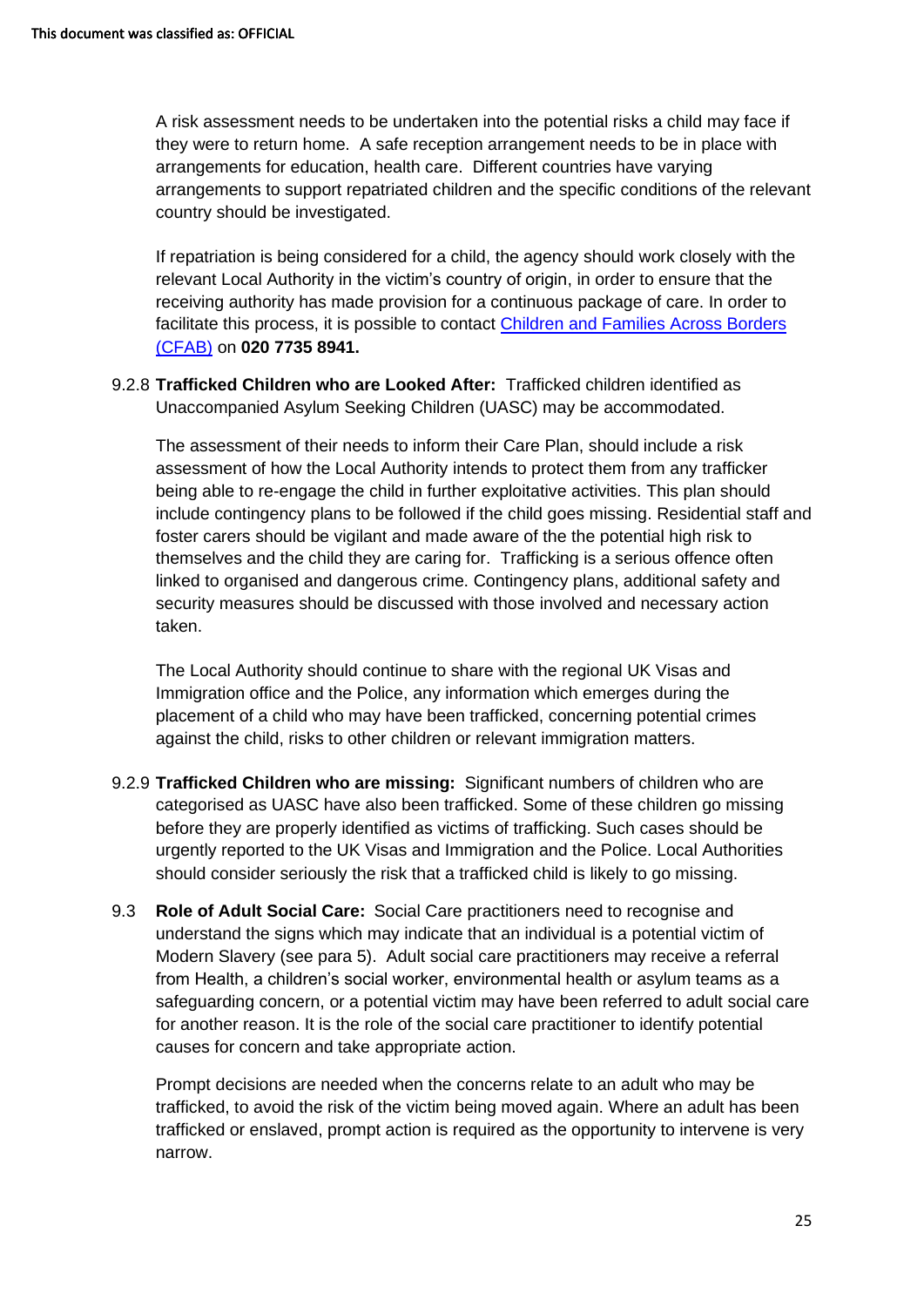In cases where an adult has been rescued or an individual is believed to be at risk of Modern Slavery but is not in imminent danger, a referral must be made to the Police by contacting **Durham Constabulary** on **101.** 

Professionals should complete an Information Sharing report which should be submitted to: [force.intelligence@durham.pnn.police.uk](mailto:force.intelligence@durham.pnn.police.uk)

It is important that practitioners are aware that the [Darlington Multi-Agency Policy,](https://www.darlington-safeguarding-partnership.co.uk/professionals/safeguarding-adult-procedures/)  [Procedures and Practice Guidance to Safeguard Adults at risk of Abuse and Neglect](https://www.darlington-safeguarding-partnership.co.uk/professionals/safeguarding-adult-procedures/) apply to potential victims of trafficking and slavery. Safeguarding will always take precedence over the National Referral Mechanism.

9.3.1 **Referring cases to Adult Social Care:** Cases should be referred to Adult Social Care if the victim is receiving care and support for their needs or has an appearance of having care and support needs and as a result of the care and support needs, is unable to protect themselves. Before submitting a safeguarding concern, the consent of the potential victim should be sought, and their comments noted. If there is doubt as to whether the victim has capacity to consent to the safeguarding process, a capacity assessment should be completed. If the adult lacks capacity, a best interest decision should be made. If the adult has capacity and does not consent to the safeguarding process, then the concern must still be submitted for the attention of the Safeguarding Adults Managers.

A referral can be made by contacting the First Response Team on **01325 406111** or complete a [safeguarding adults concern form](https://www.darlington-safeguarding-partnership.co.uk/about-us/worried-about-an-adult/) and submit to [SSACT@darlington.gov.uk](mailto:SSACT@darlington.gov.uk) in accordance with [DSP Safeguarding Adults with Needs](https://www.darlington-safeguarding-partnership.co.uk/about-us/worried-about-an-adult/)  [for Care and Support Procedures.](https://www.darlington-safeguarding-partnership.co.uk/about-us/worried-about-an-adult/) Out of hours the Emergency Duty Team (EDT) can be contacted on **01642 524552.**

In the event of an emergency contact Durham Constabulary on **101.**

It should be noted that even in the absence of the consent of an adult with capacity, Durham Constabulary should be notified on **101** or via the submission of an Information Sharing report to: [force.intelligence@durham.pnn.police.uk](mailto:force.intelligence@durham.pnn.police.uk) (see para 8.3.5).

9.3.2 **Assessment of care and support needs:** It should be noted that many adult victims of Modern Slavery do not self-identify and may not present as having obvious care and support needs and may not wish to cooperate with the authorities. For this reason, many victims are 'held in plain sight'. Some circumstances may require immediate attention as this may be the one chance to help the victim. Many victims have been trafficked because they are vulnerable for reasons of poverty, mental health issues, alcohol or drug dependency, learning disability or other factors. Sometimes human trafficking and Modern Slavery initially presents another category of abuse such as domestic abuse or sexual abuse, resulting in the practitioner not recognising that Modern Slavery is a factor. Adults with learning disabilities and mental health issues may be particularly vulnerable to trafficking and exploitation. Any individual or their representative can request an assessment of care and support needs. When any concern is raised, it is important that practitioners assess whether or not the adult has care and support needs.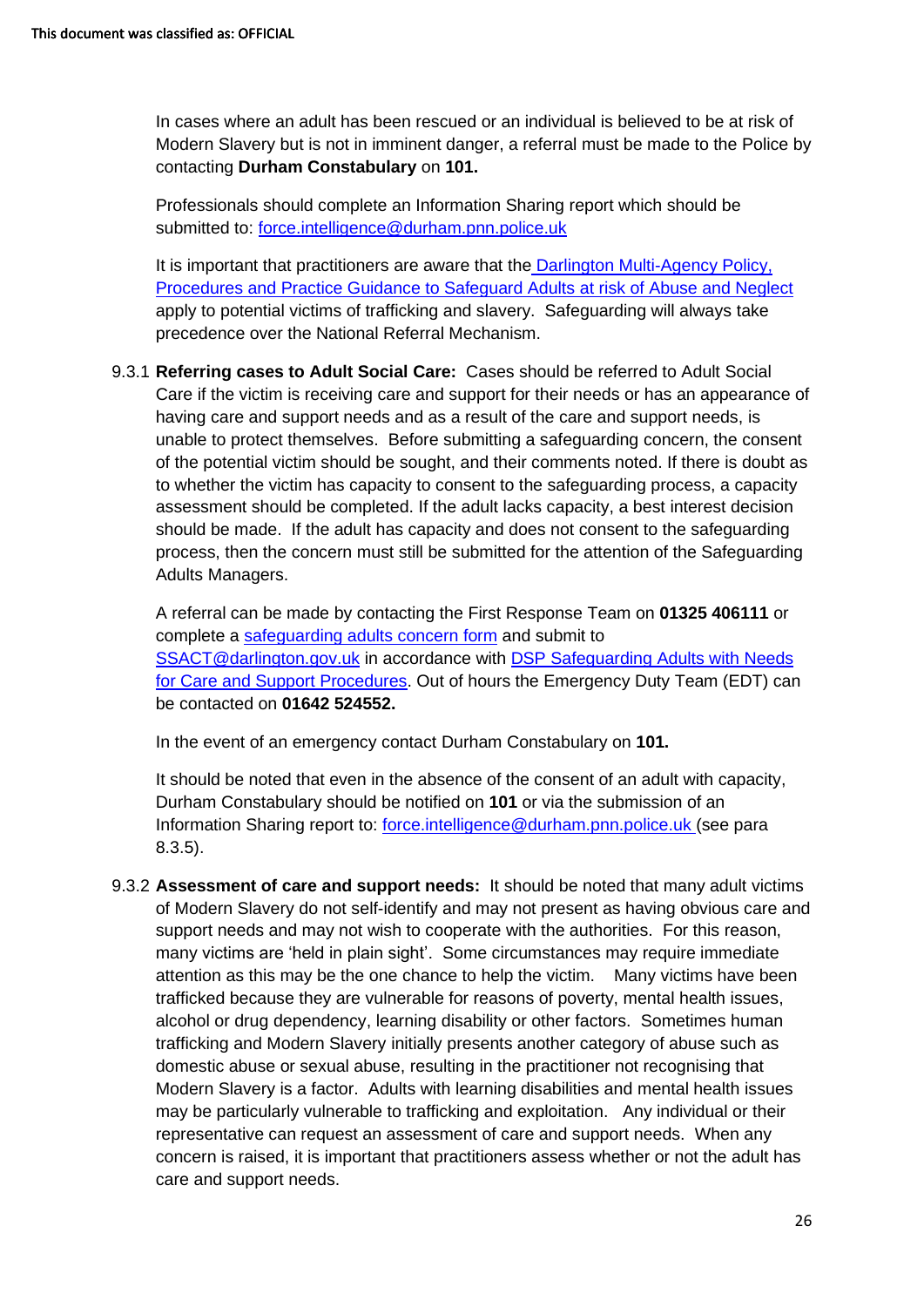9.3.3 **Mental Capacity and Advocacy considerations:** Adult social care practitioners may be asked to make an assessment of an adult's capacity, to consent to the safeguarding process or referred to the NRM. When any concern is raised, it is important that practitioners assess whether or not the adult has care and support needs and for those adults who currently receive support, whether the support plan needs to be reviewed to ensure it is appropriate in meeting the individual's ongoing needs.

If the individual lacks capacity to make a specific decision as a result impairment of the mind or brain, the best interests process should be followed, and an advocate appointed. An assessment may need to be conducted again during the process, given that any mental capacity assessment is 'moment specific'.

Should an individual appear to have capacity but there is concern that the person is making unwise decisions as a result of 'undue influence', the evidence should be collated to demonstrate that whilst the individual has capacity, their decisions are a consequence of threats or intimidation by the traffickers/Modern Slavery facilitators (for example, threat of assault/threats to family in their home country/threat of going to prison) and are placing them in harm.

In cases where individuals have capacity but who are making unwise decisions due to coercion or undue influence, an application to invite the High Court to exercise its powers under Inherent Jurisdiction should be considered and where appropriate, action taken to issue such an application.

- 9.3.4 **When the age of the victim is uncertain:** Adult Social Care practitioners may be asked to complete an age assessment for a potential victim, where there is uncertainty about their age (see para 9.2.3).
- 9.3.5 **Initial Enquiries:** Information should be obtained from the referrer and the adult at risk, or their representative or advocate. If the victim's first language is not English, it may be necessary to use an interpreter. An interpreter must be from an approved list and must not be connected to the victim. Practitioners must make sure that if the victim is accompanied by a representative, that this person is not connected to the trafficker/ facilitator. It should be noted that the organised crime groups are very sophisticated and often identify and recruit certain victims to take charge of and control others and that representatives or interpreters could be part of the abuse network. It may be appropriate to consider the use of an independent advocate. The views and wishes of the adult at risk should be obtained.
- 9.3.6 **Risk Management Response/Safeguarding:** If the adult has care and support needs or an appearance of care and support needs, and is at risk of or experiencing abuse within the context of Modern Slavery and is unable to protect themselves because of their care and support needs, follow the guidance in the [Darlington Multi-](https://www.darlington-safeguarding-partnership.co.uk/professionals/safeguarding-adult-procedures/)[Agency Policy, Procedures and Practice Guidance to Safeguard Adults at risk of](https://www.darlington-safeguarding-partnership.co.uk/professionals/safeguarding-adult-procedures/)  [Abuse and Neglect .](https://www.darlington-safeguarding-partnership.co.uk/professionals/safeguarding-adult-procedures/) Victims often have multiple health issues and medical assistance must be sought where necessary (see para 7.11). The safety of the victim is paramount, and the practitioner must make provision for accommodation as soon as a potential victim is identified, as there will be a significant risk from the trafficker or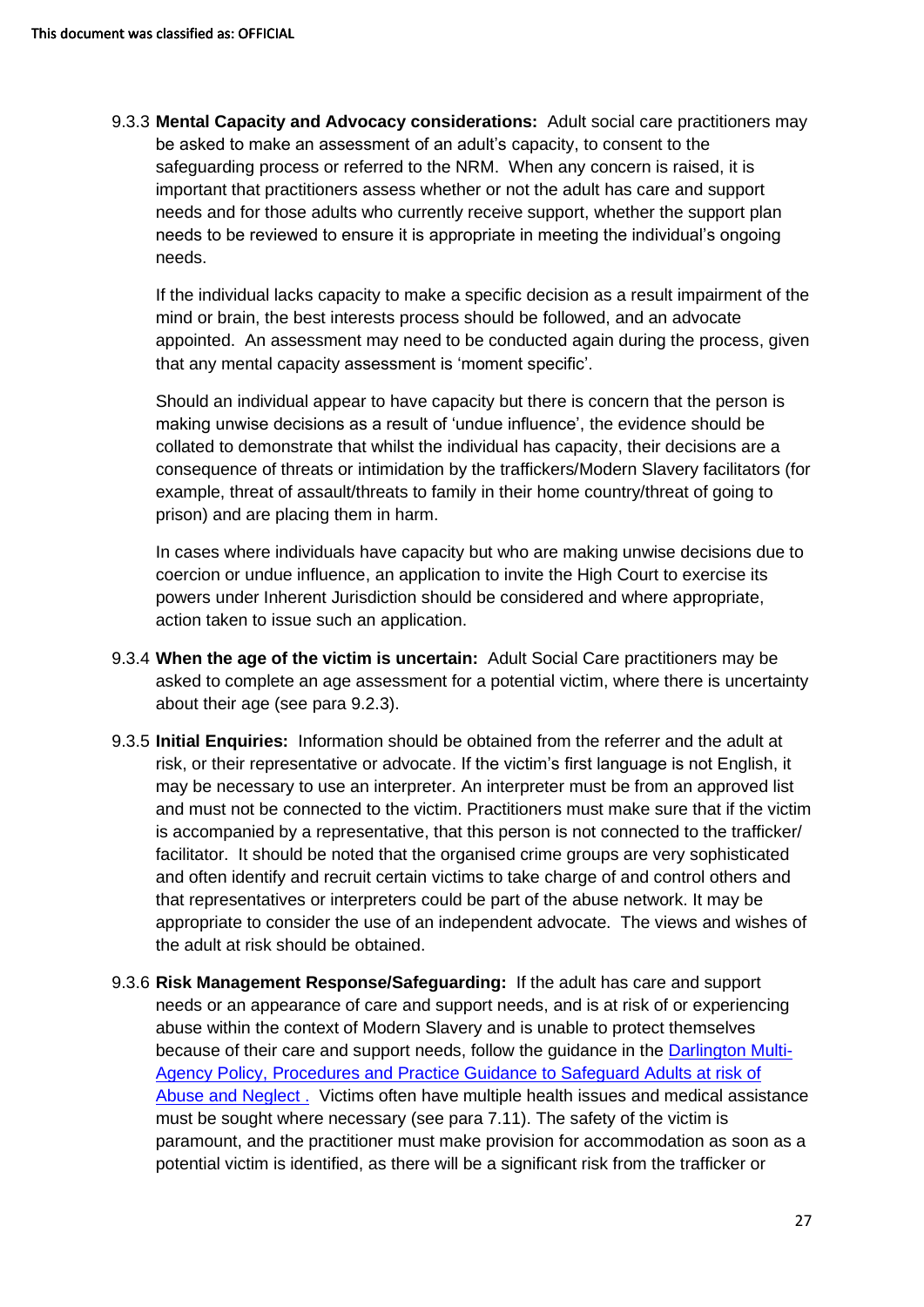Modern Slavery facilitator. If an adult victim requires support or safe accommodation, the first responder must contact the Salvation Army's 24-hour referral line **0300 303 8151.** Victims often have health issues and if necessary, provision must be made for medical treatment.

In summary practitioners should:

- consider the person's immediate safety and involve the Police in this process
- obtain the victim's narrative, including their desired outcome
- inform them of the processes (NRM/safeguarding/Police investigation)
- consider a multi-agency meeting involving Police, Adult Social Care, the Home Office, Health and Advocates
- if the adult agrees, involve third sector partners which manage specialist human trafficking and Modern Slavery welfare
- consider continuity of care and protection planning if the person leaves the geographical location.

9.3.7 **The 'Duty to Notify' the NRM and the role of Adult Social Care:** The Local Authority is a designated 'first responder' and if the Local Authority is in receipt of information about a child who is at risk of Modern Slavery, the Local Authority has a duty to notify the National Referral Mechanism (NRM). See GOV.UK - [Modern Slavery](https://www.gov.uk/government/publications/human-trafficking-victims-referral-and-assessment-forms)  [Referral](https://www.gov.uk/government/publications/human-trafficking-victims-referral-and-assessment-forms) for guidance on the submission of the [referral form](https://www.modernslavery.gov.uk/start) to the NRM.

See Para 7 for further information on the National Referral Mechanism (NRM) and the duty to notify.

**It should be noted that the 'Duty to Notify' and the submission of a referral to the NRM should not be used as a means of safeguarding a victim. Safeguarding procedures must be invoked at the outset and must operate in tandem with the NRM notification.** 

9.3.8 **Adults and consent:** It is important to note that the victim is not obliged to cooperate with the Police or accept support through the NRM process. In cases where consent to inform the Police is not forthcoming, Durham Constabulary must nevertheless be notified and the force intelligence referral form should still be submitted to [force.intelligence@durham.pnn.police.uk,](mailto:force.intelligence@durham.pnn.police.uk)omitting the victim's personal details. This enables the Police to develop a picture of Modern Slavery and organised crime groups and disrupt criminality.

In respect of adults, the NRM form includes a section to confirm whether the potential victim has indicated whether they will cooperate with the Police. If the victim indicates they will cooperate, they will be contacted by the Police, otherwise communication by the Police will be with the person who made the third-party referral. When an adult victim of Modern Slavery does not consent to a referral to the NRM, the first responder will complete the form MS1 and send to [dutytonotify@homeoffice.gsi.gov.uk.](mailto:dutytonotify@homeoffice.gsi.gov.uk) (see para 7.3 Adult Victims and Consent) including the location of the victim and details and the intelligence.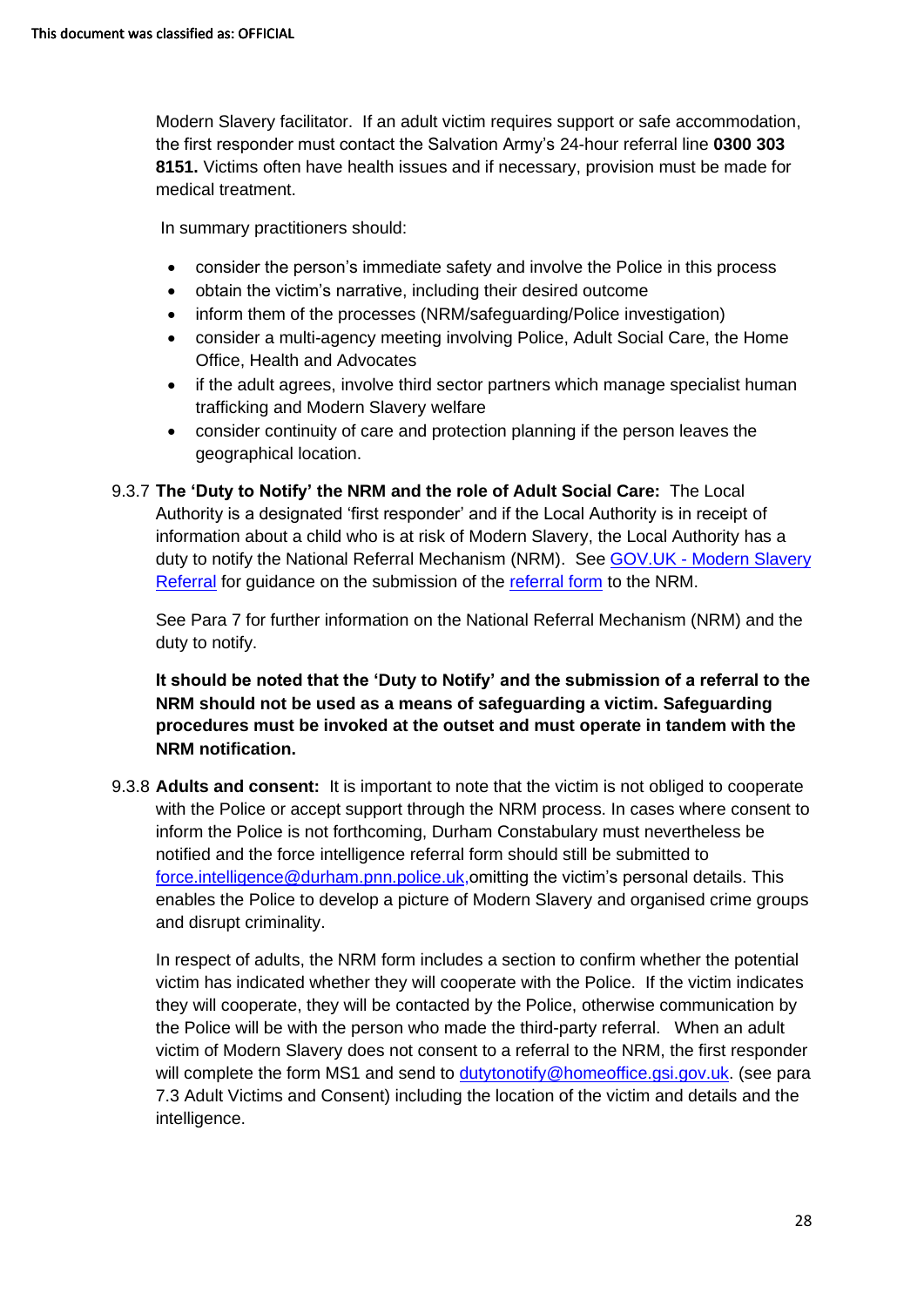- 9.3.9 **Repatriation considerations:** Should an individual wish to return to their country of origin, then arrangements should be made for this to take place. The combination of the individual having care and support needs and having been a recent victim of trafficking is challenging, and failure to adequately plan for the future may cause the individual to be targeted again. The duty of care still exists, and practitioners should seek assurances such as:
	- who will meet them on arrival in their home country
	- what accommodation is available
	- initial subsistence
	- health considerations

## **10. POLICE AND CROWN PROSECUTION SERVICE (CPS) AND STATUTORY DEFENCE**

In all criminal investigations Police and the CPS should consider whether the suspect is a victim of trafficking and whether modern slavery is a factor in the offending and whether the [statutory defence](https://www.legislation.gov.uk/ukpga/2015/30/section/45/enacted) (S. 45 Modern Slavery Act 2015) may apply. The statutory defence enshrined in law the principle of non-punishment of victims for their involvement in criminal activities which they have been compelled to do as a consequence of being trafficked. The statutory defence must be raised at the earliest possible stage in the criminal justice process in order to reduce the risk of nontrafficked criminals being able to benefit from the statutory defence and to reduce the incidence of cases being discontinued once the statutory defence is raised.

## **11. MEMORANDUM OF UNDERSTANDING IN RELATION TO THE PROVISION OF TEMPORARY ACCOMMODATION AND SUPPORT TO VICTIMS**

A Memorandum of Understanding (MOU) has been developed with Durham Constabulary and County Durham Safeguarding Adults Inter-Agency Partnership, in relation to the funding of reception centres, temporary accommodation, support to victims and repatriation considerations. See **Appendix 1** for the MOU.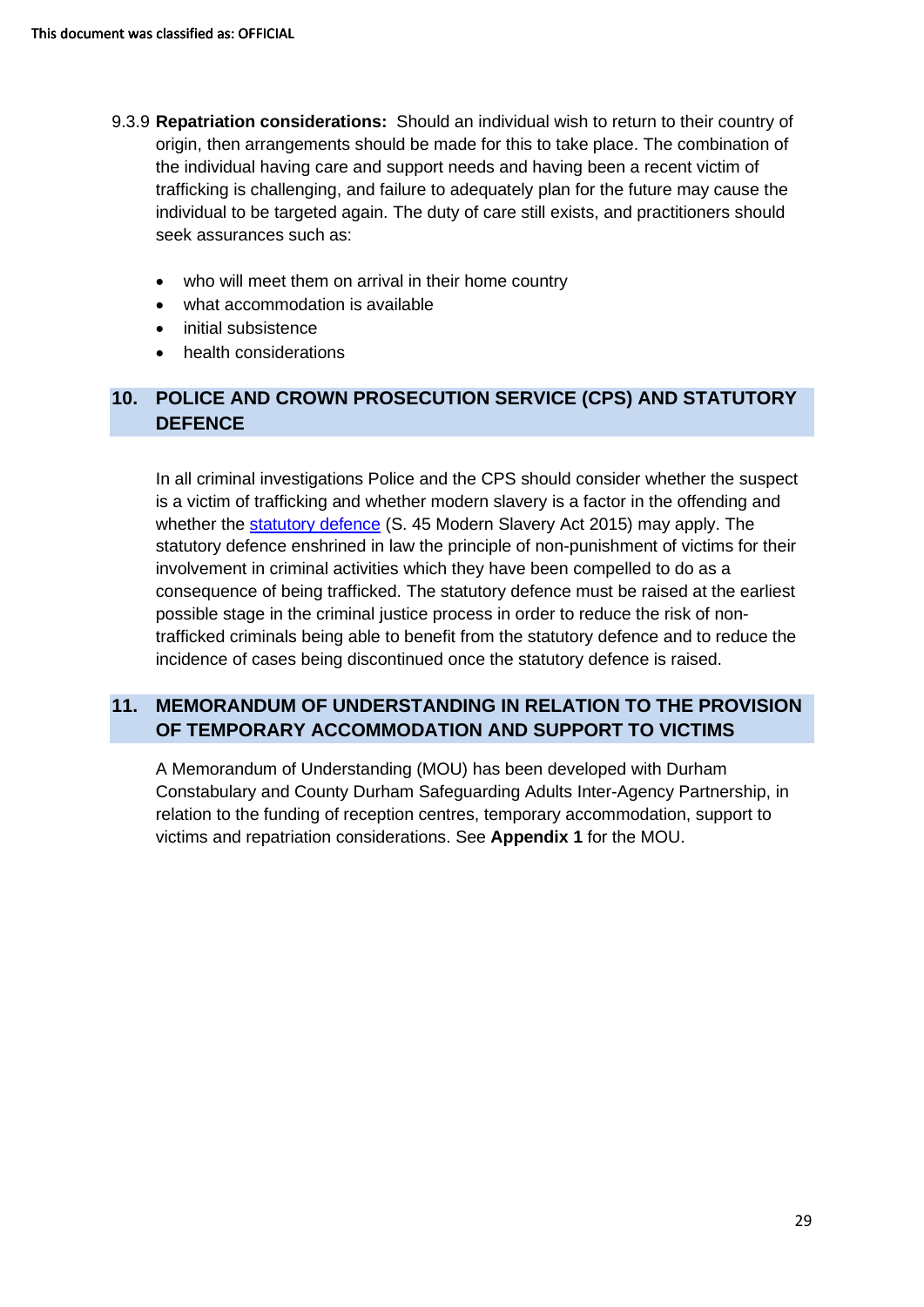#### **MEMORANDUM OF UNDERSTANDING IN RELATION TO VICTIM RECEPTION CENTRES FOR POTENTIAL VICTIMS OF MODERN SLAVERY, TRAFFICKING and EXPLOITATION AND RELATED SUPPORT**

#### **BETWEEN**

**Durham Constabulary**

**Durham Police Crime and Victim Commissioner**

**Darlington Borough Council**

**Durham County Council**

**British Red Cross**

**NHS County Durham Clinical Commissioning Group (in line with NHS England approach)** 

#### **National Probation Service**

(In with the Salvation Army Modern Slavery Victim Care Contract)

#### **BACKGROUND**

Under the Modern Slavery Act 2015 and the Council of Europe Convention on Action against Trafficking in Human Beings (EACT), Durham Constabulary has the lead responsibility to support potential victims of modern slavery/trafficking. This requires working with a range of partner agencies and agreement to work collaboratively to achieve that support.

The Parties to this memorandum of understanding have agreed to work collaboratively to support potential victims of modern slavery, trafficking or exploitation.

The Parties wish to record the basis on which they will collaborate with each other in relation to modern slavery, inclusive of planned and unplanned operation and their roles and responsibilities.

This Memorandum of Understanding (MoU) sets out:

- 1. the parties to this agreement
- 2. the key objectives of this agreement
- 3. the principles of collaboration
- 4. the governance structures the parties will put in place; and
- 5. The respective agreed roles and responsibilities for the parties in relation to modern slavery

#### **PARTIES**

Durham Constabulary

Durham Police, Crime and Victims Commissioner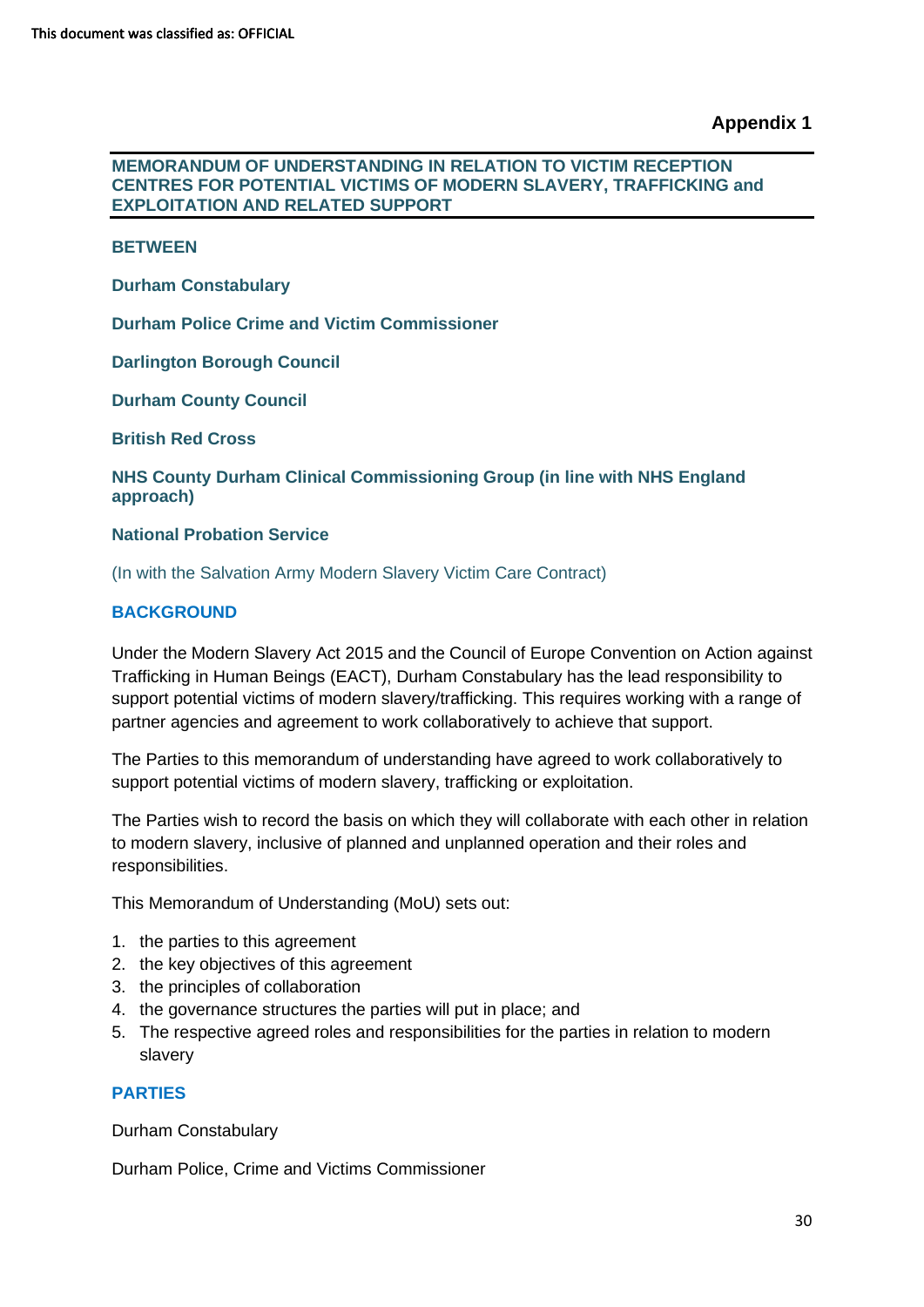Durham County Council:

- Adults and Health Service
- Children and Young People Service
- Housing Solutions
- Civil Contingencies Unit

Darlington Borough Council:

- Adult Social Care
- Children Social Care
- Housing
- Civil Contingencies Unit

British Red Cross

NHS County Durham Clinical Commissioning Group

Salvation Army

#### **KEY OBJECTIVES**

The parties to this agreement shall cooperate to assist the Police and any other appropriate Agency to provide the relevant and appropriate support to victims.

This includes but is not limited to:

- 1. Access to a place of safety (e.g. victim reception centre)
- 2. Risk assessment
- 3. Assessment of health and/or care and support needs (where appropriate)
- 4. Housing/accommodation assessment
- 5. Referrals to the National Referral Mechanism (NRM)

The MoU intends to make clear any financial and/or resource responsibilities upon parties to this agreement.

This memorandum is reflective of [the Modern Slavery Act 2015 –](https://assets.publishing.service.gov.uk/government/uploads/system/uploads/attachment_data/file/896033/July_2020_-_Statutory_Guidance_under_the_Modern_Slavery_Act_2015_v1.01.pdf) Statutory Guidance for England and Wales (Home Office, April 2020) and therefore does not supersede any guidance nor does it form any legal relationship but moreover serves as a basis framework for effective partnership working.

#### **PRINCIPLES OF COLLABORATION**

In line with the Modern Slavery Act (MSA) 2015, and Statutory Guidance, local law enforcement agencies have responsibility for proactively leading modern slavery investigations, identifying potential victims, making referrals into the National Referral Mechanism (NRM) arresting perpetrators and raising awareness in their jurisdictions. Police are responsible for working with Local Authorities and healthcare organisations/providers to safeguard children and vulnerable adults.

Operations led by police may be both planned and unplanned, with the potential for spontaneous occurrences of potential victims.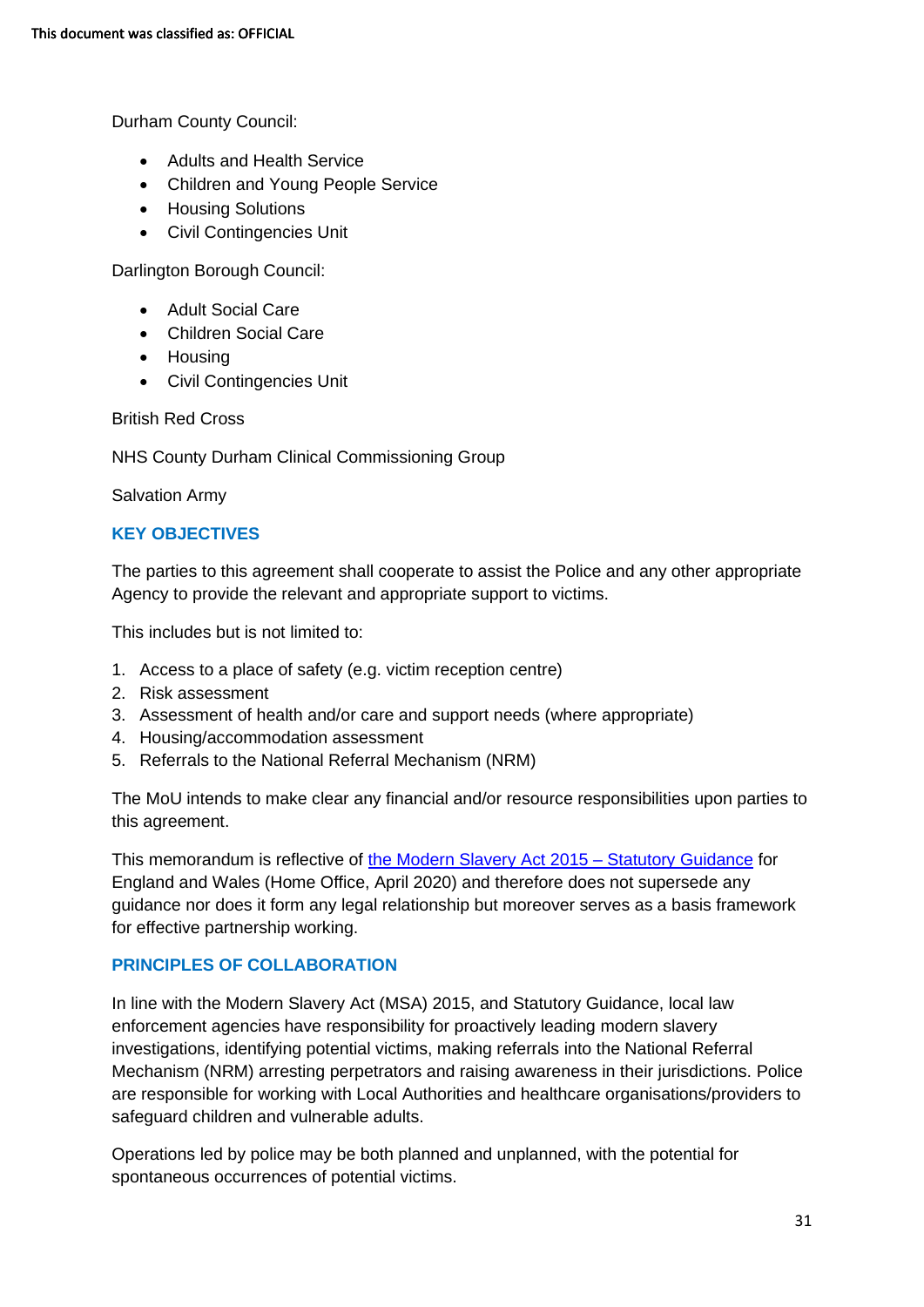An essential requirement of any planned/unplanned operation of the police is to notify all relevant parties at the earliest opportunity to ensure appropriate and adequate planning for the support of victims as and is appropriate.

The lead officer of any operation(s) holds responsibility to ensure timely notification to agencies.

The parties agree to adopt the following principles:

- 1. Collaborate and co-operate. Establish and adhere to the governance structure set out in this MoU to ensure that activities are delivered, and action is taken as required;
- 2. Be accountable. Take on, manage and account to each other for performance of the respective roles and responsibilities set out in this MoU;
- 3. Be open. Communicate openly about major concerns, issues or opportunities relating to modern slavery, trafficking and exploitation.
- 4. Learn, develop and seek to achieve full potential. Share information, experience, materials and skills to learn from each other and develop effective working practices, work collaboratively to identify solutions, eliminate duplication of effort, mitigate risk and reduce cost. Behave in a positive, proactive manner;
- 5. Adhere to statutory requirements and best practice. Comply with applicable laws and standards including EU procurement rules, data protection and freedom of information legislation;
- 6. Act in a timely manner. Manage stakeholders effectively. Deploy appropriate resources. Ensure sufficient and appropriately qualified resources are available and authorised to fulfil the responsibilities set out in this MoU; and
- 7. Act in good faith to support achievement of the Key Objectives and compliance with these Principles.

#### **GOVERNANCE**

Governance arrangements of this MoU will:

- 1. Provide strategic oversight and direction.
- 2. Be based on clearly defined roles and responsibilities at organisation, group and, where necessary, individual level. Align decision-making authority with the criticality of the decisions required.
- 3. Provide coherent, timely and efficient decision-making.

Modern Slavery, trafficking and exploitation sits under the governance arrangements of the Local Safeguarding Adults Partnerships for Durham and Darlington.

#### **Single Points of Contact**

This MoU consists of representatives from each of the primary agencies involved in executing planned and unplanned operational responses to modern slavery.

Each single point of contact shall have responsibility for the creation and execution of identified activities and therefore it can draw upon any technical, commercial, legal and communications resources as appropriate to support the multi-agency response.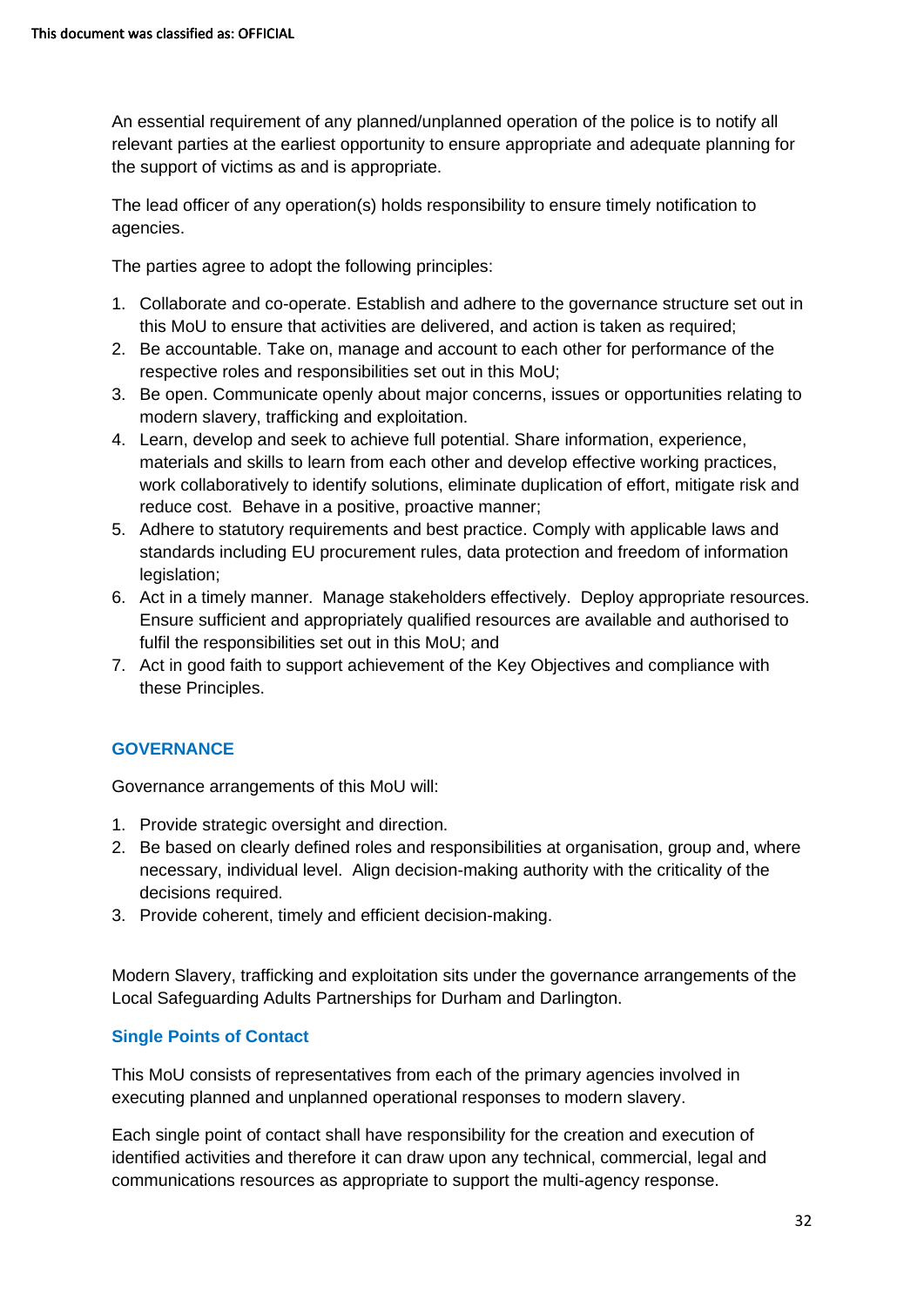Core parties to this agreement (inclusive of signatories) include:

- Durham Constabulary
- Durham Police Crime and Victims Commissioner
- Durham County Council (as noted earlier)
- Darlington Borough Council (as noted earlier)
- NHS County Durham Clinical Commissioning Group
- British Red Cross
- Salvation Army
- National Probation Service

This Multi-Agency agreement outlines the tactical and operational management in line with agreed key objectives. A multi-agency agreed [referral pathway](https://www.darlington-safeguarding-partnership.co.uk/professionals/multi-agency-practice-guidance-and-additional-information/) will accompany this document. All agencies should be mindful of additional guidance (referenced within this MoU) and resources as outlined in Annex C.

Liaison and coordination shall be carried out as and when identified. There is a clear expectation upon all parties to keep agencies informed.

All parties will share information in line with the relevant information sharing protocols and in line with the General Data Protection Regulations May 2018.

#### **Definitions**

For the purpose of this MoU and referral pathway, definitions relating children and adults are outlined below and in line with statutory guidance:

"Adult" is any person aged 18 or over where there are no reasonable grounds to believe that person may be under 18;

"Adult at Risk" under section 42 of the Care Act 2014 refers to an adult who has needs for care and support, who is experiencing, or at risk of, abuse or neglect and as a result of their care needs is unable to protect themselves;

"Child" is any person under the age of 18. Where there are reasonable grounds to believe a person may be under 18 it is presumed they are a child, unless and until their age is otherwise determined, for example, by an age assessment carried out by a Local Authority. Further information is provided within statutory guidance for presumption of age.

#### **Reporting**

During planned/unplanned operations the Police will take the lead, this includes meeting obligations to notify the Home Office of suspected victims and/or referrals to the National Referral Mechanism (NRM).

A duty to notify the Home Office of suspected victims of modern slavery also applies to wider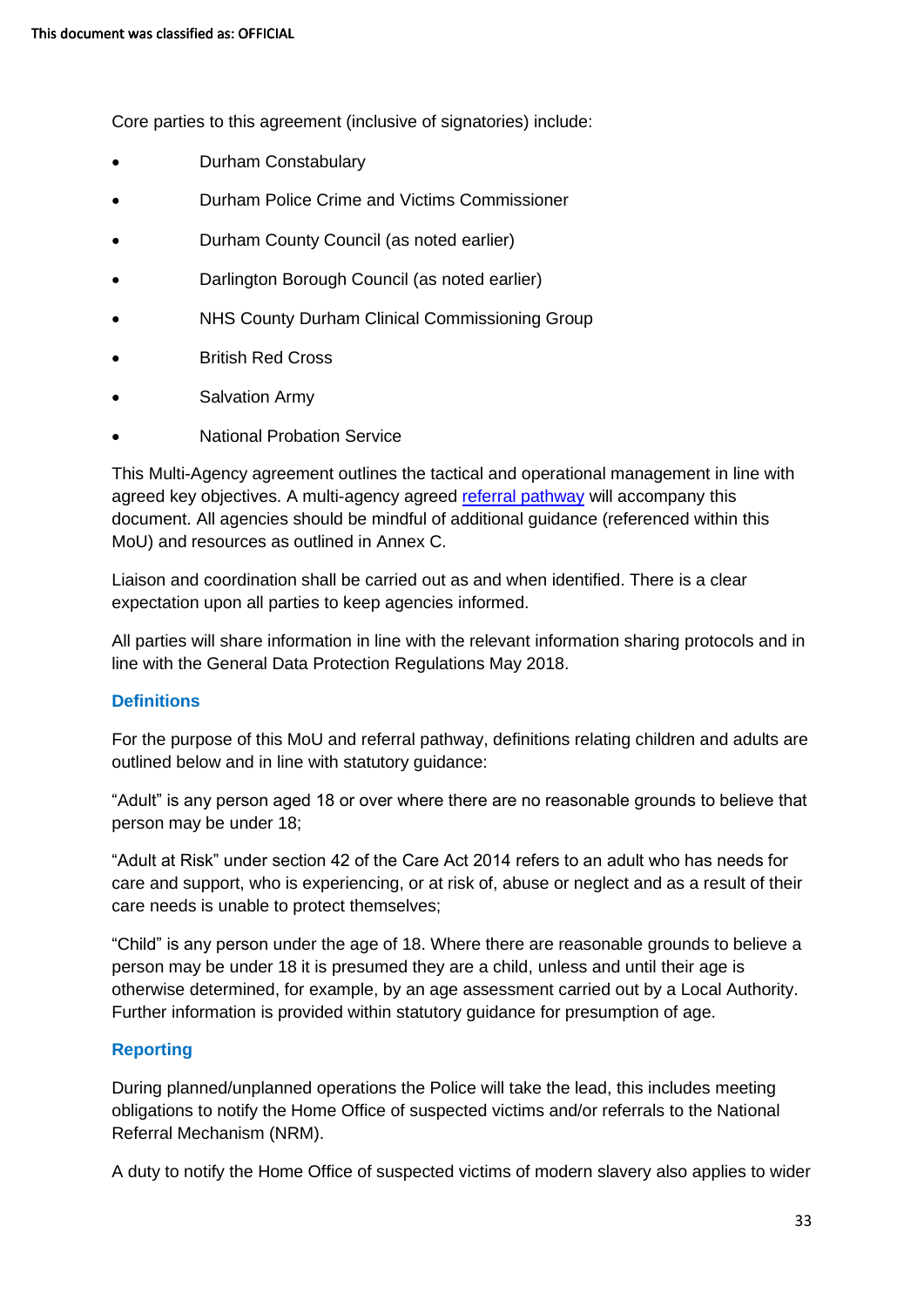agencies, for example, National Crime Agency (NCA), Local Authorities, Gangmasters Labour Abuse Authority (GLAA). For all suspected instances of modern slavery, an MS1 form should be completed and returned to [dutytonotify@homeoffice.gsi.gov.uk](mailto:dutytonotify@homeoffice.gsi.gov.uk) .

For the purpose of this MoU the police will confirm whether an [MS1](https://assets.publishing.service.gov.uk/government/uploads/system/uploads/attachment_data/file/508818/Duty_to_Notify__MS1__Form__Version_2.0_.PDF) has been completed and returned, or whether another agency will be tasked to complete (this is to prevent duplication of reporting for planned/unplanned operations).

For individual representations, all agencies will contact 101 in the first instance for advice and confirm which agency will complete the MS1 form in line with the duty to notify.

If a victim consents to engaging with the NRM during the course of planned/unplanned operations, [a referral form](https://www.gov.uk/government/publications/human-trafficking-victims-referral-and-assessment-forms) should be completed and returned to [nrm@nca.x.gsi.gov.uk](mailto:nrm@nca.x.gsi.gov.uk) or by fax to 0870 496 5534. See accompanying pathway document for further guidance.

A copy referral should be sent to the Salvation Army [\(MST@salvationarmy.org.uk\)](mailto:MST@salvationarmy.org.uk) if they request support.

Parties shall be responsible for drafting reports into their respective organisation as and when required.

Every report should be marked in line with government classification requirements for example, OFFICIAL – SENSITIVE and should be shared on a need to know basis. An illustrative example may be a 'debrief report' to parties involved in operations.

Durham Constabulary as the lead agency for coordinating and managing modern slavery operations both planned and unplanned shall report to both the Durham and Darlington LSABs on an annual basis unless otherwise agreed. Any reports to the LSAB should consider marking appropriately.

#### **Roles and Responsibilities**

The nature of modern slavery, trafficking and exploitation means that potential victims may present through a variety of ways and may also present in higher numbers or on an individual basis.

This MoU outlines some scenarios that may identify potential victims. In each instance potential resources and/or support requirements for those victims may vary.

#### **Planned Operations**

Planned operations - led by the police. Due to the nature of these operations, the police will ensure there is sufficient time for advanced planning by linking with any relevant parties to this MoU.

At the earliest opportunity, parties to this MoU should be aware of any assessment of risk and allocation of resources that may be required.

This type of operation could include a number of victims, it is imperative that allocation of resources inclusive of identification of an appropriate victim reception centre is undertaken in a timely manner.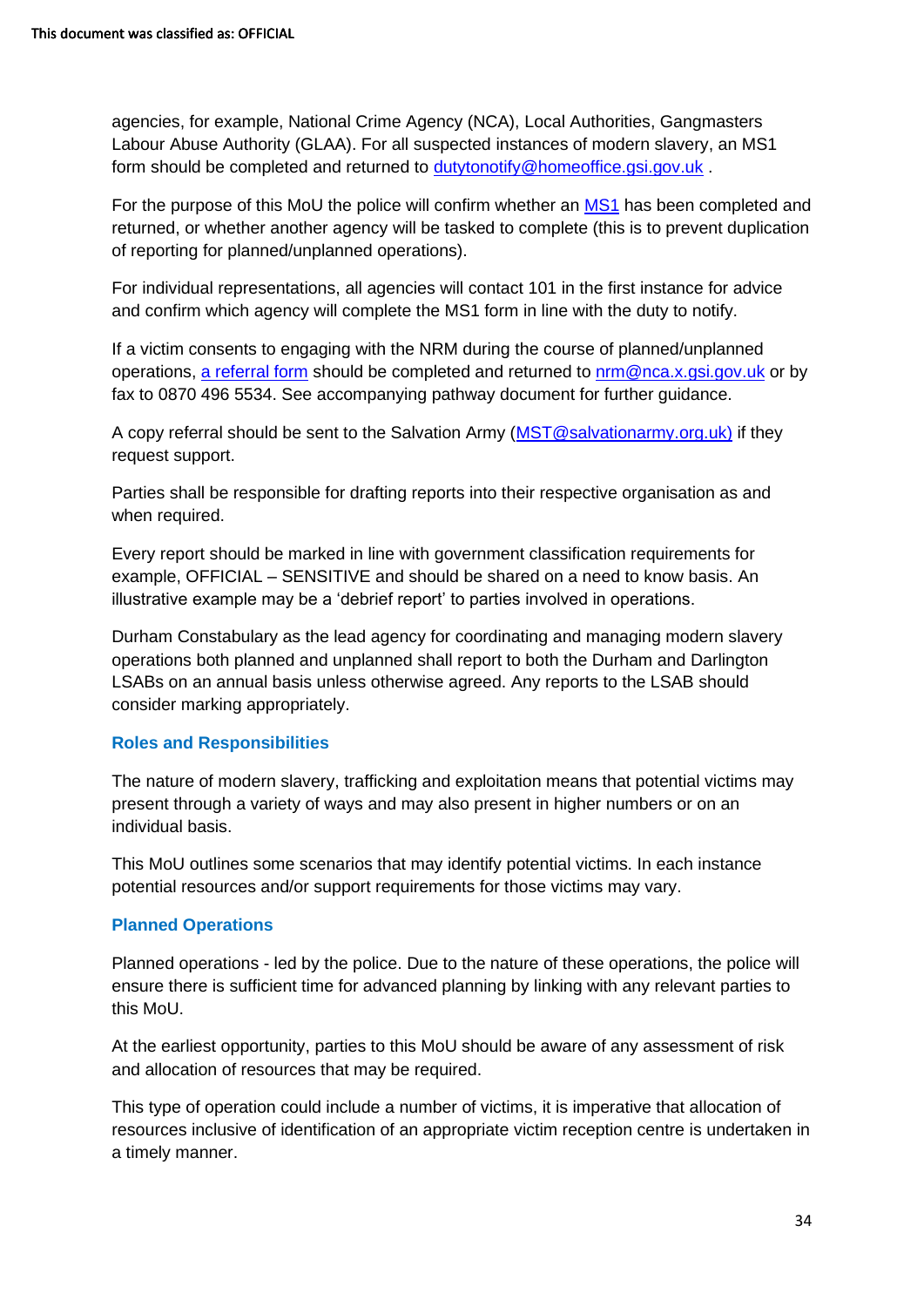The provision of a Reception Centre may be required in some circumstances to support the response to a modern slavery/ trafficking situation. The purpose of the Reception Centre is two-fold:

- 1. To identify potential victims of modern slavery/trafficking and offer safeguarding/welfare support
- 2. To obtain evidence of any criminal activity potential victims highlight.

If a potential victim elects not to co-operate with the evidence gathering and does not want to support a criminal prosecution, this will not prevent that person being provided with multiagency support and care in the Reception Centre.

#### **Unplanned Operations**

A variety of unplanned operations may arise, illustrative examples (not exhaustive):

- 1. Unplanned operations led by the police e.g. an alternative police operation relating to another unrelated crime, identifies a high number of people held in a lorry.
- 2. Unplanned operations identified by another agency, e.g. Trading Standards in the course of their duties and licensing activity identify potential victim(s) of exploitation or domestic servitude.
- 3. Unplanned presentations– identified by another agency, e.g. spontaneous instance whereby potential victims present to social care.

All of the above may identify low or high numbers of potential victims. In all instances, it is imperative that allocation of resources inclusive of identification of any victim reception centre/temporary assistance centre and assessment needs is completed in a timely manner. For all large-scale instances and at the earliest opportunity, notification will be made to the respective Council Civil Contingencies Unit and relevant parties so that the most appropriate response can be agreed.

The CCU Duty Officer can be contacted to request support at any unplanned large-scale incident involving suspected modern-day slavery to:

- Act as single point of contact for Durham Constabulary or other referring agency in activating Durham County Council or Darlington Borough Council services.
- Set up and arrange staffing of temporary emergency assistance centres to offer immediate shelter and support to victims.

Each incident will be assessed on a case-by-case basis and a decision about the need, type, size and location of any assistance centre will be made in partnership with relevant internal and external partners. This includes Durham Constabulary, local authority tactical officers, and housing and social care teams and depending on the nature of the incident and support needs of those involved.

Options may include: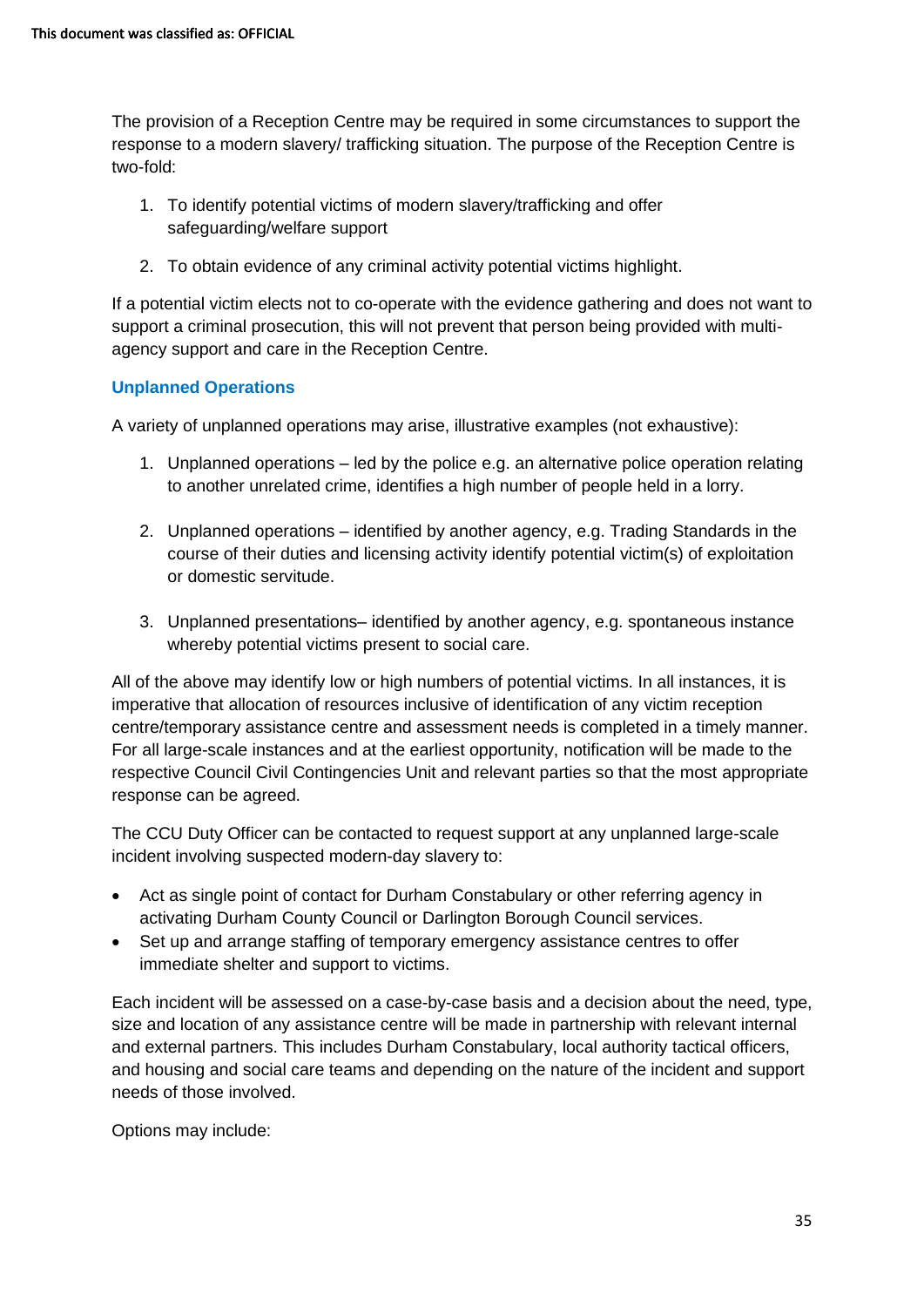- Setting up an immediate short-term emergency assistance centre staffed by an on call local authority rest centre manager with support from multi agency partners until appropriate, alternative facilities can be identified to enable the National Referral Mechanism carried out.
- Finding appropriate short-term accommodation (e.g. B&B) until further appropriate, alternative facilities can be identified to enable the National Referral Mechanism to be fully implemented (see also Roles and Responsibilities)

*Short-term accommodation - A victim reception centre/emergency assistance centre may not always be required and in this instance any potential victims can be referred to relevant agencies for support, note, the police are the lead agency for modern slavery, and therefore should be informed. The allocation of resources may include assessment and care planning or safeguarding assessment.*

Accommodation needs – a Government Awarded Modern Slavery Victim Care Contract (MSVCC) is in place (2020) to meet the needs of potential adult victims for up to three days in a place of safety (PoS) upon immediate extraction from a situation of risk. Police will take the lead for referrals for PoS to the Salvation Army. For all children instances, referral to the respective Council and Children Services must take place. For Durham contact First Contact (Children) Social Care Direct (Adults) on 03000 267979 and for Darlington contact Children's Initial Advice Team (Children) on 01325 406252 or First Point of Contact Team (Adults) on 01325 406111 and 01325 406252 (or Out of Hours Emergency Duty Team on 01642 524552)

In all of the above instances, support for victims to engage with the National Referral Mechanism should take place. Notification via 101 will take place and parties should agree who will take the lead for MS1 notifications and referrals to the NRM (primarily the police to prevent duplication where appropriate).

In all instances, consideration should be given to reporting concerns to Social Care.

**Referring cases to Adult Social Care:** Potential victims should be referred to Social Care in line with criteria, i.e. they are an adult with care and support needs or have an appearance of care and support needs and as a result of those needs is unable to protect themselves.

Social Care will take the lead for determining any safeguarding or assessment needs.

Before submitting a safeguarding concern the consent of the potential victim should be sought.

If there is doubt as to whether the victim has capacity to consent to safeguarding intervention a capacity assessment should be completed. If the adult lacks capacity a best interest decision should be made. If the adult has capacity and does not consent to safeguarding intervention, then the concern should be submitted only if there is a public interest or vital interest considerations apply and in line with the Data Protection Act 2018.

A referral can be made by contacting;

DCC First Contact (Children) Social Care Direct (Adult) on **03000 267979** (Same for Emergency Duty Team and applies outside of normal office hours)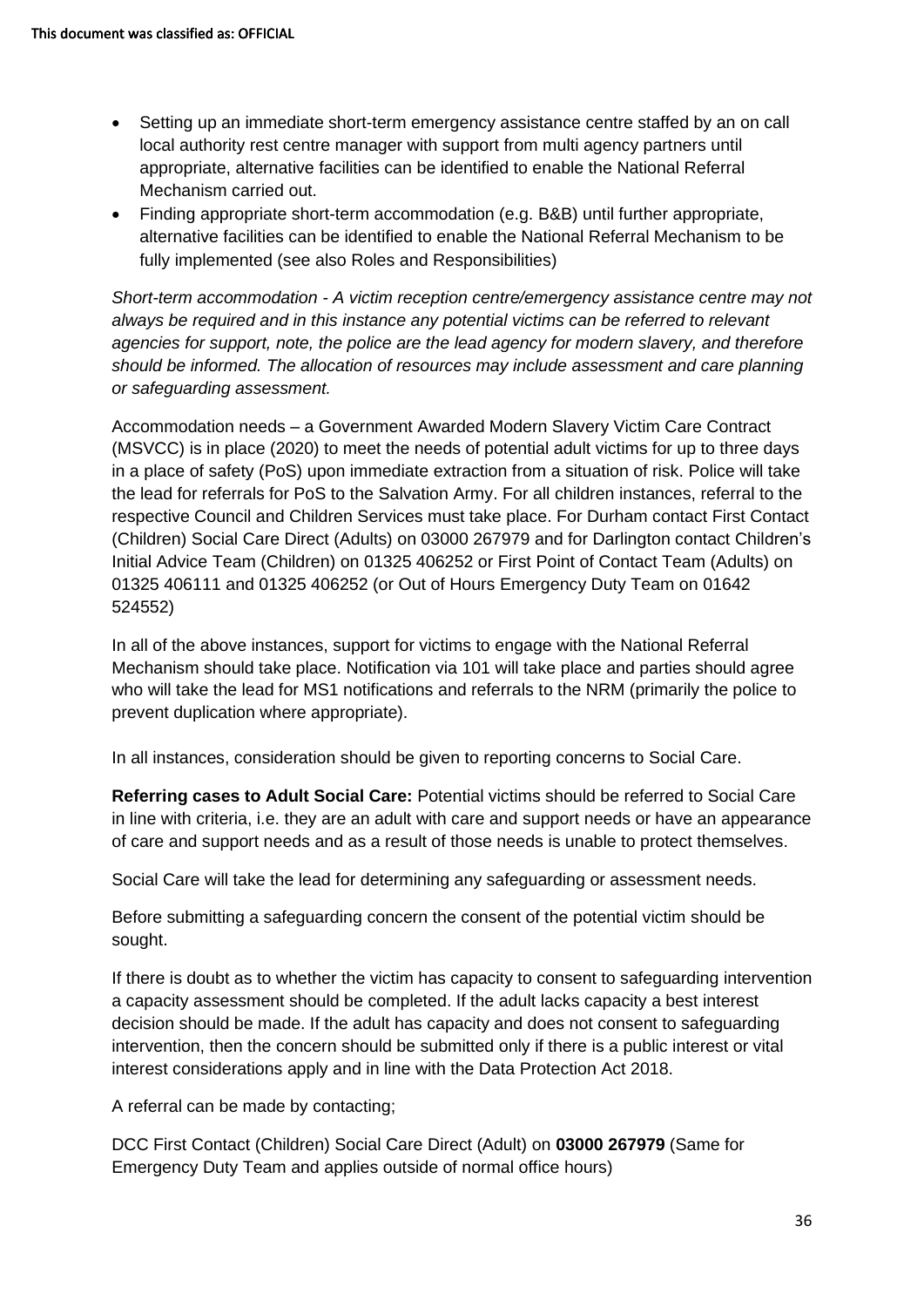DBC First Point of Contact Team (Adults) on **01325 406111** or complete a referral form and submit to **SSACT@darlington.gov.uk** or Children's Initial Advice Team (Children) on 01325 406252 Out of hours the Emergency Duty Team (EDT) can be contacted on **01642 524552.**  DBC staff will notify the police via the submission of an Information Sharing report to: [force.intelligence@durham.pnn.police.uk](mailto:force.intelligence@durham.pnn.police.uk) in the absence of the consent of an adult with capacity in line with their own guidance.

In all circumstances, staff will follow the related Safeguarding Policy and Procedures i.e. where urgent assistance is required or in an emergency situation by contacting 101 or 999.

If there are concerns for children all parties will follow the relevant guidance accessible via the Local Safeguarding Children Partnerships for **[Durham](http://www.dscp.org.uk/)** and **[Darlington.](https://www.darlington-safeguarding-partnership.co.uk/professionals/multi-agency-safeguarding-child-protection-procedures/)**

The parties shall undertake their and responsibilities in relation to operations as outlined in Annex A.

See Annex B – For potential cost considerations by agencies out with of business as usual (includes costs related to adults who are not eligible for local authority support for example accommodation).

The Lead party has principal responsibility for undertaking particular activities and so must determine how to undertake the task.

The Lead must strive to meet the Key Objectives and consult with the supporting parties in advance if the supporting parties are to have a role in respect of particular activities.

The supporting party will defer to the Lead on a particular activity but will have the opportunity to review and provide input to the Lead before they take a final decision on any activity.

All input must be provided by the supporting party in a timely manner and must as a minimum be considered by the Lead, with a response provided in writing to the supporting party, even if not acted upon.

The Lead party must consider carefully and amend any operations accordingly if the concern raised by the supporting party involves a monetary or a personnel resource of the supporting party. Any negotiation as to action should be confirmed in writing.

#### <span id="page-36-0"></span>**ESCALATION**

If any party to this agreement identifies any issues, concerns or complaints about operations outlined in this MoU, that party shall notify the other party with a view to seeking to resolve the issue by a process of consultation.

If the issue cannot be resolved within 14 days, the matter shall be escalated to appropriate senior officers/signatories of the parties for resolution.

If either party receives any formal inquiry, complaint, claim or threat of action from a third party (including, but not limited to, claims made by a supplier or requests for information made under the Freedom of Information Act 2000) in relation to operations, the matter shall be promptly referred to the senior officers/signatories from each party.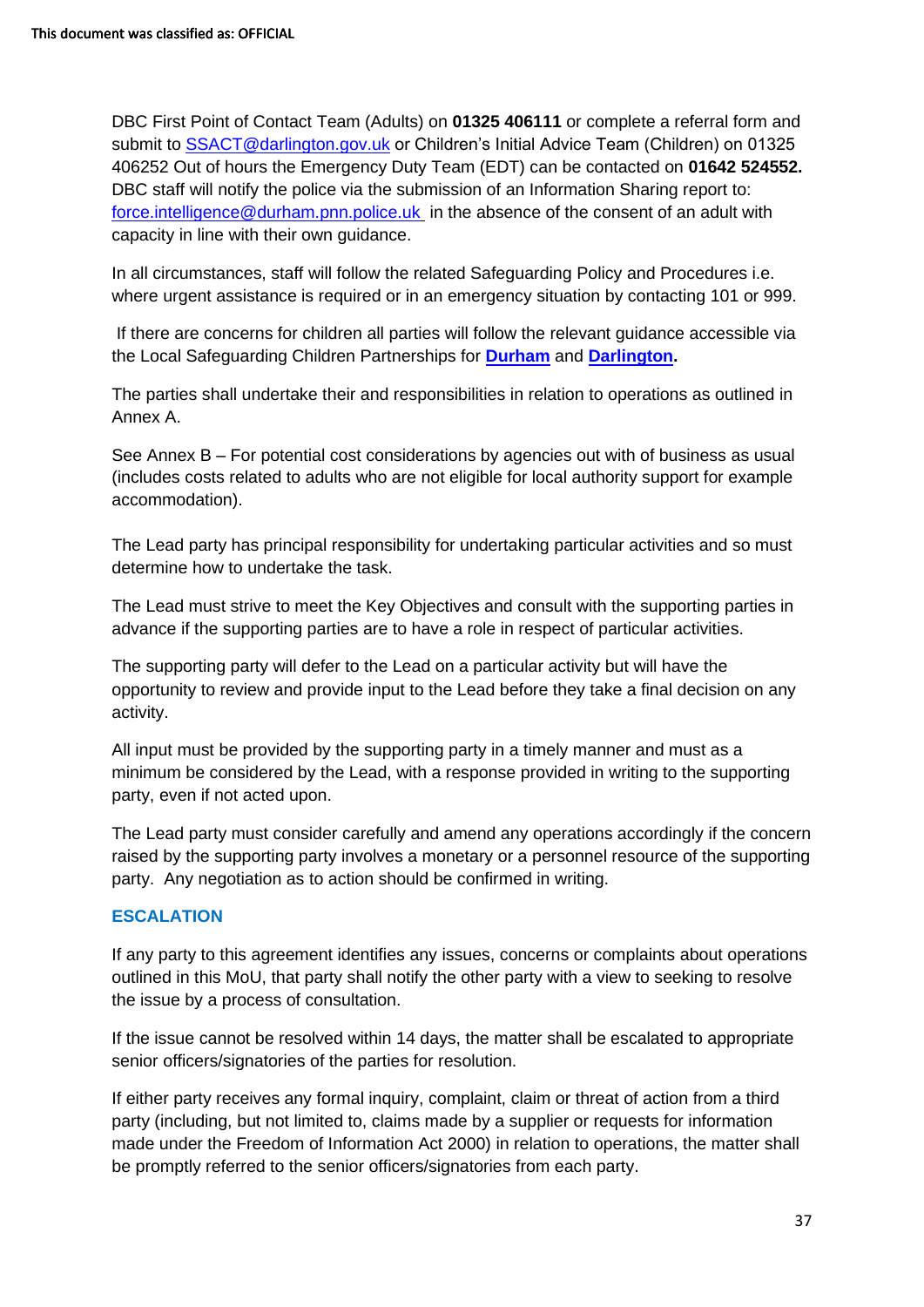No action shall be taken in response to any such inquiry, complaint, claim or action, to the extent that such response would adversely affect any operations, without an acknowledgment in writing from the senior officers/signatories of this MoU, although each acknowledgment need not necessarily contain an agreed consent.

#### **TERM AND TERMINATION**

This MoU shall commence on the date of signature by all parties and shall be reviewed on an annual basis and in conjunction with any legislative change(s) or notable change for example, the anticipated government funded places of safety.

Any party may terminate this MoU by giving at least three months' notice in writing to the other party at any time.

#### **VARIATION**

This MoU, including the Annexes, may only be varied by written agreement of all Parties.

All parties commit to alert other(s), and to prioritise any variation to this agreement resulting from relevant legislative change(s) and/or related statutory guidance for their own agency or other parties in relation to modern slavery.

#### **CHARGES AND LIABILITIES**

Except as otherwise provided, the parties shall each bear their own costs and expenses incurred in complying with their obligations under this MoU.

The parties agree to share the costs and expenses arising in respect of the Project between them in accordance with the Contributions Schedule set out in B to this MoU.

Both parties shall remain liable for any losses or liabilities incurred due to their own or their employee's actions and neither party intends that the other party shall be liable for any loss it suffers as a result of this MoU.

#### **STATUS**

Nothing in this MoU is intended to, or shall be deemed to, establish any partnership or joint venture between the parties, constitute either party as the agent of the other party, nor authorise either of the parties to make or enter into any commitments for or on behalf of the other party.

#### **GOVERNING LAW AND JURISDICTION**

This MoU shall be governed by and construed in accordance with English law and, without affecting the escalation procedure set out in [Clause 6,](#page-36-0) each party agrees to submit to the exclusive jurisdiction of the courts of England and Wales.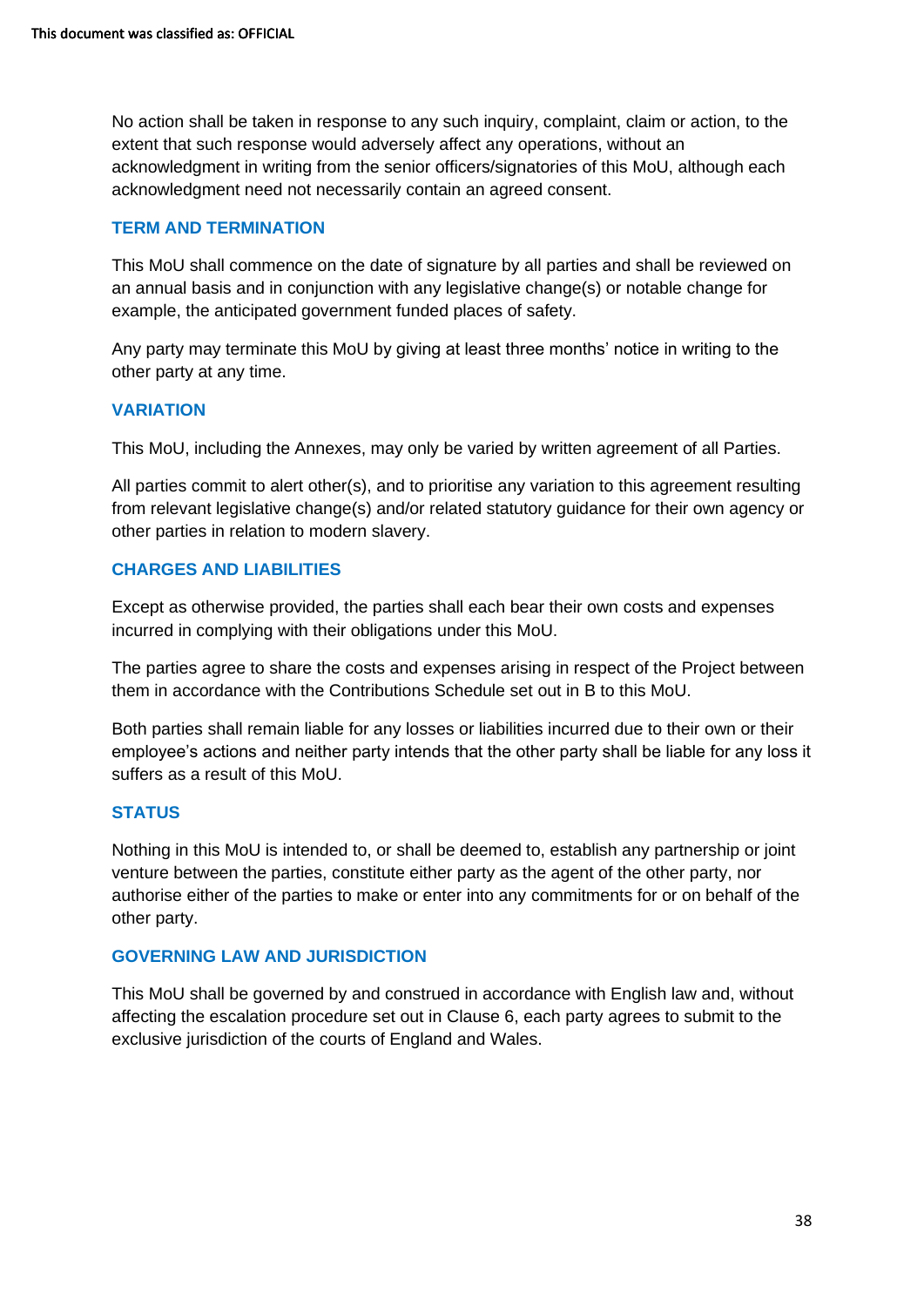## **SIGNATORIES**

| Signed for and on behalf of Durham Constabulary |                                                                                           |  |
|-------------------------------------------------|-------------------------------------------------------------------------------------------|--|
| Signature:                                      | $\mathscr{R} \rightarrow \mathscr{R}$<br>578 TNUSROU<br>COSTABLINE<br>M<br>2 <sub>1</sub> |  |
| Name:                                           | Stephen Thubron                                                                           |  |
| Position:                                       | Detective Chief Inspector, Durham Constabulary                                            |  |
| Date:                                           | 22/01/2021                                                                                |  |
|                                                 |                                                                                           |  |
|                                                 | Signed for and on behalf of National Probation Service                                    |  |
| Signature:                                      |                                                                                           |  |
| Name:                                           | Kay Nicholson                                                                             |  |
| Position:                                       | Head of NPS Durham Probation Delivery Unit, National Probation Service North<br>East      |  |
| Date:                                           | 19/01/2021                                                                                |  |
|                                                 |                                                                                           |  |
|                                                 | Signed for and on behalf of Durham County Council, Adult and Health Services              |  |
| Signature:                                      |                                                                                           |  |
| Name:                                           | Lee Alexander                                                                             |  |
| Position:                                       | <b>Head of Adult Care</b>                                                                 |  |
| Date:                                           | 08/02/2021                                                                                |  |
|                                                 |                                                                                           |  |
|                                                 | Signed for and on behalf of Durham County Council, Housing Solutions                      |  |
| Signature:                                      | - ඟ්<br>$\sqrt{2}$                                                                        |  |
| Name:                                           | <b>Stuart Timmiss</b>                                                                     |  |
| Position:                                       | Head of Development and Housing                                                           |  |
| Date:                                           | 12/02/2021                                                                                |  |
|                                                 |                                                                                           |  |
|                                                 | Signed for and on behalf of Durham County Council, Children and Young Peoples Services    |  |
| Signature:                                      | Eauston                                                                                   |  |
| Name:                                           | Helen Fergusson                                                                           |  |
| Position:                                       | <b>Head of Children's Social Care</b>                                                     |  |
| Date:                                           | 05/02/2021                                                                                |  |
|                                                 |                                                                                           |  |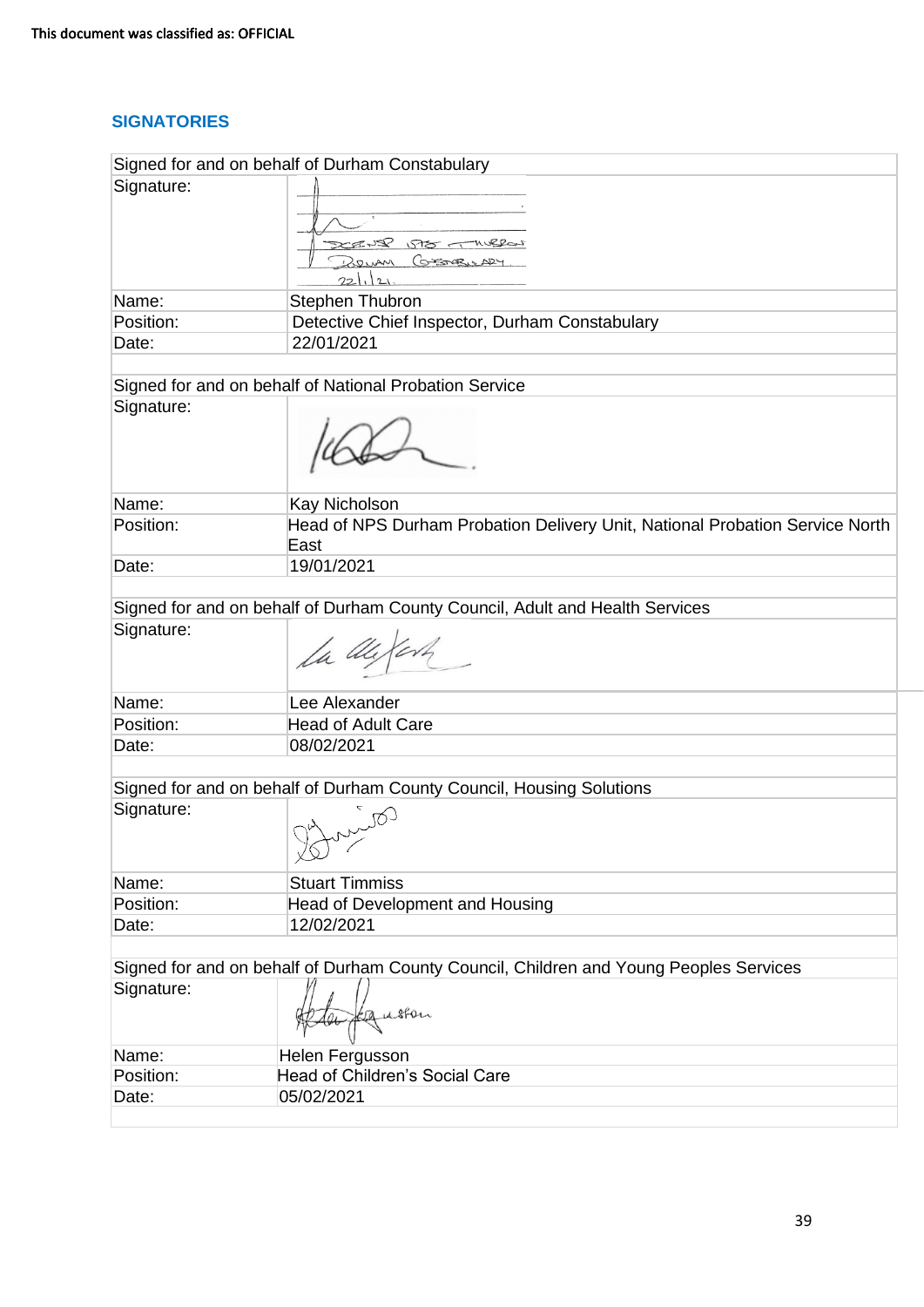| Signed for and on behalf of Durham County Council, Children and Young Peoples Services |                                                                              |  |
|----------------------------------------------------------------------------------------|------------------------------------------------------------------------------|--|
| Signature:                                                                             |                                                                              |  |
|                                                                                        | Mama                                                                         |  |
|                                                                                        |                                                                              |  |
| Name:                                                                                  | <b>John Pearce</b>                                                           |  |
| Position:                                                                              | Corporate Director, Children and Young People's Services                     |  |
| Date:                                                                                  | 15/02/2021                                                                   |  |
|                                                                                        |                                                                              |  |
|                                                                                        | Signed for and on behalf of Durham County Council, Adult and Health Services |  |
| Signature:                                                                             |                                                                              |  |
|                                                                                        |                                                                              |  |
|                                                                                        |                                                                              |  |
| Name:                                                                                  | Jane Robinson                                                                |  |
| Position:                                                                              | Corporate Director of Adult & Health Services                                |  |
| Date:                                                                                  | 22/02/2021                                                                   |  |
|                                                                                        |                                                                              |  |
|                                                                                        | Signed for and on behalf of NHS County Durham Clinical Commissioning Group   |  |
| Signature:                                                                             |                                                                              |  |
|                                                                                        | $G$ Finaller                                                                 |  |
|                                                                                        |                                                                              |  |
|                                                                                        |                                                                              |  |
| Name:                                                                                  | <b>Gill Findley</b>                                                          |  |
| Position:                                                                              | Director of Nursing and Quality                                              |  |
| Date:                                                                                  | 12/02/2021                                                                   |  |
|                                                                                        |                                                                              |  |
|                                                                                        | Signed for and on behalf of Durham Police Crime and Victim Commissioner      |  |
| Signature:                                                                             |                                                                              |  |
|                                                                                        |                                                                              |  |
|                                                                                        |                                                                              |  |
| Name:                                                                                  |                                                                              |  |
| Position:                                                                              |                                                                              |  |
| Date:                                                                                  |                                                                              |  |
|                                                                                        |                                                                              |  |
|                                                                                        | Signed for and on behalf of British Red Cross                                |  |
| Signature:                                                                             |                                                                              |  |
|                                                                                        |                                                                              |  |
|                                                                                        |                                                                              |  |
| Name:                                                                                  |                                                                              |  |
| Position:                                                                              |                                                                              |  |
| Date:                                                                                  |                                                                              |  |
|                                                                                        |                                                                              |  |
|                                                                                        | Signed for and on behalf of Darlington Borough Council Housing Services      |  |
| Signature:                                                                             |                                                                              |  |
|                                                                                        |                                                                              |  |
|                                                                                        |                                                                              |  |
|                                                                                        |                                                                              |  |
| Name:                                                                                  | <b>Anthony Sandys</b>                                                        |  |
| Position:                                                                              | Assistant Director - Housing and Revenues                                    |  |
| Date:                                                                                  | 22/04/2021                                                                   |  |
|                                                                                        |                                                                              |  |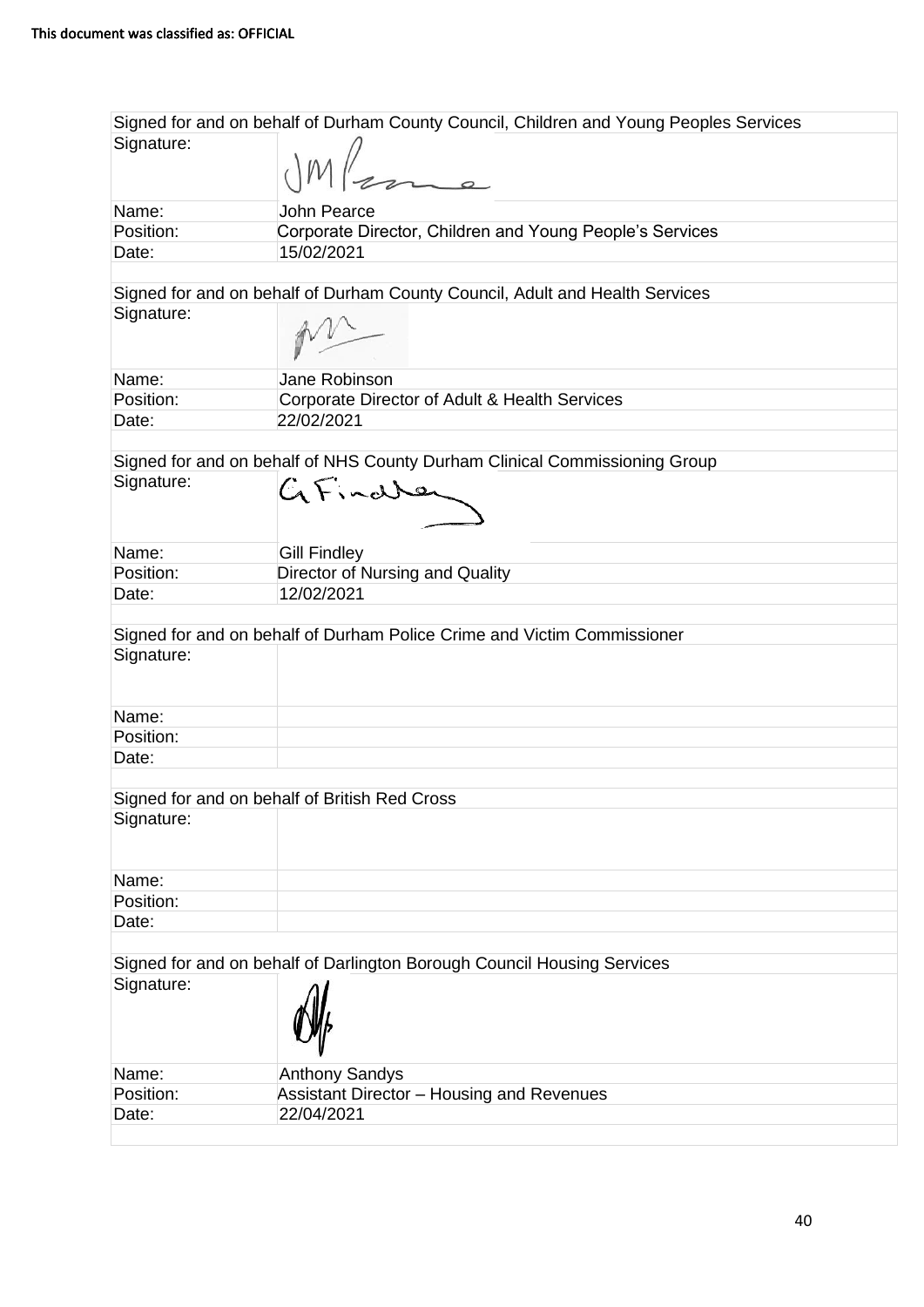| Signed for and on behalf of Darlington Borough Council People Services |                    |
|------------------------------------------------------------------------|--------------------|
| Signature:                                                             |                    |
| Name:                                                                  | James Stroyan      |
| Position:                                                              | Director of People |
| Date:                                                                  | 22/04/2021         |

| <b>CONTACT POINTS</b>            |                                                                                   |
|----------------------------------|-----------------------------------------------------------------------------------|
|                                  |                                                                                   |
| <b>Name: Durham Constabulary</b> |                                                                                   |
| Tel No:                          | 101                                                                               |
|                                  |                                                                                   |
|                                  | Name: Durham County Council - Adult and Health Services (Social Care Direct)      |
| Tel No:                          | 03000 267979                                                                      |
| E-mail:                          | scdsecured@durham.gov.uk                                                          |
|                                  |                                                                                   |
|                                  | <b>Name: Durham County Council - Housing Solutions</b>                            |
| Tel No:                          |                                                                                   |
| E-mail:                          | housingsolutions@durham.gov.uk                                                    |
|                                  |                                                                                   |
|                                  | Name: Durham County Council/Darlington Borough Council - Civil Contingencies Unit |
| Tel No:                          | 03000 264654                                                                      |
| E-mail:                          | ccuenquiries@durham.gov.uk                                                        |
|                                  |                                                                                   |
|                                  | Name: British Red Cross - Emergency Response Officer                              |
| <b>Office Address:</b>           | British Red Cross, Adelaide Court, Belmont, Durham, DH1 1TW                       |
| Tel No:                          | 0300 023 0700 (24 hrs/7 days)                                                     |
| E-mail:                          | <b>CRCC@redcross.org.uk (For use by Local Resilience Forum Agencies only)</b>     |
|                                  |                                                                                   |
|                                  | Name: Darlington Borough Council - Housing Services                               |
| Tel No:                          | 01325 405333                                                                      |
| E-mail:                          | housing@darlington.gov.uk                                                         |
|                                  |                                                                                   |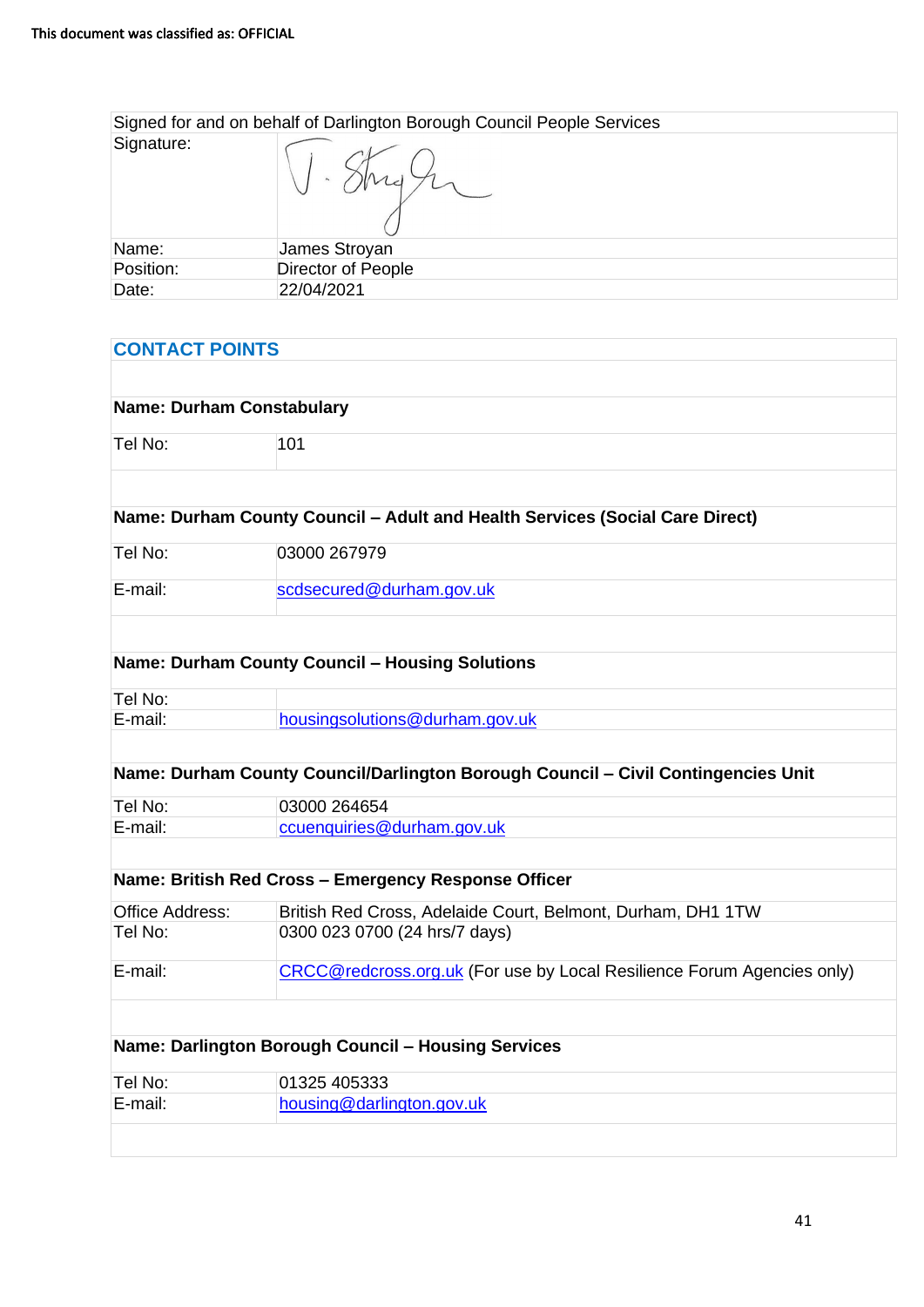## **ANNEX A – Roles and Responsibilities for Modern Slavery by Operation Type**

#### **Planned and Unplanned Operations (Police led - intelligence led, numbers potentially known)**

#### **Durham Constabulary**

Overall Lead of the operation and investigation.

Notification to other agencies in line with single point of contact arrangements for planned operations (advance notice).

Immediate extraction of potential victims and protection (which may include a victim reception centre for planned/unplanned instances)

Identification and sourcing victim reception centre (Civil Contingencies Unit only in unplanned instances and a group of victims)

Lead and manage any Victim Reception Centre

Liaison with colleagues, for example, Major Incident procedures, Tactical Coordination

Update and brief all relevant agencies in line with locally agreed procedures (e.g. Civil Contingencies Unit)

Evidence Gathering/interviews.

Media and communications including statements/ social media monitoring and provision.

Linking with wider partners Communication Officers.

On-site security and overnight welfare and safety support within any VRC.

Provision of vetted and appropriate number and proficient interpreters (for any evidential purposes) in line with any PCVC commissioned services such as Victim Services.

Liaise with representatives of the Modern Slavery Human Trafficking Unit (MSHTU)/Single Competent Authority (SCA) – and linking with the National Crime Agency, UK Visas and Immigration and Department of Work and Pensions in terms of potential immigration and related issues.

Notify the Home Office of potential victims of Modern Slavery (if an NRM referral is not being made).

Link with Salvation Army for immediate support for example transfer from a VRC to a three-day place of safety, and/or referral for emergency accommodation.

Arrange the provision of suitable transport for taking potential victims to the centre/safe place or police station, other accommodation (transport to emergency accommodation or NRM accommodation is met by the Modern Slavery Victim Care Contract) *see important note.*

#### **NHS County Durham Clinical Commissioning Group (in line with NHS England approach)**

Where it is identified by the lead (police) that a potential victim requires support from a GP (whether temporary or permanent resident) or other Primary Care provider the NHS CDCCG will support to access an appropriate/signpost to the relevant service.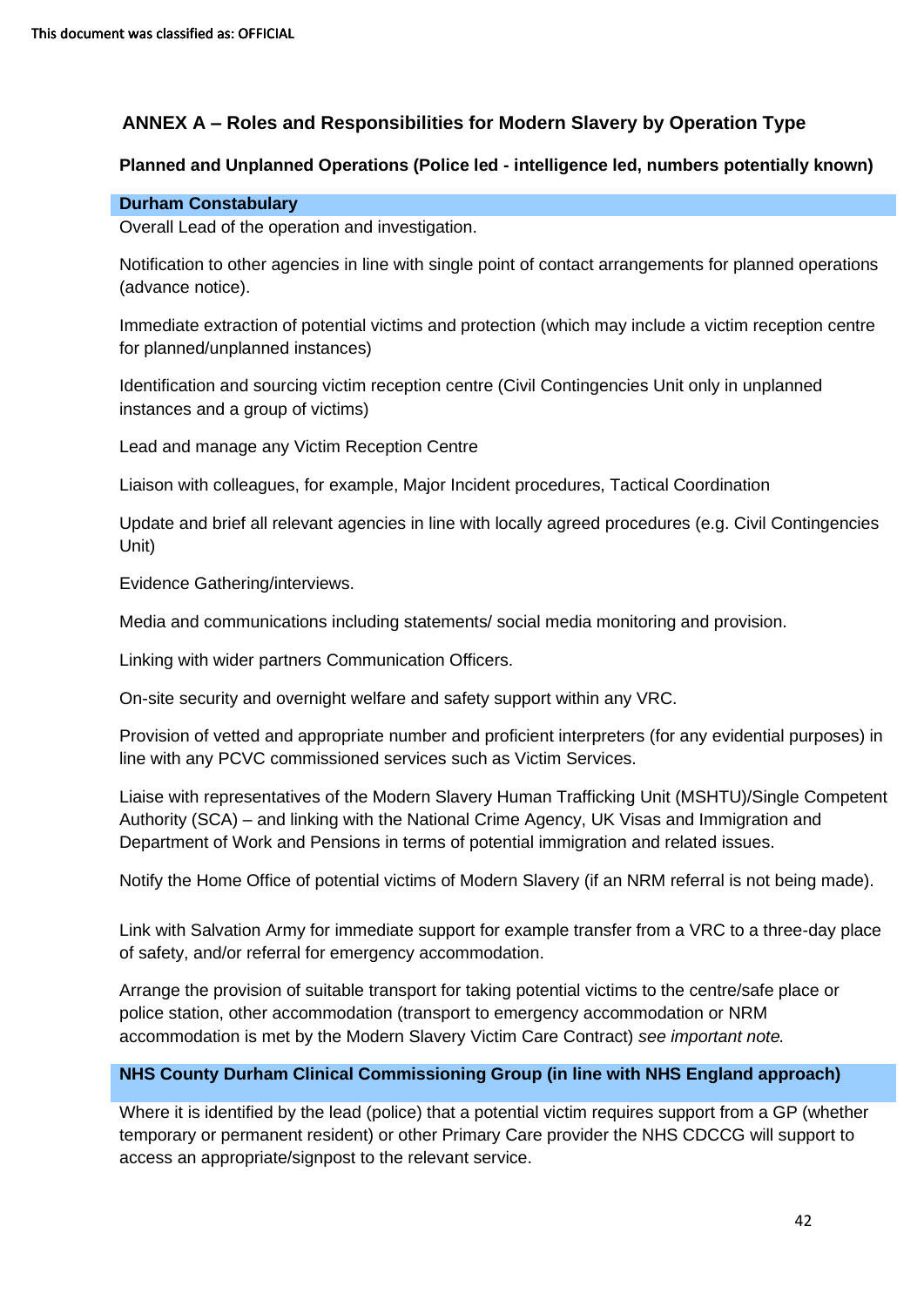Identify and advise on appropriate health access for VRC for example, nurse practitioners, GP's.

Identification of other health related referrals e.g. Mental Health (usually through GP), Dentist (via NHS England) and provide advice to relevant professional/agencies to undertake.

Ensure any medication needs are met, i.e. linking with GP's and/or pharmacies or other health provision.

Notification to other partners and/or providers of support requirements relating to health for planned/unplanned instances and centre support.

Ensure appropriate briefing to NHS providers and coordinating service provision and through liaison with local authority.

Ensure any media requests/responses and/or communications including statements/staff messages are in line with police and local authority position as appropriate or identified.

Continued support and advice to primary care providers to ensure that any cases are reported to the police to 101 and local guidance for children and adults are followed for example, ensuring the victim stays within the location of the service until police arrive where consent is obtained for an adult (utilising side rooms and providing reassurance and comfort) and/or following legislative and statutory guidance for reporting concerns for children.

#### **Local Authority Housing and Social Care**

Immediate short-term accommodation for spontaneous/individual representation for the purpose of pre-assessment under the Homeless Act.

Responding to any requirement to undertake any assessment of need and/or capacity and/or any human rights act assessment for those with no recourse to public funds.

Access to interpreters for the purpose of 'assessment' in line with commissioned services.

Undertake any housing assessment, and provision of accommodation where eligible.

Provide accommodation if eligible under the Homeless Act and in priority need (see also Annex B)

Provide support for unaccompanied children (via Children Services in line with child protection procedures).

Link with relevant Civil Contingencies Unit for advice and assistance if deemed appropriate for coordination of responses e.g. temporary emergency centre.

Inform County Councillors as appropriate.

Media and communications including statements/ social media monitoring and provision in consultation/direction of police as appropriate.

Liaise with relevant agencies for welfare needs e.g. food through co-ordination with related charities/agencies e.g. Salvation Army, Food Banks, British Red Cross – Humanitarian support.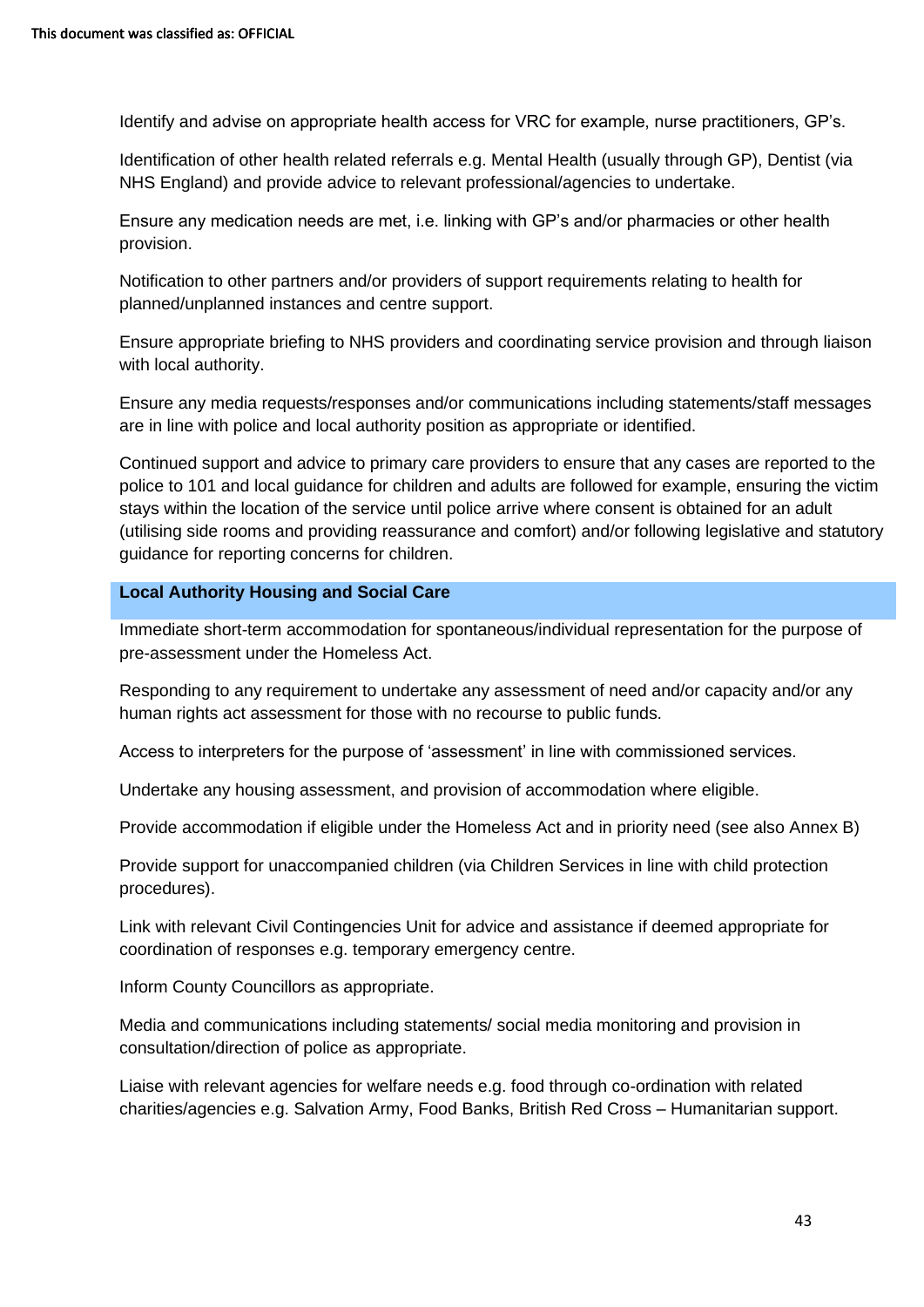#### **National Probation Service**

Ensure relevant enquiries are carried out with the local police force and Single Competent Authority to establish if any previous NRM referrals and/or investigations have been made for any prisoners on release who make disclosure they are victim of modern slavery.

Appropriate risk assessment and risk management of any offenders disclosing they are potential victims of modern slavery.

#### **Salvation Army**

Responsible for delivery of the Modern Slavery - Victim Care Contract (MSVCC)

Will provide accommodation (e.g. 3-day place of safety on receipt of local law enforcement referral, and/or 45-day recovery and support)

Provision of support and outreach support services to adult victims of modern slavery and human trafficking and their dependents

Providing flexible support tailored to individual recovery needs to those in the National Referral Mechanism.

#### **British Red Cross**

Provide welfare, emotional wellbeing and basic first aid (not medication) to victims within the Victim Reception Centre.

#### **Wider Support**

The Local Authority may also draw upon wider support networks available for example food banks, humanitarian support as appropriate.

**Important Note:** Adult victims of modern slavery, trafficking and exploitation are free to leave places of safety/victim reception centres at any time. It is imperative that agencies work together to assist victims to engage in the National Referral Mechanism if appropriate. New provision for the up to three days in a place of safety should be considered as an opportunity for all agencies to undertake relevant assessments, provide advice and support and reassure potential victims with a view to supporting that engagement with the National Referral Mechanism.

Transport of victims relating to emergency accommodation and the NRM sits with the Modern Slavery Victim Care awarded contract, should barriers exist to transport liaison will take place between agencies to agree a solution, this should be the exception.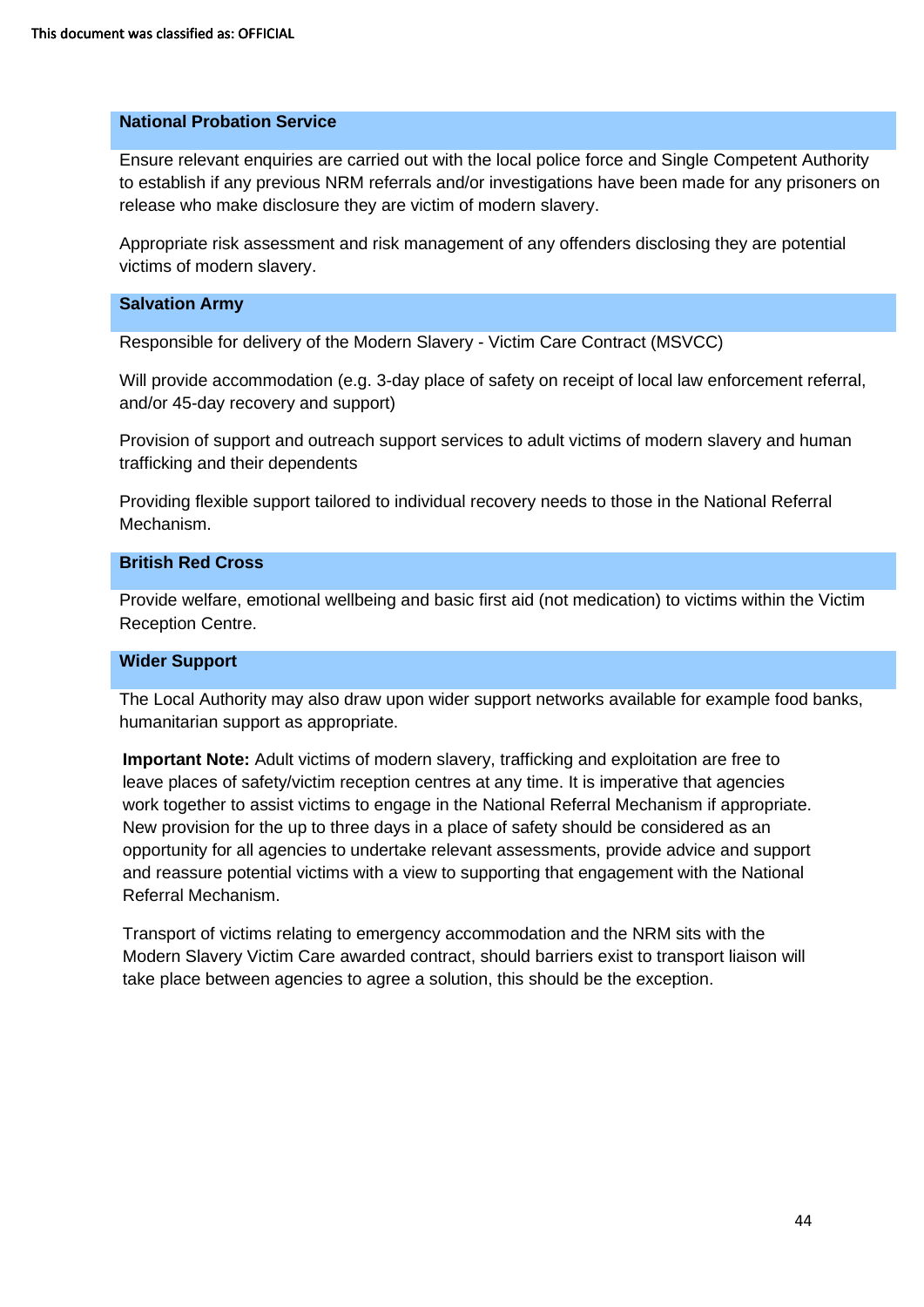## **ANNEX B – Potential Cost implications for agencies**

All agencies will consider what activity can be carried out under a 'business as usual' approach, and whether any situation of risk or emerging situation may trigger Critical Incidents and/or Civil Contingencies Unit (CCU) processes.

**Important Note;** The First Responder can request emergency accommodation for the potential victim under the Modern Slavery Victim Care Contract (MSVCC) in cases where an individual is destitute or at risk of becoming destitute, is **not eligible** for Local Authority support, or where the available Local Authority support is not suitable. Emergency Accommodation will also be provided under the MSVCC for potential victims where there is reason to believe other accommodation available to them may be unsafe or unsuitable. (see also [Annex F of Statutory Guidance](https://assets.publishing.service.gov.uk/government/uploads/system/uploads/attachment_data/file/949269/January_2021_-_Modern_Slavery_Statutory_Guidance__EW__Non-Statutory_Guidance__SNI__v2__FINAL_.pdf) – updated January 2021).

| <b>Cost Description</b>                                                                                           | <b>Funded by:</b>                                                                                                                                            | Authorisation required in<br>line with:                                            |
|-------------------------------------------------------------------------------------------------------------------|--------------------------------------------------------------------------------------------------------------------------------------------------------------|------------------------------------------------------------------------------------|
| Victim Reception Centre<br>(Planned operation)                                                                    | Police                                                                                                                                                       | Internal agency procedures.                                                        |
| <b>Emergency Reception</b><br>Centre (Unplanned<br>operation)                                                     | Resilience/CCU (24-hour period)                                                                                                                              | Locally agreed procedures.                                                         |
| Eligible accommodation<br>needs (Planned operation)                                                               | <b>Local Authority Housing</b>                                                                                                                               | <b>No</b>                                                                          |
| No eligible accommodation<br>needs e.g. (Planned<br>operation and 3-day place of<br>safety required)              | Home Office via Salvation Army                                                                                                                               | Modern Slavery Victim Care<br>Contract                                             |
| Eligible accommodation<br>needs (unplanned operation)                                                             | <b>Local Authority Housing</b>                                                                                                                               | <b>No</b>                                                                          |
| No eligible accommodation<br>needs e.g. (unplanned<br>operations and 3-day place<br>of safety required)           | Home Office via Salvation Army                                                                                                                               | Modern Slavery Victim Care<br>Contract                                             |
| <b>Welfare Support</b>                                                                                            | British Red Cross (wider voluntary sector)                                                                                                                   | Internal agency procedures                                                         |
| Transport to VRC                                                                                                  | Police                                                                                                                                                       | Internal agency procedures                                                         |
| Transport to emergency<br>accommodation if no eligible<br>needs and/or place of safety<br>on immediate extraction | Home Office via Salvation Army (see<br>statutory guidance)                                                                                                   | Government Awarded Modern<br><b>Slavery Victim Care Contract</b>                   |
| Transport from VRC/place of<br>safety                                                                             | Responsibility of the agency whose function<br>requires that transfer e.g. child or adult<br>leaving the centre to be accommodated by<br>the local authority | Internal agency procedures                                                         |
| Interpretation<br>Evidential/Criminal<br>Investigation                                                            | Police and/or Home Office via Salvation<br>Army                                                                                                              | Internal agency procedures<br>and/or Modern Slavery Victim<br><b>Care Contract</b> |
| Interpretation (assessments)                                                                                      | Local Authority and/or via Home Office via<br><b>Salvation Army</b>                                                                                          | Internal Agency procedures<br>and/or Modern Slavery Victim<br><b>Care Contract</b> |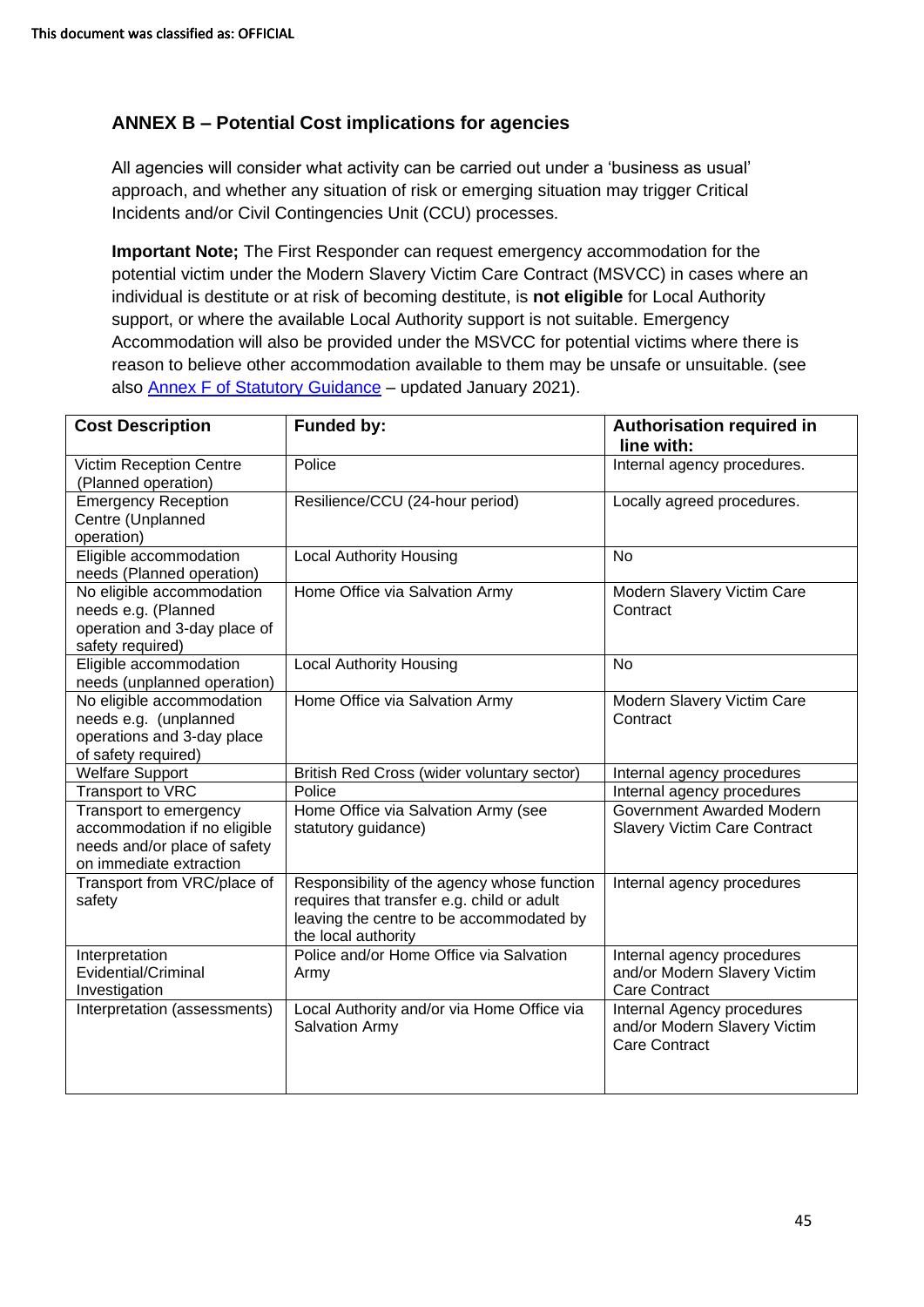## **ANNEX C – Links to relevant forms and information**

# **Forms**  [NRM Referral Form \(Adults\) -](https://www.gov.uk/government/publications/human-trafficking-victims-referral-and-assessment-forms) Guidance [NRM Referral Form \(Child\) and \(Adult\)](https://www.modernslavery.gov.uk/start) **National Guidance and Support** Modern Slavery Act 2015 – [Statutory Guidance \(Home Office\)](https://www.gov.uk/government/publications/modern-slavery-how-to-identify-and-support-victims) [NRM Referral Guidance](https://www.gov.uk/government/publications/human-trafficking-victims-referral-and-assessment-forms) (HM Government) [MSHTU- Dealing with Potential Victims of Modern Slavery –](http://www.nationalcrimeagency.gov.uk/about-us/what-we-do/specialist-capabilities/uk-human-trafficking-centre/best-practice-guide) Best Practice Guide (National Crime Agency) [Care of Unaccompanied Migrant children and child victims of Modern Slavery](https://www.gov.uk/government/publications/care-of-unaccompanied-and-trafficked-children) (Department for Education) [Modern Slavery –](https://www.local.gov.uk/sites/default/files/documents/22.12_Modern_slavery_WEB%202.pdf) A Council Guide (Local Government Association and Anti-Slavery Commissioner) Government [Voluntary Returns Service](https://www.gov.uk/return-home-voluntarily) (VRS) 0300 004 0202 (Monday – Friday between 09.00 and 17.00) **Relevant Legislation (not exhaustive)** [Modern Slavery Act 2015](http://www.legislation.gov.uk/ukpga/2015/30/contents/enacted) [Civil Contingencies Act 2004](https://www.gov.uk/guidance/preparation-and-planning-foremergencies-responsibilities-of-responder-agencies-and-others)

[Human Rights Act 1998](http://www.legislation.gov.uk/ukpga/1998/42/contents) [Care Act 2014](http://www.legislation.gov.uk/ukpga/2014/23/contents/enacted/data.htm) [Children Act 1989](http://www.legislation.gov.uk/ukpga/1989/41/contents) [Children Act 2004](http://www.legislation.gov.uk/ukpga/2004/31/contents) [Housing Act 2004](http://www.legislation.gov.uk/ukpga/2004/34/contents) [Environmental Protection Act 1990](http://www.legislation.gov.uk/ukpga/1990/43/contents)

## **Local Guidance**

At a Glance Toolkit (Durham Safeguarding Adults Partnership website and Darlington Safeguarding Partnerships)

[Joint multi-agency Procedure and Practice Guidance](http://www.darlingtonsafeguardingboards.co.uk/media/1574/modern-slavery-final-version-v-13-multi-agency-practice-guidance.pdf) – Modern Slavery (Darlington Safeguarding Adult/ Children Partnership)

[Managing Emergencies](https://www.darlington.gov.uk/environment-and-planning/civil-contingencies-unit/) (Darlington Borough Council)

[Emergency Planning](http://www.durham.gov.uk/article/1950/Emergency-planning-the-council-and-its-partners) (Durham County Council)

**Leaflets**

[HM Government 'Help for Adult Victims of Modern Slavery' –](https://www.gov.uk/government/publications/support-for-victims-of-human-trafficking) **available in 12 languages**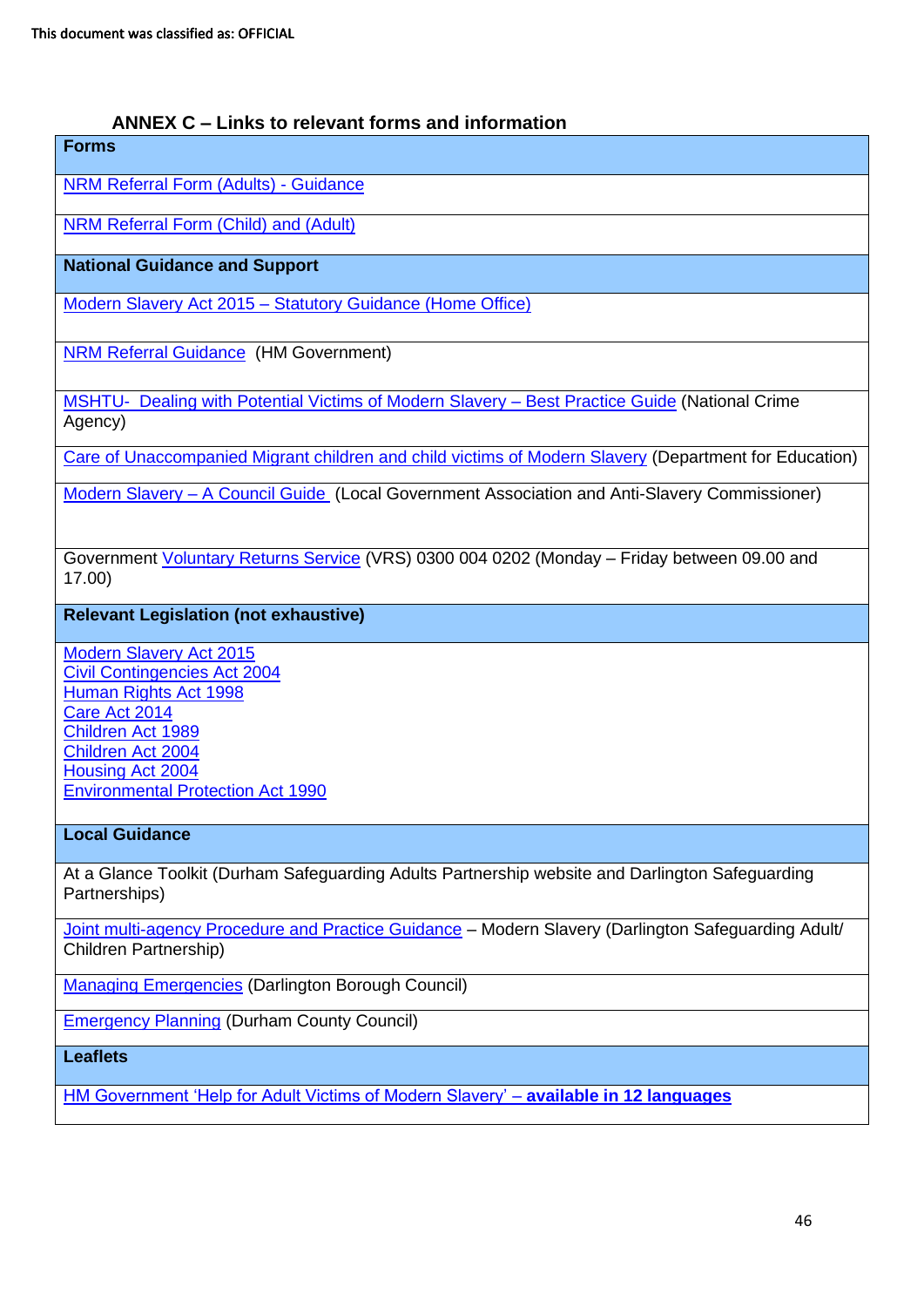## **General Indicators of Modern Slavery (Adults and Children):**

- ❖ The person acts as if instructed by another
- ❖ Distrustful of Authorities
- ❖ Injuries apparently a result of assault or controlling measures
- ❖ Evidence of control over movement, either as an individual or as a group
- ❖ Found in or connected to a type of location likely to be used for exploitation
- ❖ Restriction of movement and confinement to the workplace or to a limited area
- ❖ Passport or documents held by someone else
- ❖ Lack of access to medical care
- ❖ Limited social contact / isolation
- ❖ Limited contact with family
- ❖ Signs of ritual abuse and witchcraft (juju)
- ❖ Substance misuse
- ❖ Person forced, intimidated or coerced into providing services
- ❖ Does not know home or work address
- ❖ Perception of being bonded by debt
- ❖ Money is deducted from salary for food or accommodation
- ❖ Threat of being handed over to authorities
- ❖ Threats against the individual or their family members
- ❖ Being placed in a dependency situation
- ❖ No access or limited access to bathroom or hygiene facilities
- ❖ Accommodated in poor and overcrowded conditions
- ❖ Self identifies as a victim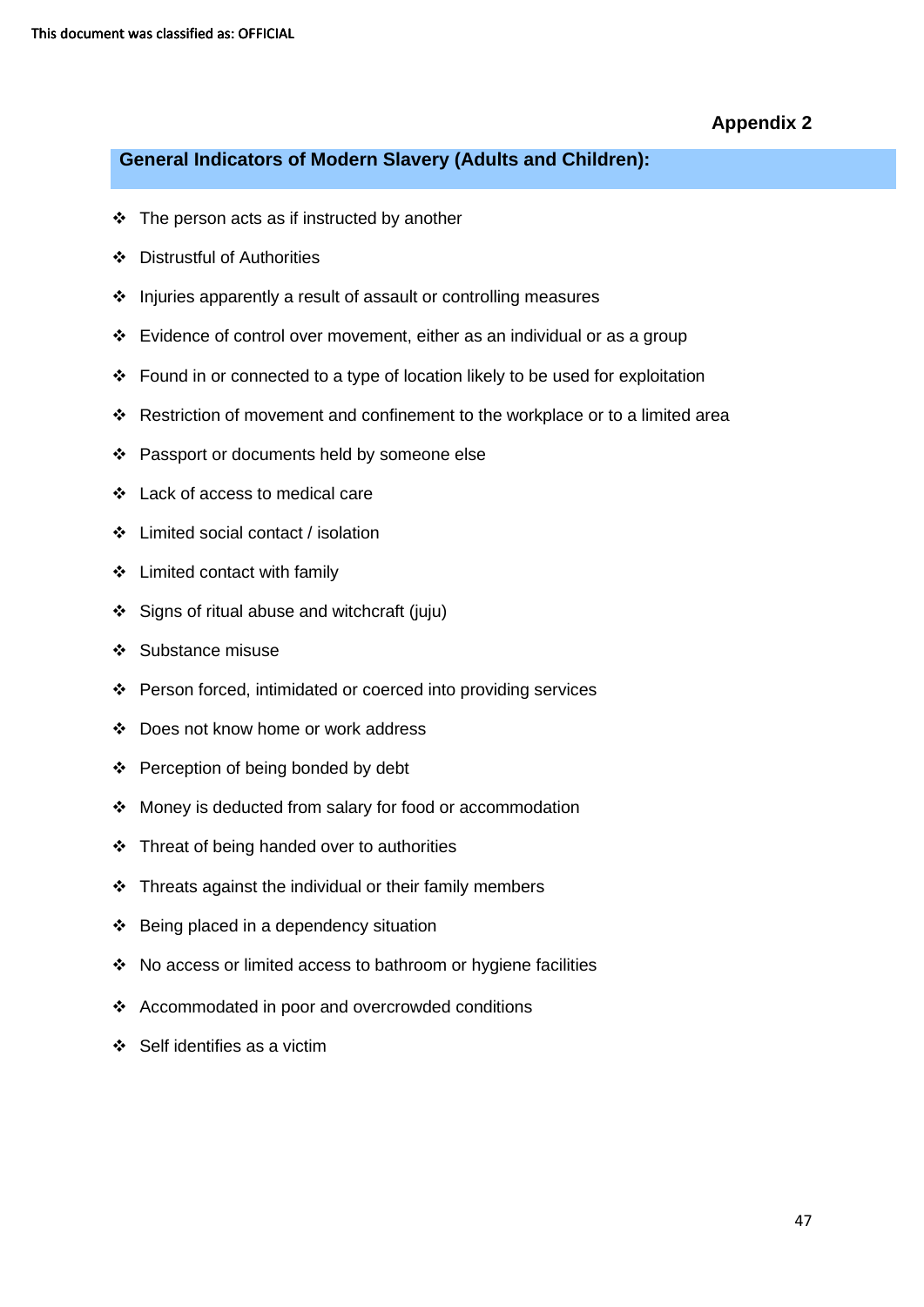#### **Indicators of Sexual Exploitation**

- ❖ Adverts for sexual services offering individuals from particular ethnic or national groups
- ❖ Sleeping on work premises
- ❖ Movement of individuals between brothels or working in alternate locations
- ❖ Individuals with very limited amounts of clothing or a large proportion of their clothing is 'sexual'
- ❖ Only being able to speak sexual words in local language or language of client group
- ❖ Having tattoos or other marks indicating 'ownership' by their exploiters
- ❖ Person forced, intimidated or coerced into providing services of a sexual nature
- ❖ Person subjected to crimes such as abduction, assault or rape
- ❖ Someone other than the potential victim receives the money from clients
- ❖ Health symptoms (including sexual health issues)

#### **Indicators of Domestic Servitude**

- ❖ Living with and working for a family in a private home or place of accommodation
- ❖ Not eating with the rest of the family or being given only leftovers, or inadequate food
- ❖ No private sleeping place or sleeping in shared space for example, the living room
- ❖ No private space
- ❖ Forced to work in excess of normal working hours or being 'on-call' 24 hours per day
- ❖ Employer reports them as a missing person
- ❖ Employer accuses person of theft or other crime related to the escape
- ❖ Never leaving the house without permission from the employer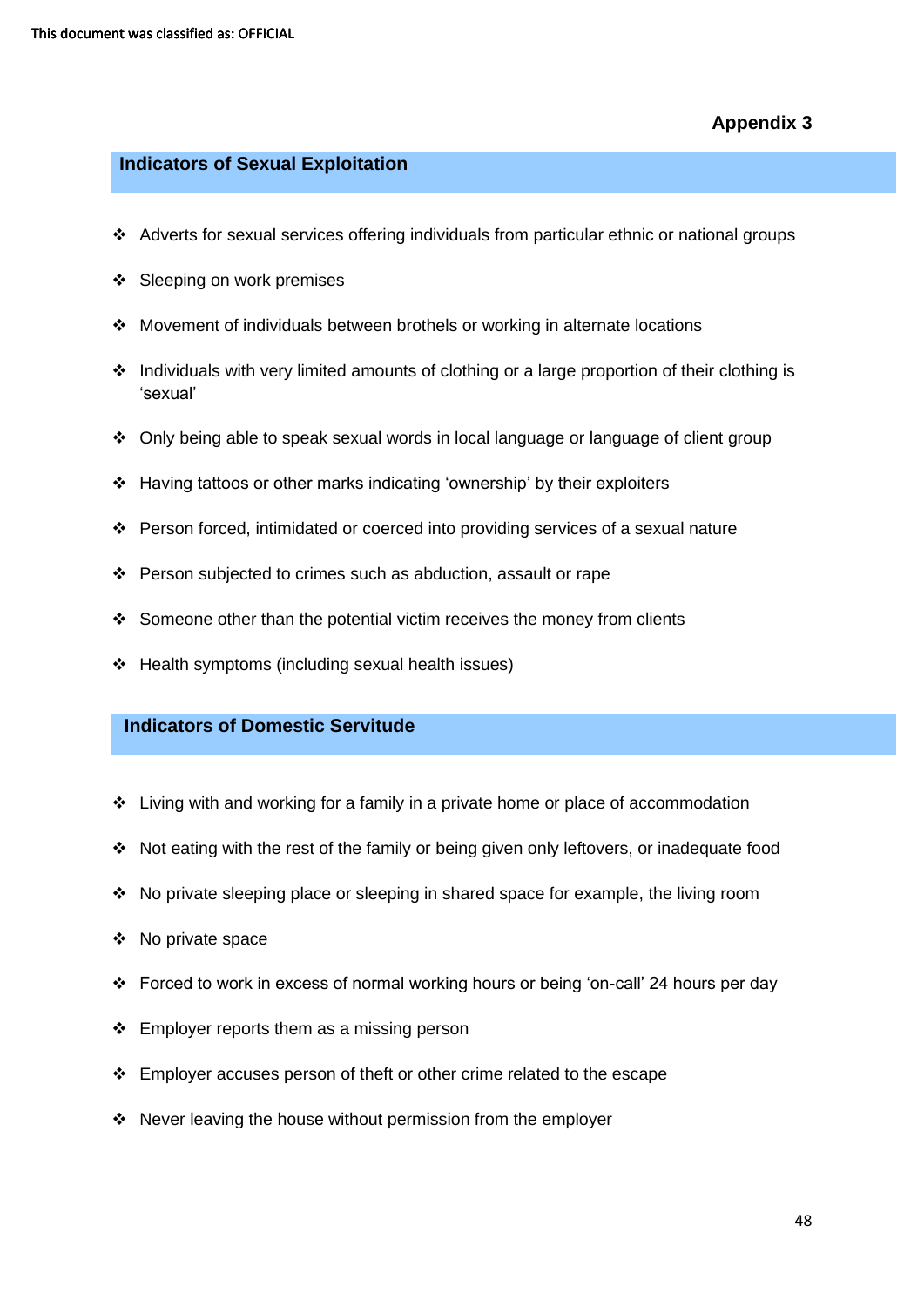#### **Indicators of Forced or Compulsory Labour**

- ❖ No access or limited access to earnings or labour contract
- ❖ Excessive wage reductions, withholding wages, or financial penalties
- ❖ Dependence on employer for a number of services for example, work, transport and accommodation.
- ❖ Any evidence workers are required to pay for tools, food or accommodation via deductions from their pay
- ❖ Imposed place of accommodation
- ❖ Found in poor living conditions
- ❖ Found in overcrowded accommodation
- ❖ Evidence of excessive working days or hours
- ❖ Deceived about the nature of the job, location, or employer
- ❖ Employer or manager unable to produce documents required when employing migrant labour
- ❖ Employer or manager unable to provide record of wages paid to workers
- ❖ Poor or non-existent health and safety equipment or no health and safety notices
- ❖ Any other evidence of labour laws being breached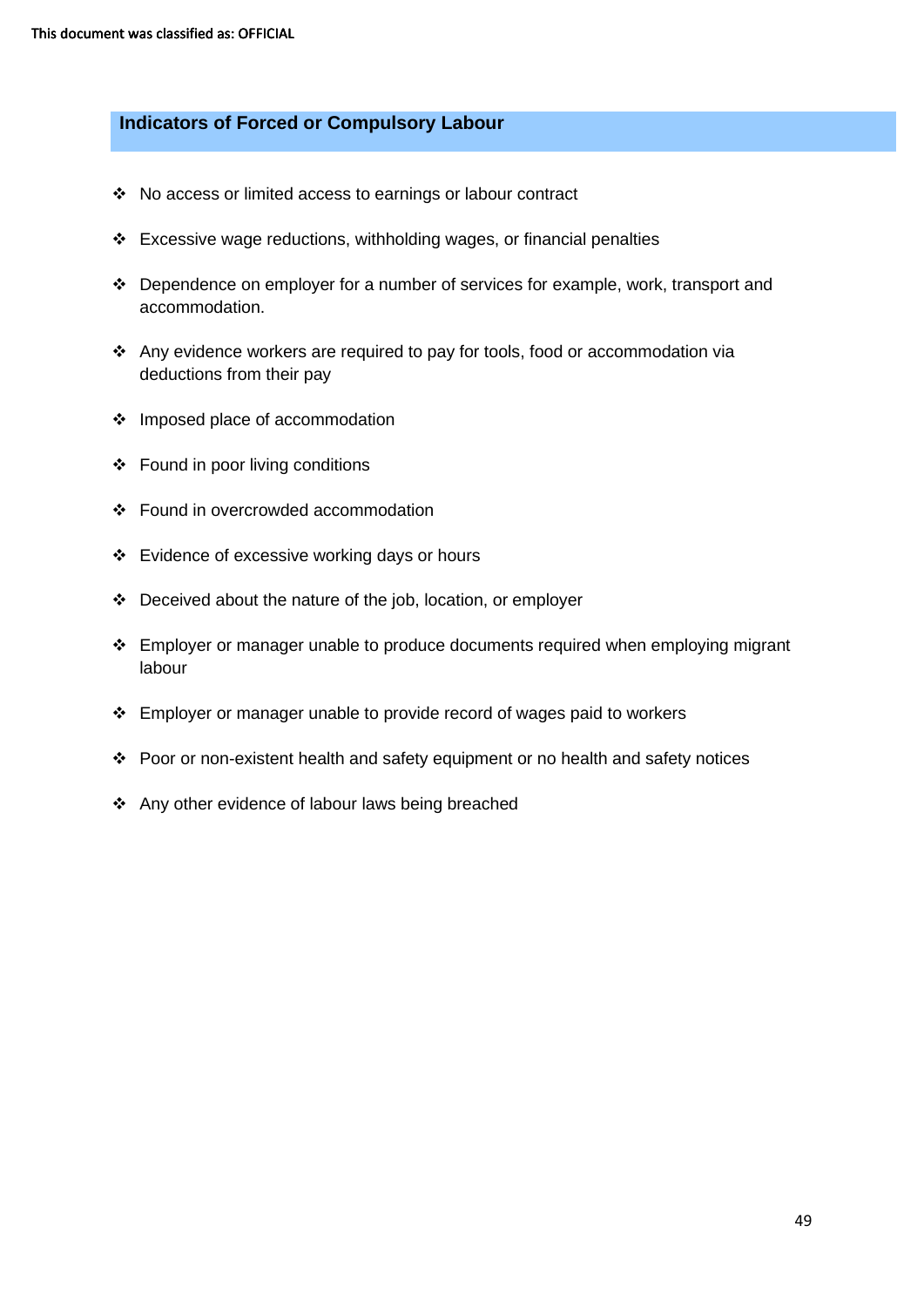## **Indicators in relation to children;**

- ❖ Child has entered the country illegally
- ❖ No documentation or false documents or no identification
- ❖ In possession of cash or goods not accounted for
- ❖ Malnourished
- ❖ Accompanied by adult who insists on remaining with child at all times
- ❖ Child has a prepared story similar to that of other children
- ❖ Exhibits maturity not expected of child of such an age
- ❖ Shows signs of physical/sexual abuse/has sexually transmitted infection or unwanted pregnancy
- $\div$  There are gaps in the child's history
- ❖ Child is among a number of unrelated children in one address
- ❖ Child is known to beg for money
- ❖ Child performs excessive household chores and rarely leaves the residence
- ❖ Quality of relationship between child and adult carers is poor
- ❖ Child has not been registered with GP practice or enrolled in school
- ❖ Child is excessively afraid of deportation
- $\div$  Child is accompanied by an adult where the relationship is unclear
- ❖ Has adult boyfriend/girlfriend who provides money or gifts
- ❖ Child is known to frequent various locations where CSE is a risk and/or moves between various locations with adults
- ❖ Whilst resident in the UK the child:
	- does not appear to have money, but has a mobile phone
	- receives unexplained/unidentified phone calls whilst in placement/temporary accommodation
	- has a history of missing links and unexplained moves
	- is required to earn a minimum amount of money every day, works in various locations, has a limited amount of movement and is known to beg for money
	- is being cared for by an adult who is not the parent and the quality of the relationship between child and carer is poor
	- is one among a number of unrelated children found in one address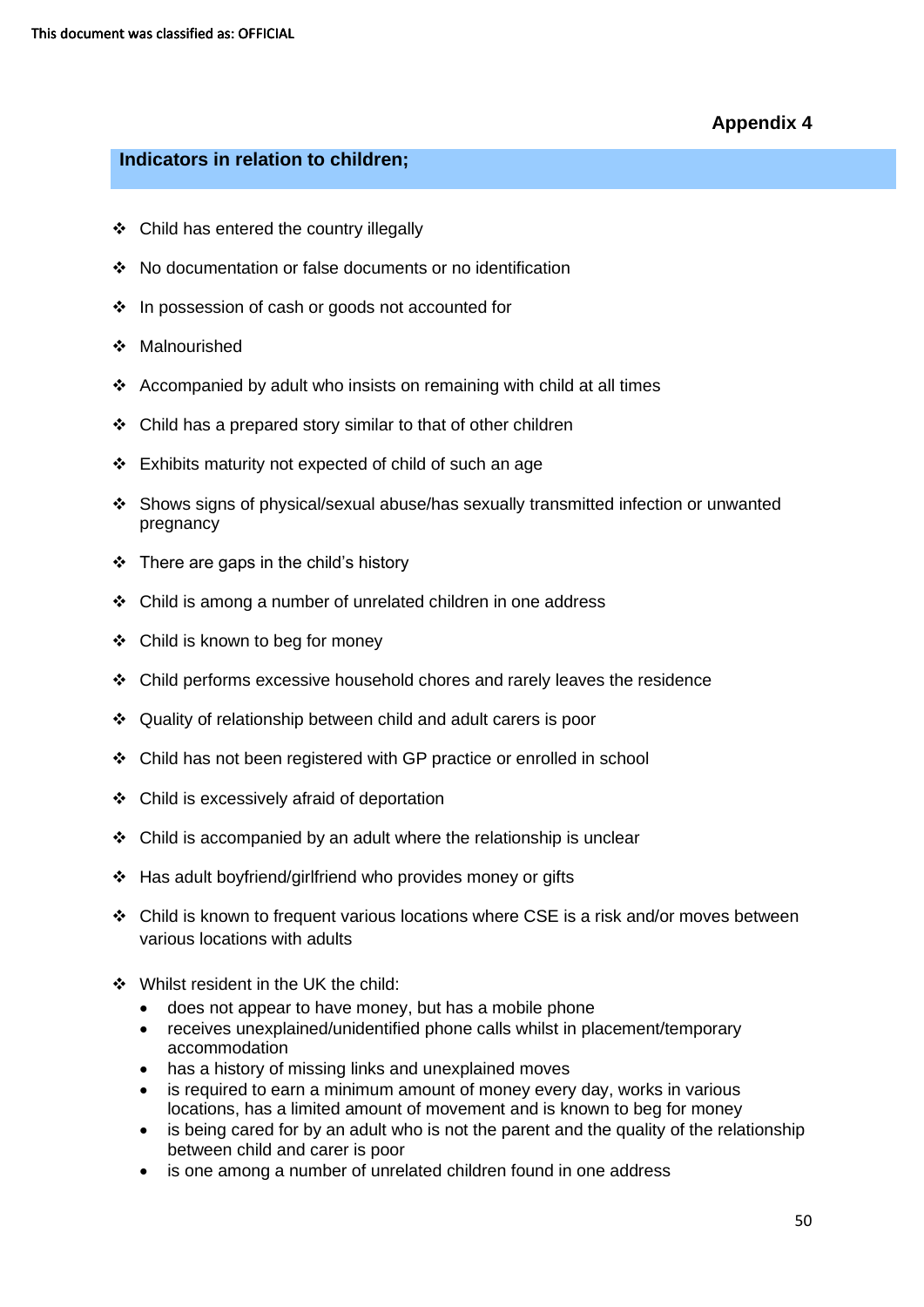- has not been registered with a GP practice and has not been enrolled in school
- ❖ For children internally trafficked within the UK, indicators include:
	- physical symptoms which indicate physical or sexual abuse
	- behaviour indicating exploitation
	- phone calls or letter being received by the child from outside the usual range of contacts
	- the child persistently going missing and returning looking well cared for, despite having no known base
	- the child possesses large amounts of money or acquires expensive clothes/mobile phones without explanation
	- the child has low self-esteem or demonstrates self-harming behaviour, truancy or failing to engage with education
- $\div$  For children who have been trafficked from overseas, indicators include:
	- child has entered the country illegally, has no passport or means of identification or has false documentation
	- child is unable to confirm the name and address of the person meeting them on arrival
	- their journey or visa is arranged by someone other than themselves or their family
	- child has a prepared story similar to those given by other children
	- child is unable or reluctant to give details of accommodation or other personal details
	- child has no evidence of parental permission for the child to travel to the UK or stay with the adult
	- child has little or no evidence of a pre-existing relationship with the accompanying adult
	- child has no knowledge of the accompanying adult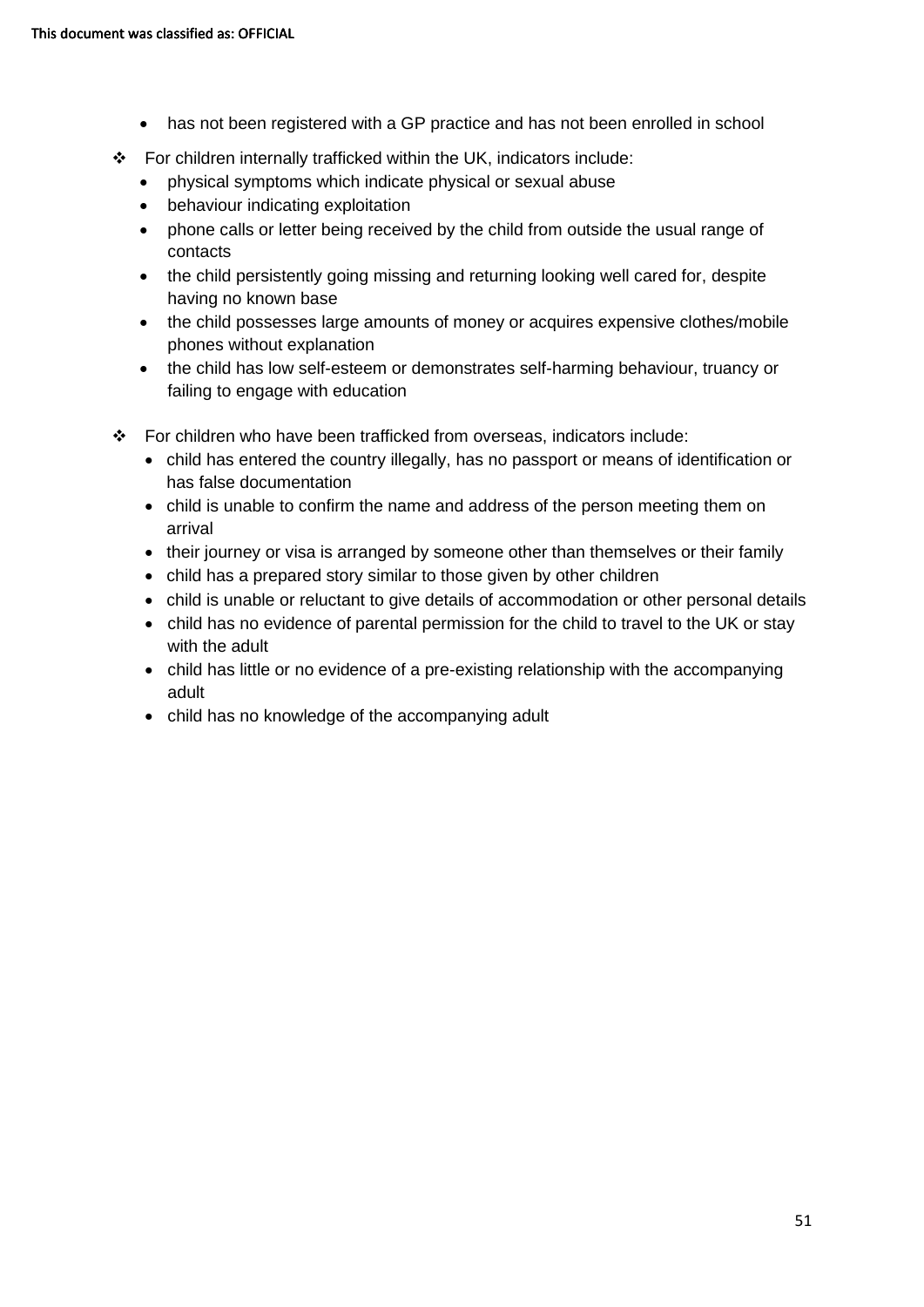**Modern Slavery Referral Pathway** 

For a flowchart of the Referral Pathway see *[MSHT Referral Pathway DSP1](https://www.darlington-safeguarding-partnership.co.uk/professionals/multi-agency-practice-guidance-and-additional-information/).*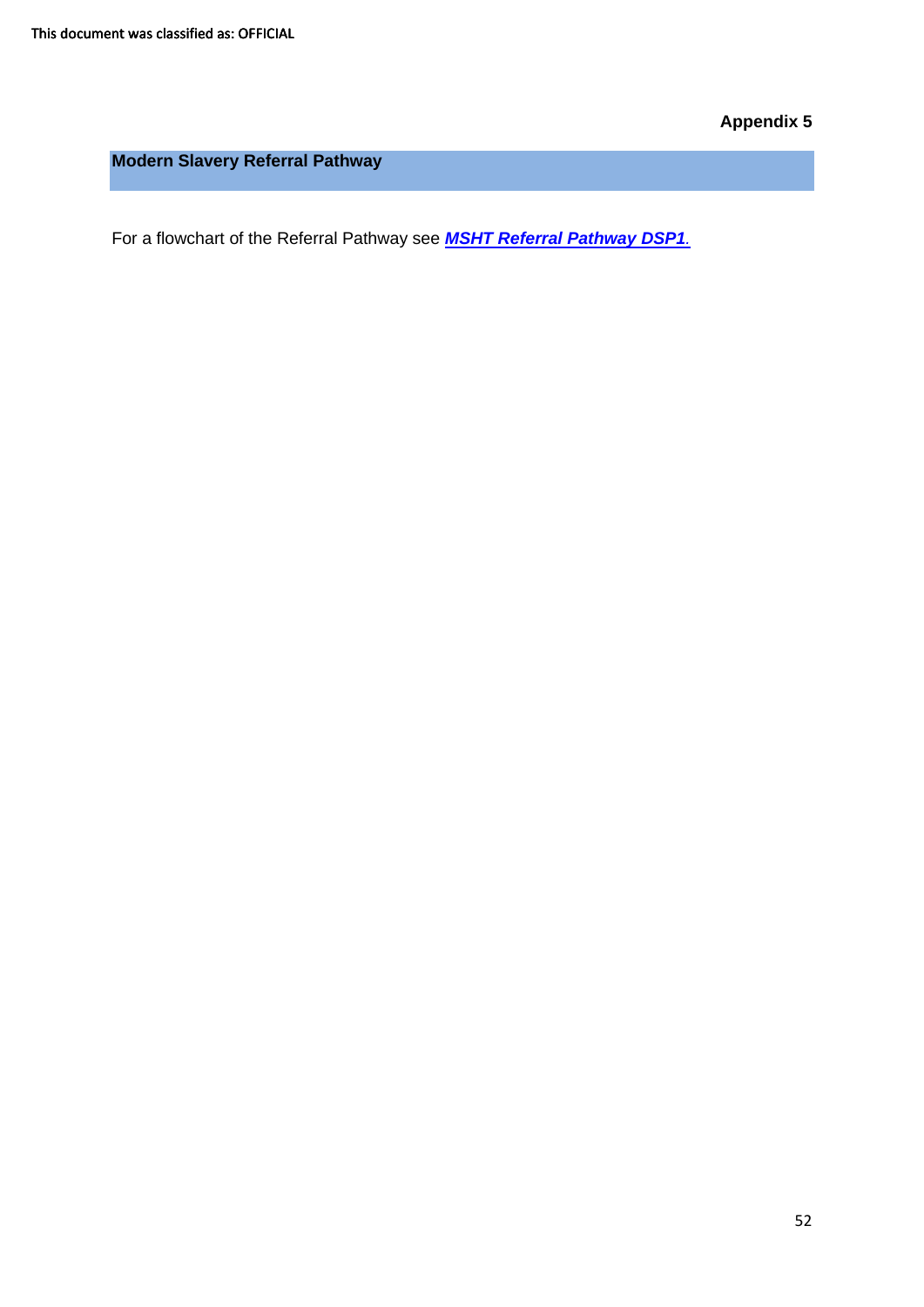## **National Referral Mechanism (NRM) Referral Pathway:**

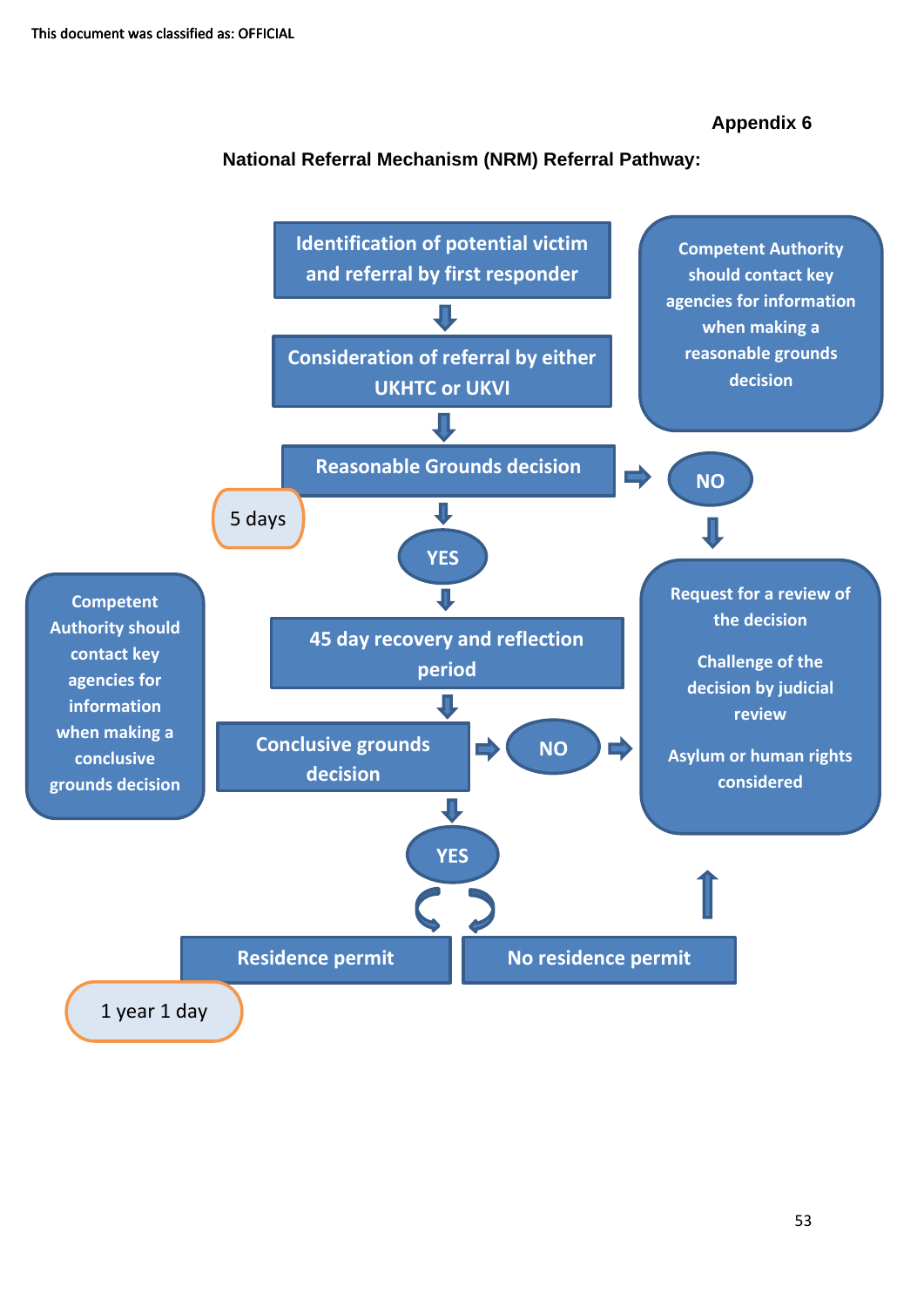| <b>References</b>                                                                                                                                |
|--------------------------------------------------------------------------------------------------------------------------------------------------|
| The Care Act 2014                                                                                                                                |
| The Children Act 1989                                                                                                                            |
| The Children Act 2004 (as amended by the Children and Social Work Act 2017)                                                                      |
| <b>Children and Social Work Act 2017</b>                                                                                                         |
| <b>Council of Europe Convention on Action against Trafficking Human Beings</b>                                                                   |
| Crime and Disorder Act 1998                                                                                                                      |
| Darlington Safeguarding Partnership Multi-Agency Policy and Procedures and Practice Guidance to<br>Safeguard Adults at Risk of Abuse and Neglect |
| Darlington Safeguarding Partnership Multi-Agency Child Protection Procedures                                                                     |
| Darlington Safeguarding Partnership Child Sexual Exploitation Procedure and Practice Guidance                                                    |
| EU Organ Directive (2010/53/EU                                                                                                                   |
| <b>European Convention on Human Rights</b>                                                                                                       |
| <b>European Directive on preventing and combatting trafficking</b>                                                                               |
| European Directive 011/36/EU                                                                                                                     |
| Gangmaster and Labour Abuse Authority: The Nature and Scale of Labour Exploitation across all<br>Sectors in the United Kingdom                   |
| <b>Housing Act 1996</b>                                                                                                                          |
| <b>Immigration Act 2016</b>                                                                                                                      |
| International Labour Organisation Forced Labour Convention (No. 29)                                                                              |
| The Modern Slavery Act 2015                                                                                                                      |
| <b>Modern Slavery Strategy (2014)</b>                                                                                                            |
| Modern Slavery: A Council Guide (LGA)                                                                                                            |
| National Crime Agency (NCS) County Lines Violence, Exploitation and Drug Supply 2017                                                             |
| Palermo Protocol 2000                                                                                                                            |
| Safeguarding Adults Under the Care Act 2014: Understanding good practice: Dr Adi Cooper and<br><b>Emily White</b>                                |
| Section 3 Human Tissue Act 2004                                                                                                                  |
| S 58 Sexual Offences Act 2003                                                                                                                    |
| Statutory Guidance for Local Authorities on the care of unaccompanied asylum seeking and trafficked<br>children (DfE 2014)                       |
| <b>Working Together to Safeguard Children 2018</b>                                                                                               |

[The World Health Organisation's \(WHO\) Guiding Principles on Human Organ Transplantation \(1991\)](http://www.who.int/transplantation/Guiding_PrinciplesTransplantation_WHA63.22en.pdf)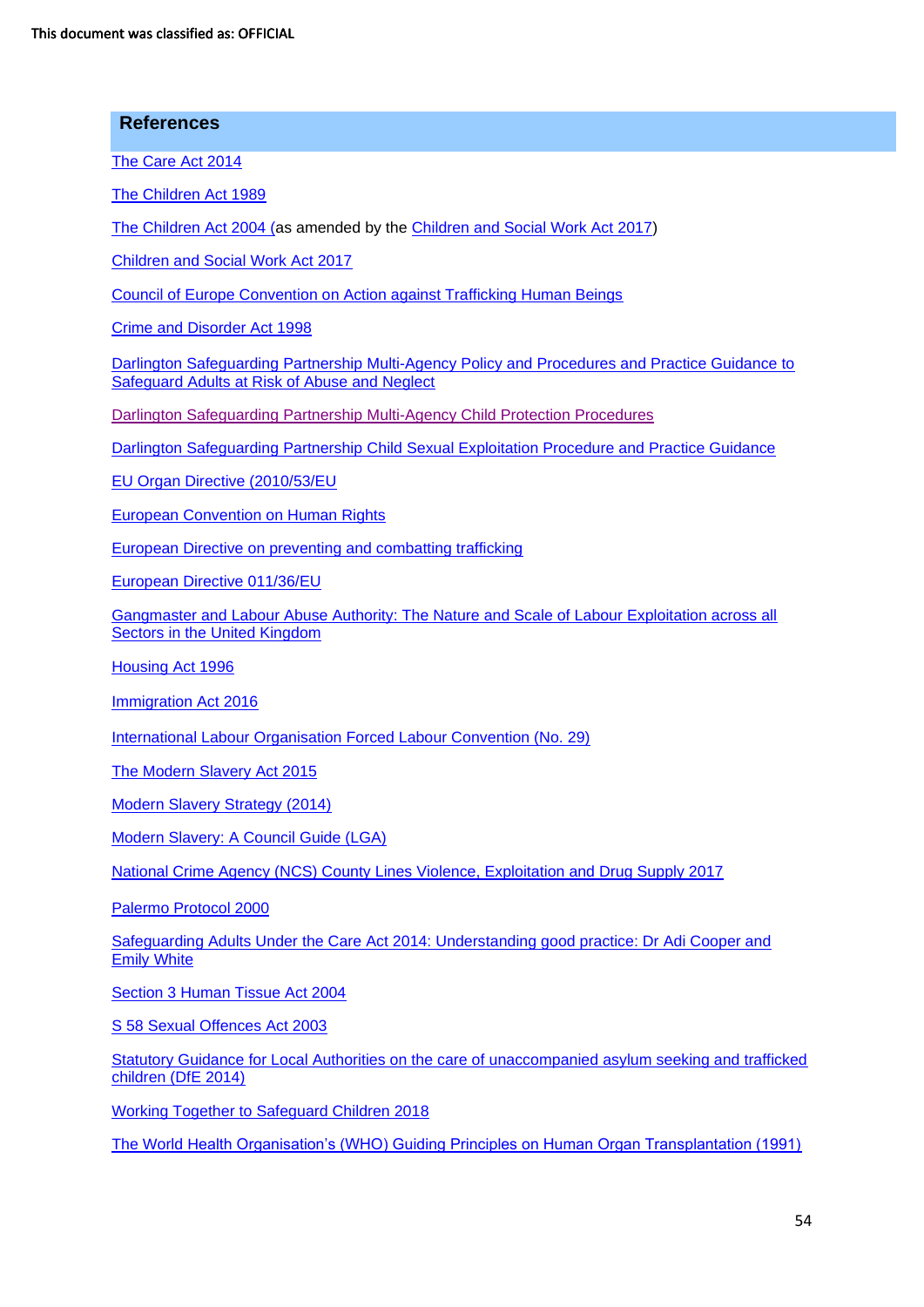## **Useful Links**

#### **General**

[Brief Guide to Modern Slavery](http://www.darlingtonsafeguardingboards.co.uk/media/1518/modern-slavery-and-sexual-exploitation-referral-pathway.pdf) and Human Trafficking [Gangmaster and Labour Abuse Authority: The Nature and Scale of Labour Exploitation across all](file://///Dbcth-fs-02/ssmain/General/DSCB/DSAPB/Sub%20groups/SAB%20P%20&%20I/Documents/Modern%20Slavery%20and%20Sexual%20exploitation%20at%20a%20glance/Gangmaster%20and%20Labour%20Abuse%20Authority:%20The%20Nature%20and%20Scale%20of%20Labour%20Exploitation%20across%20all%20Sectors%20in%20the%20United%20Kingdom)  [Sectors in the United Kingdom](file://///Dbcth-fs-02/ssmain/General/DSCB/DSAPB/Sub%20groups/SAB%20P%20&%20I/Documents/Modern%20Slavery%20and%20Sexual%20exploitation%20at%20a%20glance/Gangmaster%20and%20Labour%20Abuse%20Authority:%20The%20Nature%20and%20Scale%20of%20Labour%20Exploitation%20across%20all%20Sectors%20in%20the%20United%20Kingdom)

[GLAA-Labour Exploitation Spot the signs](http://www.gla.gov.uk/media/3178/spot-the-signs-glaa.pdf)

[Home Office: Victims of Modern Slavery: Resource page](https://www.gov.uk/government/publications/modern-slavery-training-resource-page/modern-slavery-training-resource-page) 

Home Office: Victims of Modern Slavery [frontline staff guidance \(identifying victims of Modern](https://www.gov.uk/government/uploads/system/uploads/attachment_data/file/509326/victims-of-modern-slavery-frontline-staff-guidance-v3.pdf)  [Slavery\)](https://www.gov.uk/government/uploads/system/uploads/attachment_data/file/509326/victims-of-modern-slavery-frontline-staff-guidance-v3.pdf) 

[BASW: Victims of Modern Slavery](https://www.basw.co.uk/resource/?id=5194) front line staff guidance

[NHS England: Modern Slavery](https://www.england.nhs.uk/ourwork/safeguarding/our-work/modern-slavery/) Awareness (video)

[Children and Families Across Borders \(CFAB\)](http://cfab.org.uk/)

[www.gov.uk/government/publications/duty-to-notify-the-home-office-of-potential-victims-of-modern](http://www.gov.uk/government/publications/duty-to-notify-the-home-office-of-potential-victims-of-modern-slavery)[slavery](http://www.gov.uk/government/publications/duty-to-notify-the-home-office-of-potential-victims-of-modern-slavery)

[National Crime Agency \(NCS\) County Lines Violence, Exploitation and Drug Supply 2017](http://www.nationalcrimeagency.gov.uk/publications/832-county-lines-violence-exploitation-and-drug-supply-2017/file) 

[neyh.ukba.nrm@homeoffice.gsi.gov.uk](mailto:neyh.ukba.nrm@homeoffice.gsi.gov.uk) 

[nrm@nca.x.gsi.gov.uk](mailto:nrm@nca.x.gsi.gov.uk)

[dutytonotify@homeoffice.gsi.gov.uk.](mailto:dutytonotify@homeoffice.gsi.gov.uk)

#### **Safeguarding Children**

[GOV.UK Safeguarding children who may have been trafficked: practice guidance](https://www.gov.uk/government/publications/safeguarding-children-who-may-have-been-trafficked-practice-guidance)

[GOV.UK Care of unaccompanied migrant children and child victims of slavery](https://www.gov.uk/government/publications/care-of-unaccompanied-and-trafficked-children)

[GOV.UK Child Sexual Exploitation: Definition and guide for practitioners](ttps://www.gov.uk/government/publications/child-sexual-exploitation-definition-and-guide-for-practitioners)

[National Referral Mechanism \(NRM\) –guidance for child first responders](https://www.gov.uk/government/publications/national-referral-mechanism-guidance-for-child-first-responders)

[National Referral Mechanism Form \(Child\) England and Wales](https://www.gov.uk/government/publications/human-trafficking-victims-referral-and-assessment-forms)

#### **Safeguarding Adults**

LGA [Safeguarding Resources](ttps://www.local.gov.uk/topics/social-care-health-and-integration/adult-social-care/safeguarding-resources)

[National Referral Mechanism Form \(Adult\) England and Wales](ttps://www.gov.uk/government/publications/human-trafficking-victims-referral-and-assessment-forms)

[LGA Councillors' Briefing: Safeguarding Adults](https://www.local.gov.uk/topics/social-care-health-and-integration/adult-social-care/councillors-briefing-safeguarding-adults)

#### **Darlington**

[force.intelligence@durham.pnn.police.uk](mailto:force.intelligence@durham.pnn.police.uk)

[SSACT@darlington.gov.uk](mailto:SSACT@darlington.gov.uk)

[childrensfrontdoor@darlington.gov.uk](mailto:childrensfrontdoor@darlington.gov.uk)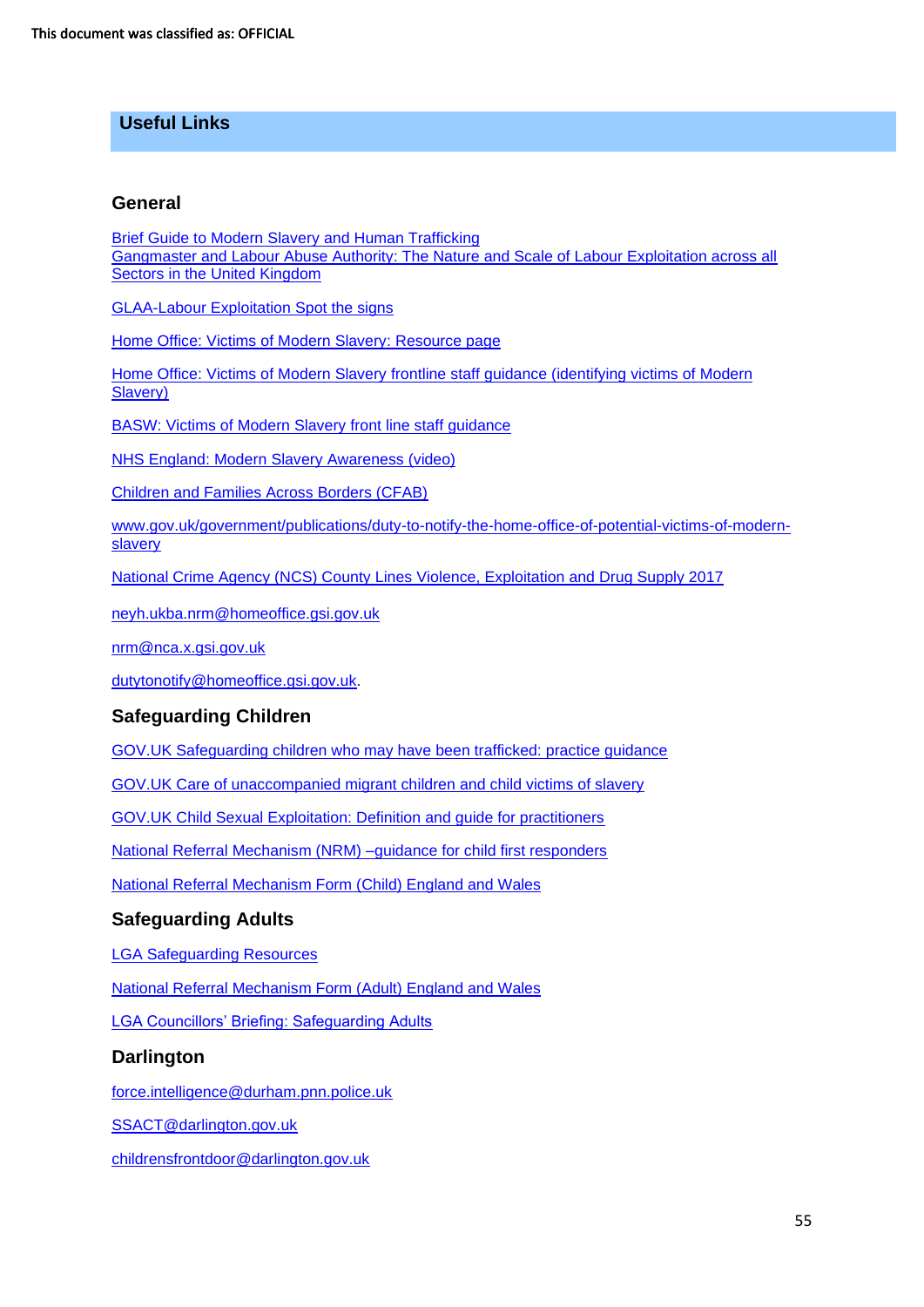## **Useful Contacts**

Child Trafficking Advice Centre (CTAC) advice line number **0808 800 5000**

Childrens Initial Advice Team (Childrens Social Care Darlington Borough Council) **01325 406252**

Children and Families Across Borders (CFAB) **0207 735 8941** [info@cfab.org.uk](mailto:info@cfab.org.uk)

Crimestoppers **0800 555 111**

Durham Constabulary **101** or in the event of an emergency **999** 

Emergency Duty Team **01642 524552**

First Response Team (Adult Social Care Darlington Borough Council) **01325 406111.** 

Modern Slavery Helpline **08000 121 700.** 

Modern Slavery and Human Trafficking Unit (MSHTU) **0844 778 2406**

Salvation Army Human Trafficking helpline is **0300 303 8151**